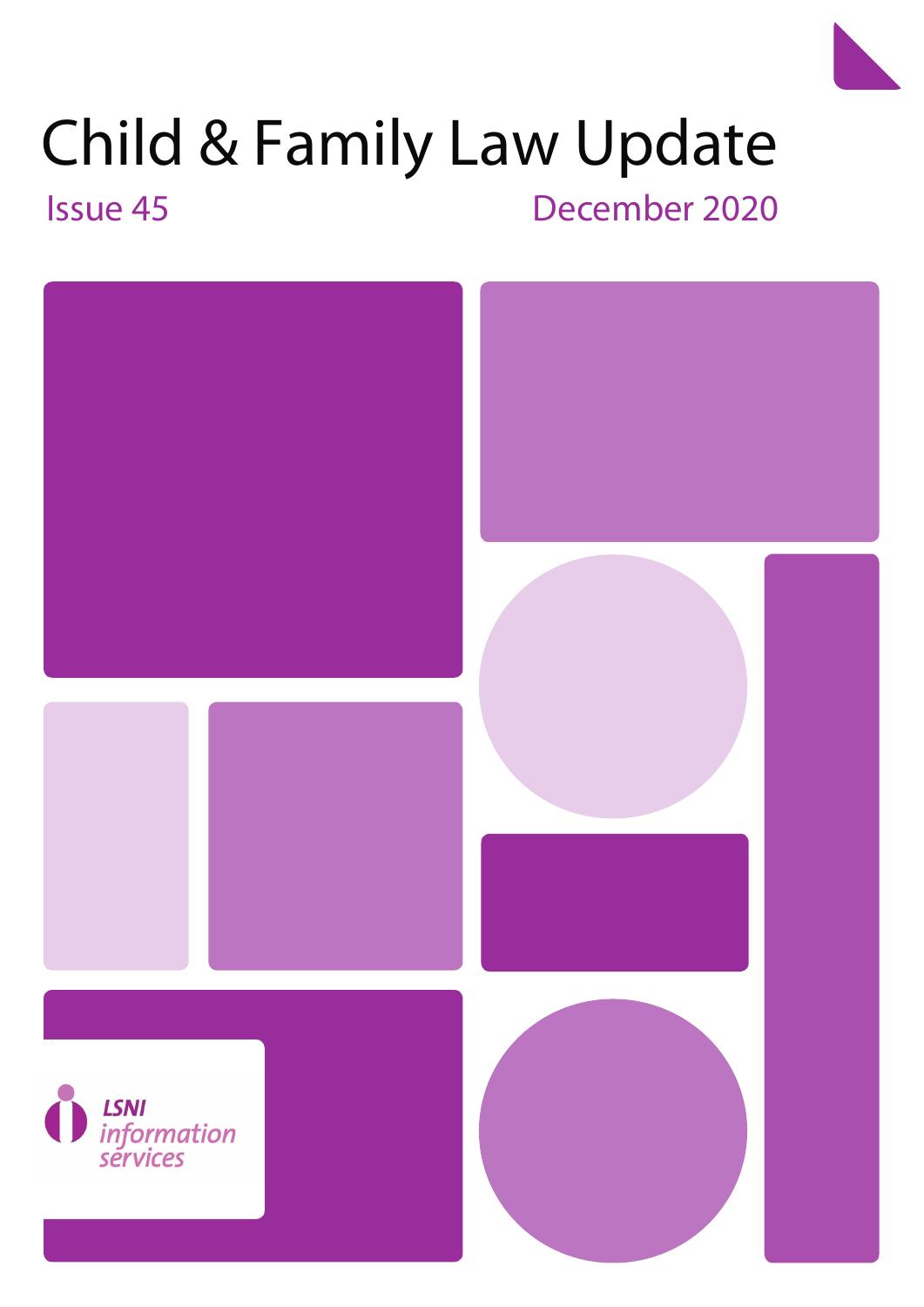## Child & Family Law Update

Welcome to the December 2020 edition of the Child & Family Law Update.

The Update is designed to keep lawyers, medical practitioners, social workers, advice workers and others involved in the field of child and family law up-to-date with legal developments. In addition to case notes, the Update contains articles on topical issues relating to children and families that will assist professionals across a range of disciplines discharge their responsibilities. Articles and case notes are written by practising professionals and academics.

The Editor would welcome comments on any of the articles which appear in this issue or articles for future issues.



Heather Semple, Librarian LSNI *heather.semple@lawsoc-ni.org*

**Contributing Editors** 

Lorraine Keown, LLB, *Cleaver Fulton Rankin*

Lisa Melarkey, LLB, *Hampson Harvey*

#### **Disclaimer**

The Law Society of Northern Ireland accepts no responsibility for the accuracy of the contents of the Child & Family Law Update and any views and opinions expressed in the Child & Family Law Update are those of contributors and are not necessarily those of the Law Society's Council, save where otherwise indicated. Although all reasonable care is taken in the preparation of material for publication in the Child & Family Law Update, the Editors and publishers accept no responsibility for any loss caused to any person acting or refraining from acting as a result of material contained in or omitted from the Child & Family Law Update. The Child & Family Law Update is not a substitute for professional advice. Readers should satisfy themselves as to the accuracy, completeness, adequacy and currency of the contents of the Child & Family Law Update.

© Law Society of Northern Ireland. All rights reserved. No part of this publication may be reproduced or transmitted in any form or by any means electronic or mechanical, including photocopying, recording or any retrieval system, without the written permission of the Law Society.

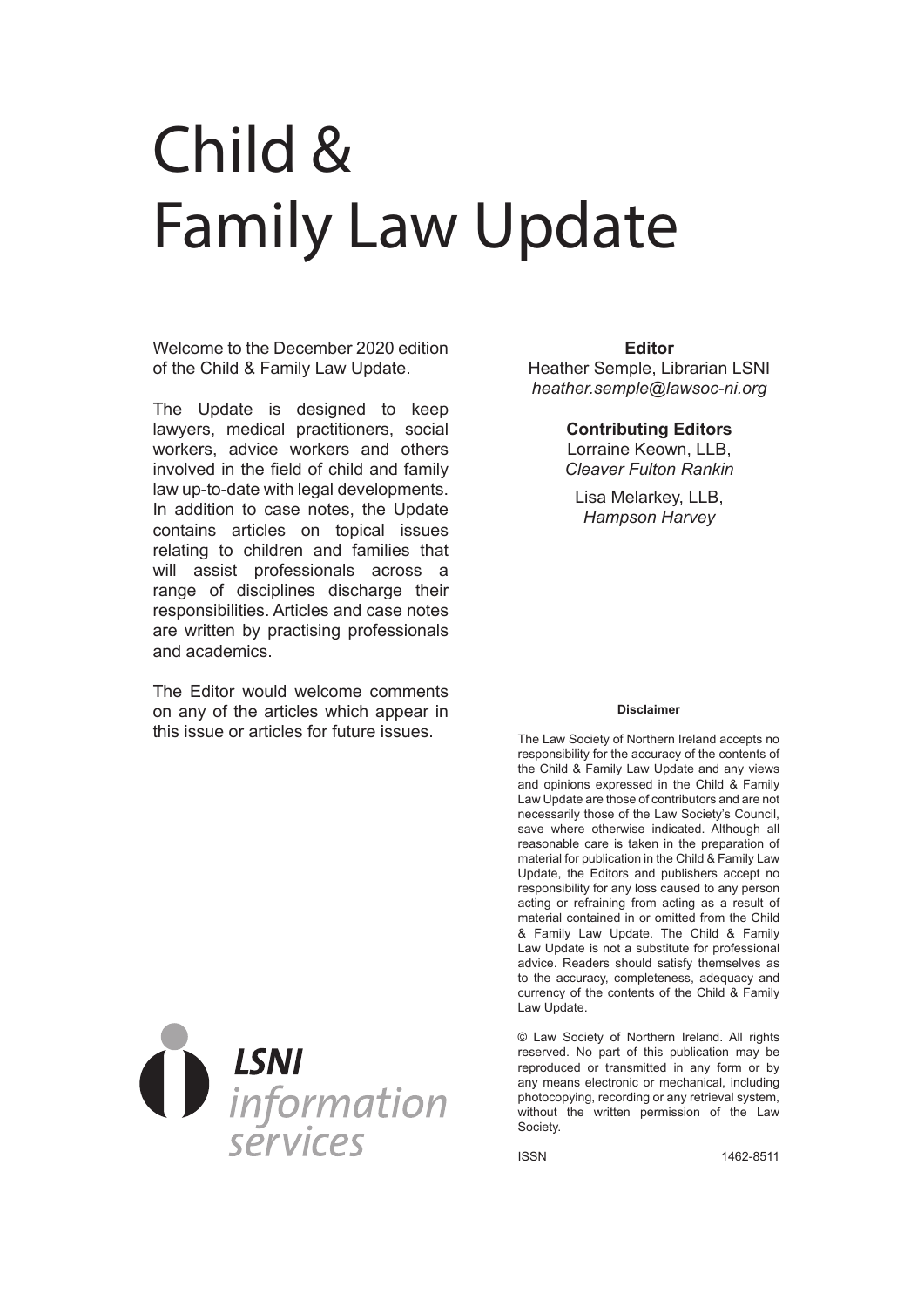#### **CONTENTS**

| A PANDEMIC WITHIN A PANDEMIC                                                                                   |  |
|----------------------------------------------------------------------------------------------------------------|--|
| FAMILY PROVISION CLAIMS - A REFRESHER FOR PRACTITIONERS                                                        |  |
| INTERNATIONAL CHILD ABDUCTION AND THE HAGUE CONVENTION                                                         |  |
| PARENTAL ALIENATION - CAN THE COURTS COME TO THE RESCUE?                                                       |  |
| CAPACITY AND NON-MOLESTATION ORDERS                                                                            |  |
| THE MOVING PARTY: KEY CONSIDERATIONS FOR PRACTITIONERS<br>IN NI AND UK RELOCATION CASES                        |  |
| A PRACTICAL GUIDE FOR SOLICITORS AND CLIENTS PARTICIPATING IN<br>SIGHTLINK OR OTHER REMOTE HEARING AND REVIEWS |  |
| <b>CASE REPORT</b><br>IN THE MATTER OF AN APPLICATION BY JR 118<br>FOR JUDICIAL REVIEW [2020] NIQB 54          |  |
|                                                                                                                |  |
| FORTHCOMING CONFERENCES<br>Four Jurisdictions Family Law Conference Programme and Registration Form56          |  |
|                                                                                                                |  |

Crown copyright material is produced with the permission of the Controller of HMSO.

To subscribe to the Child & Family Law Update please contact the Law Society of Northern Ireland, 96 Victoria Street, Belfast BT1 3GN. Tel: 028 9023 1614, DX 422 NR Belfast.

Artwork: SHO Communications.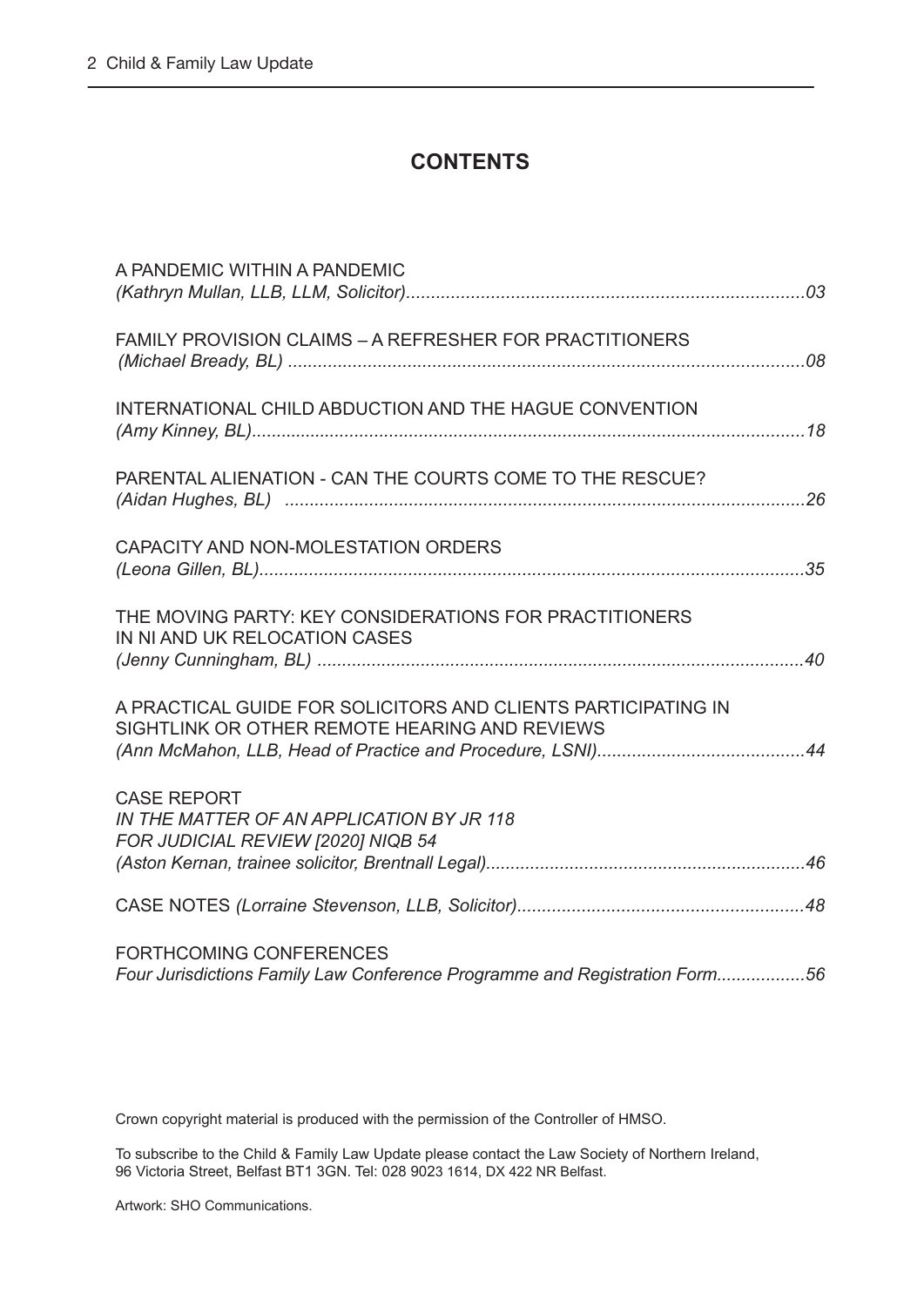#### **A PANDEMIC WITHIN A PANDEMIC**

#### **Kathryn Mullan, LLB, LLM, Solicitor1**

<span id="page-3-0"></span>Since the 19th March 2020 and the imposition of 'lockdown' measures, we have seen a seismic shift in the way in which we live our daily lives. The Coronavirus Pandemic has had, and continues to have, a significant and detrimental impact not only on our health and the economy but also family life and in turn family law and the family justice system.

Being in lockdown has been extremely challenging for many families. However, for those couples who had already decided to separate or indeed where their relationship was already in a fractious state, the lockdown has acted like a pressure cooker, and for many families and individuals it has caused great stress, uncertainty and fear.

Amid the rapidly evolving COVID-19 Pandemic, parents who share custody of their children have faced and continue to face challenges. At the commencement of the 'lockdown' period, a considerable number of parents were concerned that child arrangements would not be met, and there was a fear that many would be unable to see their children due to the social distancing guidelines imposed by the Government. Initially, the Government failed to clarify the situation for those parents who either had a Court Order or a mutual Agreement regarding the contact arrangements for their children. It was unclear whether the children could travel between separate households, due to the clear directive to stay at home. Given the difficulties experienced by non-resident parents, the Government moved swiftly to address this issue, and on the 25th March 2020, Michael Gove stated:

 *"When children should not normally be moving between households, we recognise that this may be necessary when children who are under 18 move between separated parents. This is permissible and has been made clear in the guidance".* 

Whilst the 'clarification' was welcomed by many families, it did not come without its difficulties. The issues surrounding contact with children subject to both private and public law proceedings has presented as one of the most turbulent seas to cross throughout the ongoing Pandemic.

The main difficulty in relation to the Government guidance and private law proceedings, was that it was at the parent's discretion to decide whether it was in the child's best interests to travel between households, taking into account the child's health, risk of infection and the presence of any vulnerable individuals within those households. Unfortunately, some parents used this situation to their advantage and weaponised COVID-19 in an attempt to prevent the non-resident parent from availing of contact with their children. Given the cessation of 'normal' Court proceedings, private and non-essential Court cases were halted, with matters being unable to be resolved for many months. Therefore, any recourse which a parent had to attempt to initiate or recommence contact on foot of a breached Contact Order was lost, thus resulting in a detrimental impact upon not only the non-resident parent, but most importantly, the child.

In considering the issues of contact for any child, the key principle is that the child's welfare is of paramount consideration<sup>2</sup> and this has long been held to apply to contact arrangements for children in care.<sup>3</sup> The local authority has the competing duties to not only 'safeguard

<sup>&</sup>lt;sup>1</sup> John Boston and Company Solicitors.

<sup>2</sup> Article 3 The Children (Northern Ireland) Order 1995.

<sup>3</sup> *Re B (Minors)* [1993] 3 WLR 63.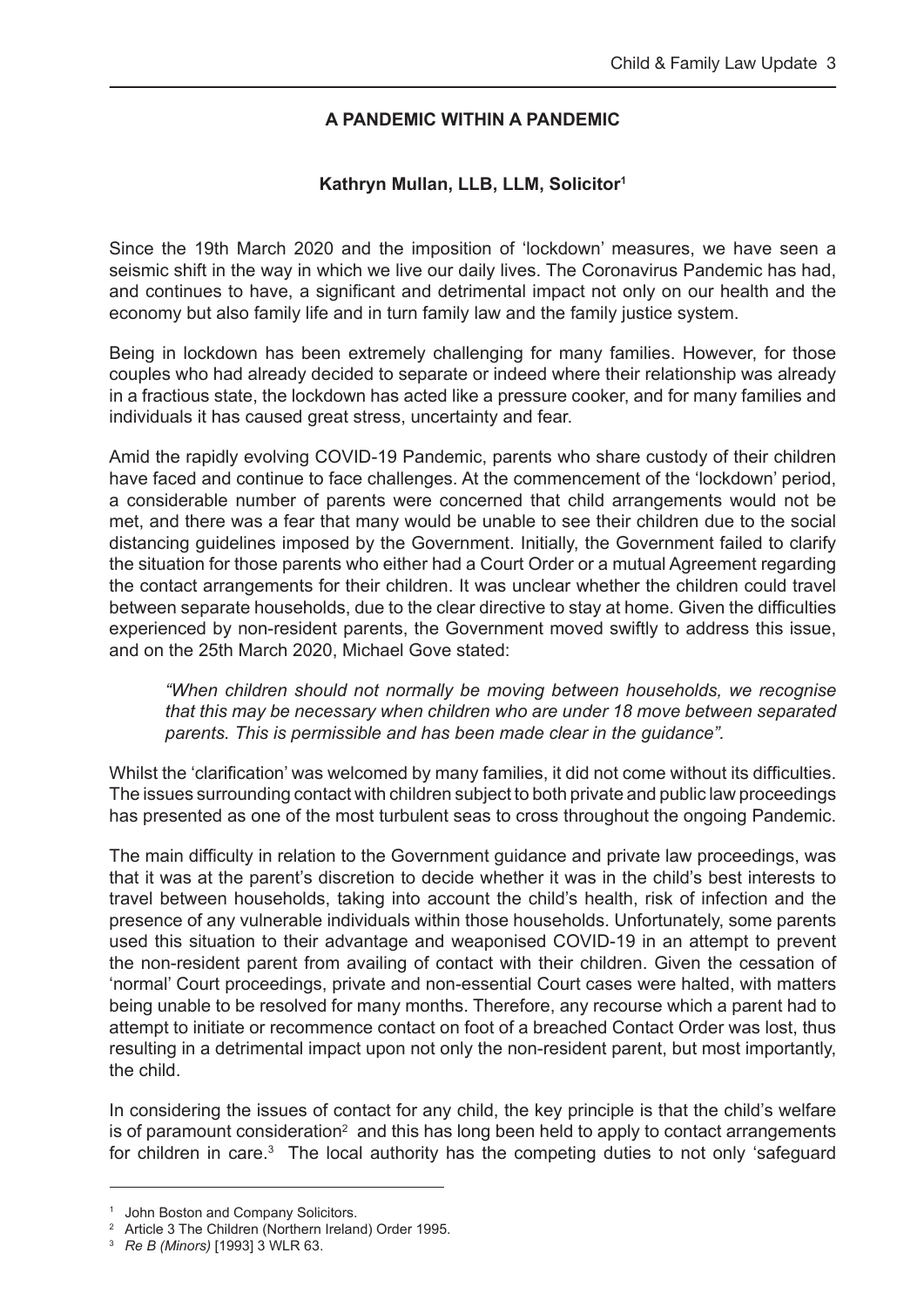and promote' the welfare of the children in their care, including their health, but also to allow 'reasonable contact' with the child's parents.4

The main difference for children subject to public law proceedings is that, whereas separated parents are on an equal footing, the local authority has the power to overrule parents when determining the level of contact and what is ultimately in the child's best interests as per the Welfare Checklist.<sup>5</sup> One of the major issues in public law proceedings has been the practical difficulties created, such as parents who avail of supervised contact via contact centres, or with the involvement of third parties or activity based contact within the community. There were, and continue to be, many restrictions and closures of contact centres. Whilst many centres implemented innovative solutions to attempt and promote contact, they were simply unable to facilitate direct contact in light of the Government's approach. Additionally, for parents who were required to avail of contact in the community or under the supervision of third parties, the Regulations on social distancing impacted significantly upon these parents, as households could not mix, and outdoor and leisure activities were suspended, therefore making it extremely difficult for a non-resident parent to avail of meaningful contact with their children.

In the absence of the Court being able to adjudicate upon the issues of contact and the hurdles imposed by Government restrictions, the difficulty emerged, and continues to exist, as to how to deal with the practicalities of contact on a day to day basis. The wide range of circumstances and varying family dynamics make a blanket policy extremely difficult, if not impossible, to implement. Parents are essentially relying upon the good faith and common sense of the parties involved to establish and maintain regular contact between the child and the non-resident parent. The Lord Chief Justice's Office published guidance as *COVID-19*  Guidance for Courts: Family Proceedings (All Court Tiers) (revised October 2020).<sup>6</sup> The guidance highlighted the importance of all children maintaining their usual routine of spending time with each of their parents in compliance with a Contact Order unless to do so would put the child, or others, at risk, with regards to the Government and Public Health Authority guidance in effect at that time. Where Coronavirus restrictions cause the letter of a Court Order to be varied, it was made clear that the spirit of the Order should nevertheless be delivered by making alternative arrangements for the child. If it is not possible to maintain a child's routine due to illness, self-isolation, or non-availability of, or risk to, people who ordinarily support contact, the Court has an expectation that alternative arrangements are to be made to establish and maintain regular contact between the child and the other parent e.g. via Facetime, Whatsapp, Zoom, Skype or, if that is not possible, by telephone.

Whilst the Guidance provides assistance for Practitioners in advising parents and local authorities on the issues of contact, the catastrophic issue still remains that COVID-19 has exacerbated the pre-existing pressure on the family justice system and is responsible for causing substantial delays to proceedings.

The length of delay to proceedings depends largely on the type of case that is being considered by the Court. Invariably public law proceedings involve more urgent concerns of significant harm to the children and are being dealt with on a priority basis. However, the requirements for social isolation have rendered it difficult for social workers and experts to meet with and observe those whom they are directed to assess for the purpose of preparing reports and

<sup>4</sup> Article 29 The Children (Northern Ireland) Order 1995.

<sup>5</sup> Article 3 The Children (Northern Ireland) Order 1995.

<sup>6</sup>  [https://www.judiciaryni.uk/sites/judiciary/files/media-files/COVID-19%20Guidance%20-%20Family%20](https://www.judiciaryni.uk/sites/judiciary/files/media-files/COVID-19%20Guidance%20-%20Family%20Proceedings%20%28All%20Court%20Tiers%29%20-%20Revised%2023%20Oct%2020.pdf) Proceedings%20%28All%20Court%20Tiers%29%20-%20Revised%2023%20Oct%2020.pdf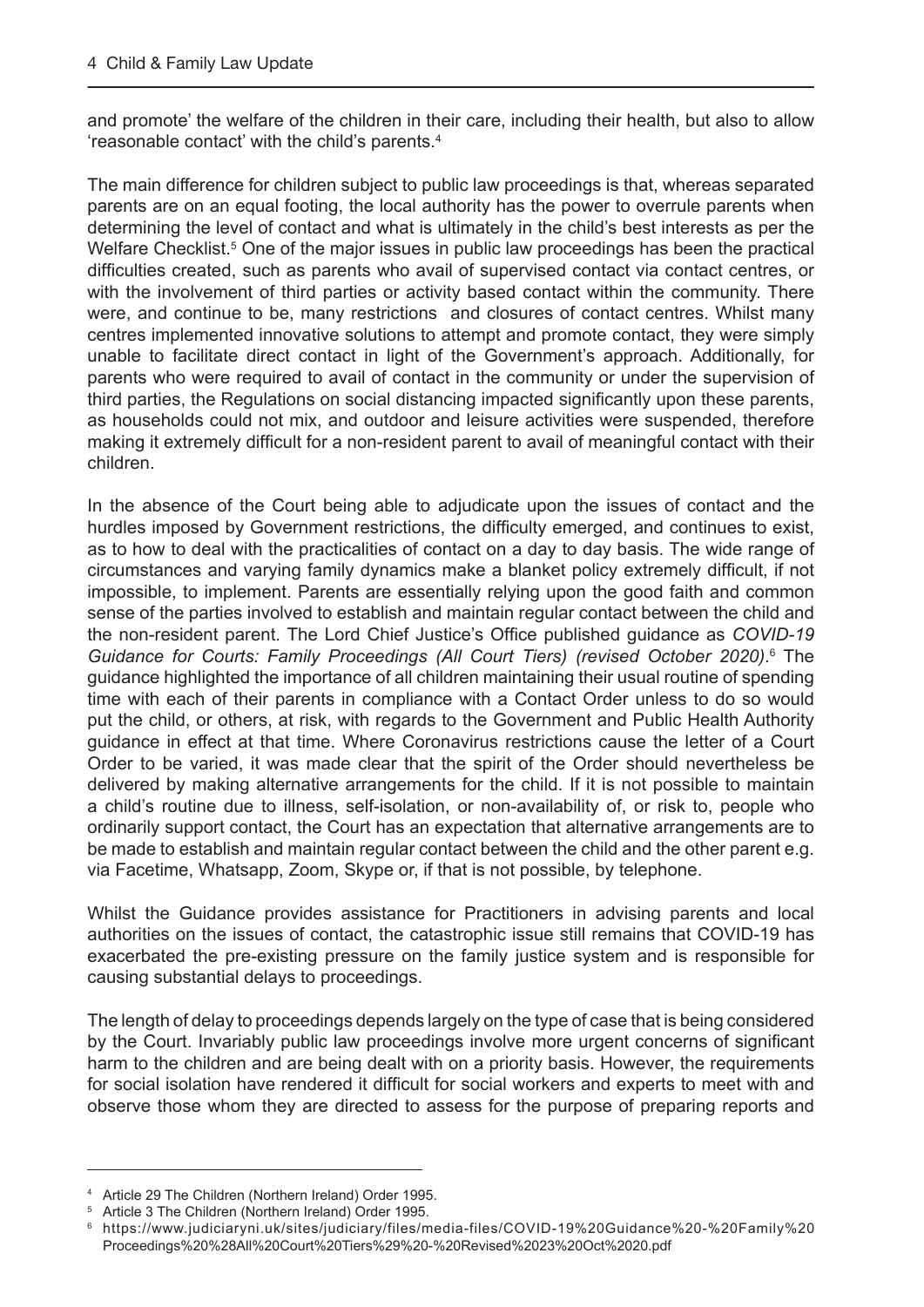psychological or psychiatric assessments. Due to the reduction in social contact, cases are unable to progress and as a result, Judges face particularly difficult challenges administering justice in both private and public law proceedings. They have to determine whether it is appropriate for hearings to be conducted remotely, balanced against the delay principle, the welfare of the child and the risk of significant harm.

Private law proceedings are more likely to be adjourned unless all the necessary evidence had been filed prior to the 'lockdown', or they are considered to be urgent, taking into consideration the welfare of the child<sup>7</sup>. Those cases which require further expert evidence or await Court Children's Officer Reports are more likely to experience delays especially in a time when already limited resources are significantly stretched. Many parents in both public and private law proceedings have been awaiting referrals to organisations to undertake parenting assessments, family work and mediation, however, in light of the social distancing restrictions, these services cannot be utilised. In turn, this significantly delays the progression of the case to the detriment of both the parents and the children. Across all Health and Social Care Trusts in Northern Ireland, there are significant delays in families awaiting referrals to the Court Children's Officer. Ordinarily, there are several Court Children's Officers at the disposal of the Court, however in light of COVID-19, this has been limited, which has created a significant back log in case progression. The volume of work faced by the local authority, in addition to the absences of social workers due to the Pandemic, has resulted in a redeployment of Court Children's Officers to alternative departments within the Trust in an attempt to deal with child protection and safeguarding issues throughout Northern Ireland. This issue which is sadly occurring across all family Court tiers is impacting on many families with no 'quick fix' remedy being available.

The COVID-19 crisis has compounded the challenges that the Courts were already facing in observing statutory timetables. The current delays to proceedings are likely to have farreaching implications for the administration of family justice, likely to extend beyond the current crisis. Increases in the number of adjourned hearings are resulting in an accumulation of cases yet to be resolved, lengthening Judges' Court lists and delaying access to justice not just for those families engaged in adjourned and ongoing cases, but also for those who wish to refer their disputes to the Court for resolution in the future. Any decision to adjourn a hearing now will therefore have resonance for access to family justice for some time to come after the current social distancing measures are relaxed and normal court hearings can resume.

Throughout the Pandemic, Court staff, Judges and family Practitioners have done their utmost in the circumstances to adapt, and a wide variety of hearings such as directions/case management, interim hearings and final hearings have been conducted remotely. The inability to hold 'normal' Court-based hearings in light of the Government guidance has significantly impacted upon the administration of justice. Whilst implementing remote access processes is an understandable solution by the Courts to the challenges posed by COVID-19, it is not without its difficulties. Due to the technology involved, there are many issues which arise such as the quality and stability of connections both in video and telephone hearings. On many occasions, connections to the Court can simply 'drop out' and individuals have to reconnect and be updated as to missed information. This is not only disruptive and frustrating to the participants involved, but there is also a risk of unfairness if the important information is missed. Given the occurrence of the technological difficulties, hearings are much lengthier and occupy much more Court time, resulting in a decreased volume of cases which can be dealt with on any given day by the Court. The knock-on effect of this is that many parties are finding that their long-awaited hearings are being adjourned at a late stage due to Judicial

<sup>7</sup> Article 3 The Children (Northern Ireland) Order 1995.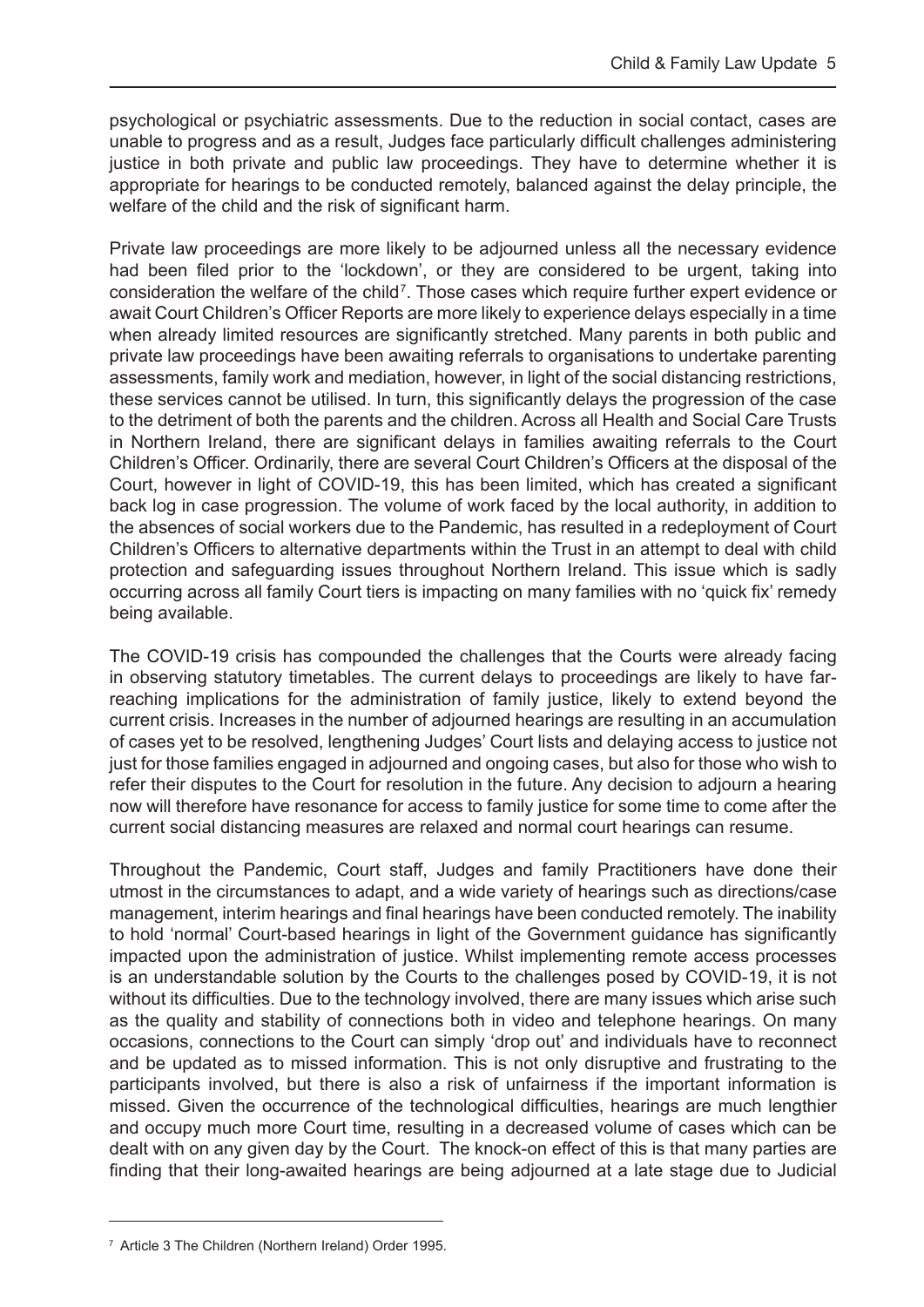availability and allocation of Court time. In some cases, the adjourned hearings are being listed several months down the line which is extremely unsettling for clients who are waiting for important issues to be resolved regarding their lives and their children.

Aside from the technological difficulties associated with remote hearings, there is a concern that the lack of 'face-to-face' interaction makes the assessment of an individual's body language extremely difficult, which is an important factor to take into consideration when determining a witnesses' credibility and veracity. The lack of 'face-to-face' interactions also creates difficulties for clients and Practitioners to obtain or give instructions during hearings. This is usually because there are no facilities on the video platform for private consultations, or due to video and telephone hearings being conducted without breaks, resulting in a lack of opportunities to take instructions. This can be extremely unsettling for clients if they feel that they have something important they wish to raise with their legal representative, have something valuable to add to their case or require assistance in understanding a certain issue. As a result, the participants involved may believe that they are not being permitted their right to a proper and fair hearing<sup>8</sup> before the Court.

Aside from the practical difficulties, there is no doubt that remote hearings are both impersonal and transactional rather than humane, making it extremely difficult for Practitioners and the Judiciary to conduct the hearings with the level of empathy and humanity that is an essential element of family justice.

Additional concerns have been expressed recently over the impact of the transition to remote hearings on the well-being of professionals. The *Nuttfield Report<sup>9</sup>* identified new points of stress that remote working had placed upon lawyers and the Judiciary in the Family Courts, including additional workloads and increased levels of anxiety and tiredness due to the concentration required to undertake telephone and video hearings. Remote hearings can be an arduous experience for all involved and present more challenges than 'face-to-face' hearings. The fatiguing element of remote hearings potentially increases the risk of mistakes being made at Court, undermining trust in the new remote means of administering justice. The exacting nature of such remote hearings has already contributed to erroneous judicial decision making. In the recent case of *Re B (Children) (Remote Hearing: Interim Care Order) [2020] EWCA Civ 584*, the Court of Appeal set aside an Interim Care Order made by Recorder McCarthy QC at a telephone hearing on the 3rd April 2020. The case involved a 9-year old child who had been removed from the care of his grandmother and placed in foster care. Finding the Recorder's decision to have been 'unquestionably wrong', Jackson LJ and Davies LJ observed that it had undoubtedly been influenced by the nature of the Recorder's workload, which had involved working continuously, and mainly by means of telephone hearings, for 10.5 hours by the time the hearing on the 3rd April was concluded.

There are also serious concerns that remote access processes are having a profoundly negative impact on the manner in which vulnerable litigants are able to participate in hearings and access justice. Parents with literacy, language, cognitive, hearing and psychological difficulties find participation in digital hearing extremely difficult if not impossible. The limited access to technology and poor digital skills of many vulnerable Court users present worrying obstacles to the ability of the family Courts to ensure fairness and equality of arms. Whilst intermediaries can help to alleviate these problems, there is a significant shortage of such individuals due to a strain on resources in light of the Pandemic. Furthermore, some are yet to

<sup>8</sup> Article 6 The Human Rights Act 1998.

<sup>9</sup> Remote hearings in the Family Justice system: a rapid consultation - *Mary Ryan, Lisa Harker & Sarah Rather.*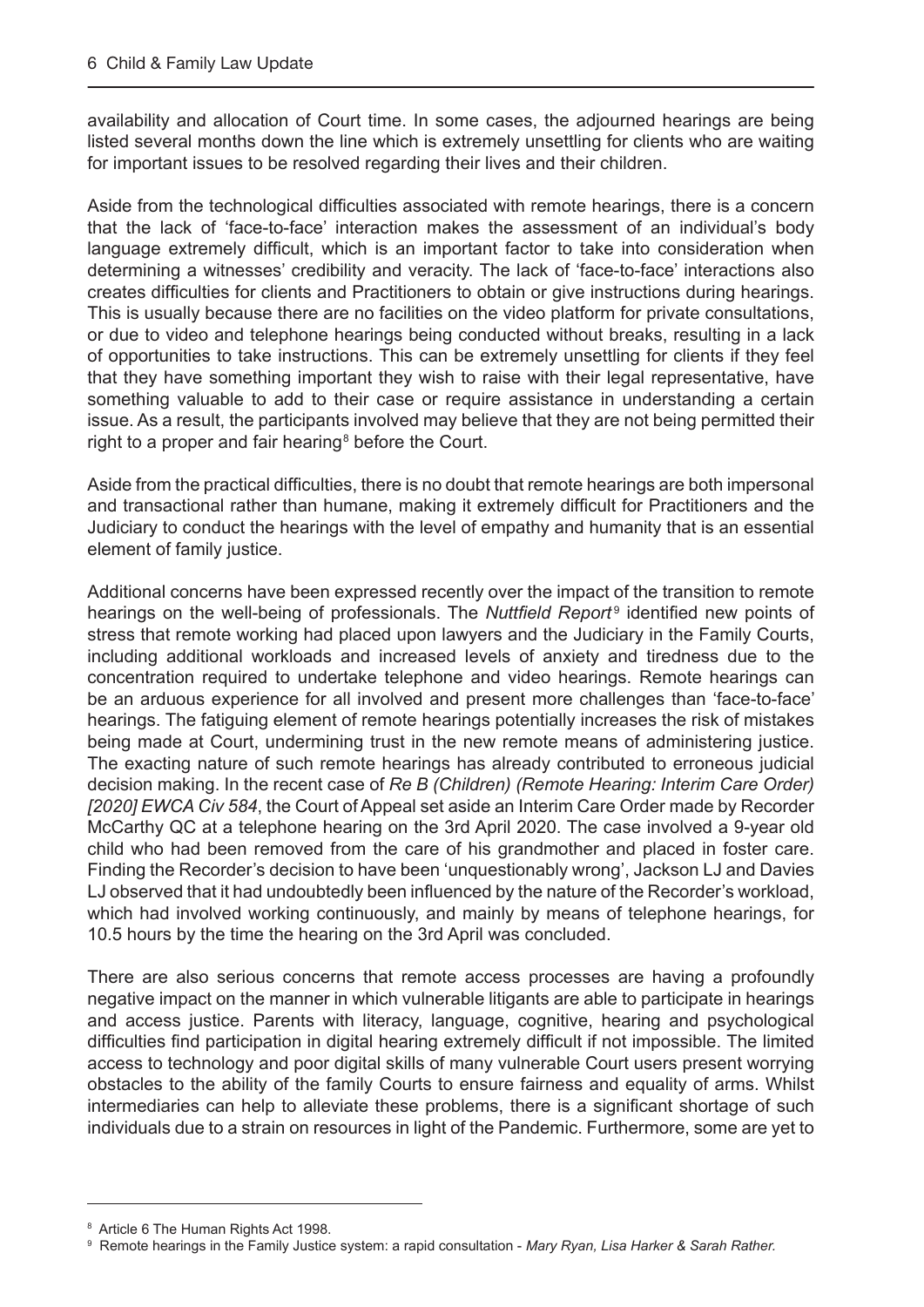have training on how to provide remote intermediary support given the initiation of lockdown and the difficulties presented by COVID-19. The reality of the situation is that individuals can therefore be disadvantaged by a result of their disability which goes against the ethos of access to justice.

Despite the many obstacles posed by COVID-19, some professionals have highlighted the fact that remote hearings can provide an efficient means of working in certain cases, a small silver lining amidst a continuous crisis. Many Practitioners have found that availing of a scheduled Court time has permitted the case to commence and conclude in a timely manner. This is in contrast to attending Court and having to wait for several hours for the case to commence, in addition to the considerable travel time to the Court, thus allowing for more time to focus and prepare the case in advance.

Some seven months have now elapsed since we as a society entered into the unknown realm and extremely challenging life of living with a Pandemic. There are many factors which are outside of our control but new technologies have enabled us to adapt and facilitate access to family justice during these extraordinary times. Crucially, the implementation of technology has enabled the Courts to continue to manage cases and conduct hearings to ensure that the administration of justice does not grind to a halt. Unfortunately, and in spite of the best efforts of all those who contribute to the running of the family justice system, we will face long-term and insurmountable challenges. The news of the development and roll-out of a COVID-19 vaccine has been welcomed worldwide and provided a relief to society now that we can envisage and hopefully return to 'normal' life in the coming months. Despite the light at the end of the tunnel, the inevitable consequences of COVID-19 have been far-reaching and it will take a considerable period of time for the family justice system to recover and return to a semblance of normality given the backlog in cases. The reality is that COVID-19 has created a Pandemic within a Pandemic and it is a long road which we have endured and will continue to endure.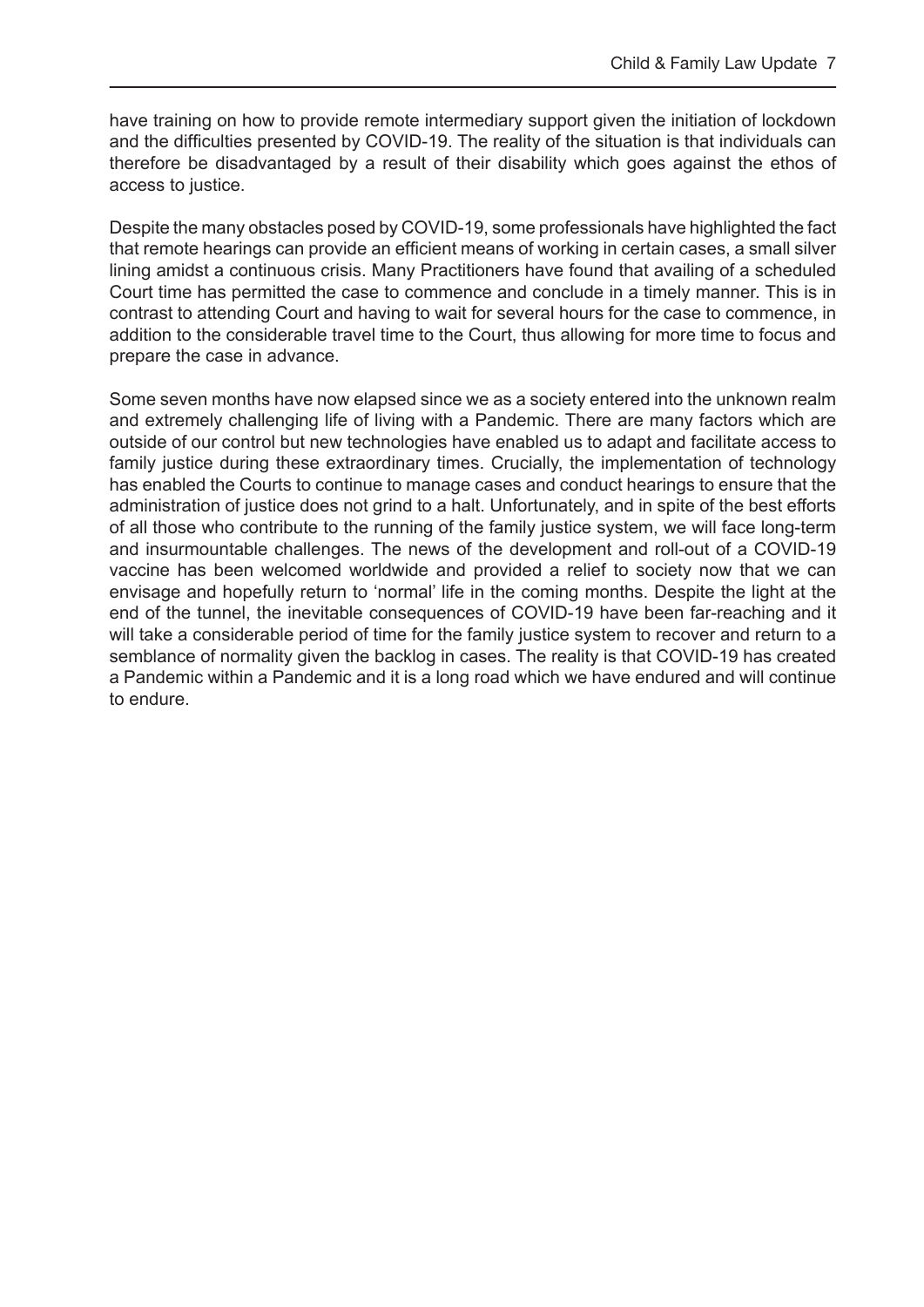#### **FAMILY PROVISION CLAIMS – A REFRESHER FOR PRACTITIONERS**

#### **Michael Bready, Barrister at Law**

<span id="page-8-0"></span>As all practitioners know, those clients who want to make a Will with no provisions for dependants, need to be advised that such a Will may be open to challenge after death. The intended distribution may be wholly, or partly, altered by the Court upon application to the Court.

The Inheritance (Provision for Family & Dependants) (NI) Order 1979 ("the 1979 Order") permits the Court in Northern Ireland to make such an alteration. The 1979 Order sets out the categories of person provided with the right to apply for an award out of the deceased's estate, if the deceased fails to make "reasonable financial provision" for them.

There is no unqualified right to any individual who considers themselves to be a dependant. Those who fall within any of the categories are given merely *a right to apply* for financial provision, rather than an absolute right.

It is important to remember that, whilst the 1979 Order is very similar to the English equivalent, the Inheritance (Provision for Family & Dependants) Act 1975, it is not a carbon copy. Practitioners therefore ought to be wary when reading case law and texts in this area relating to the English legislation.

The basis of every application under the 1979 Order must be that the deceased by the disposition of his property affecting by his Will, or the law relating to intestacy, or the combination of his Will and partial intestacy, did not make reasonable financial provision for the application in question.<sup>1</sup>

The lack of reasonable financial provision is therefore a central element of such a claim. However, a different test is applied when the applicant is the deceased's spouse or civil partner. For applicants other than a spouse/civil partner, reasonable financial position is defined as "such financial position as it would be reasonable in all the circumstances of the case for the applicant to receive for his maintenance".2

There is a more generous approach for a spouse/civil partner who must establish that the financial provision would be reasonable in all the circumstances of the case for a husband, a wife, or civil partner to receive. So, such an award is beyond simple maintenance.

#### **Working out who can claim**

Practitioners should first decide what category a potential applicant falls into. In the first instance, a client can only apply under the 1979 Order when the deceased died domiciled in Northern Ireland.<sup>3</sup> Different countries have their own regimes.

 $1$  Article 4(1) of the 1979 Order.

<sup>2</sup> Article 2(2) of the 1979 Order.

<sup>&</sup>lt;sup>3</sup> Article 3(1) of the 1979 Order.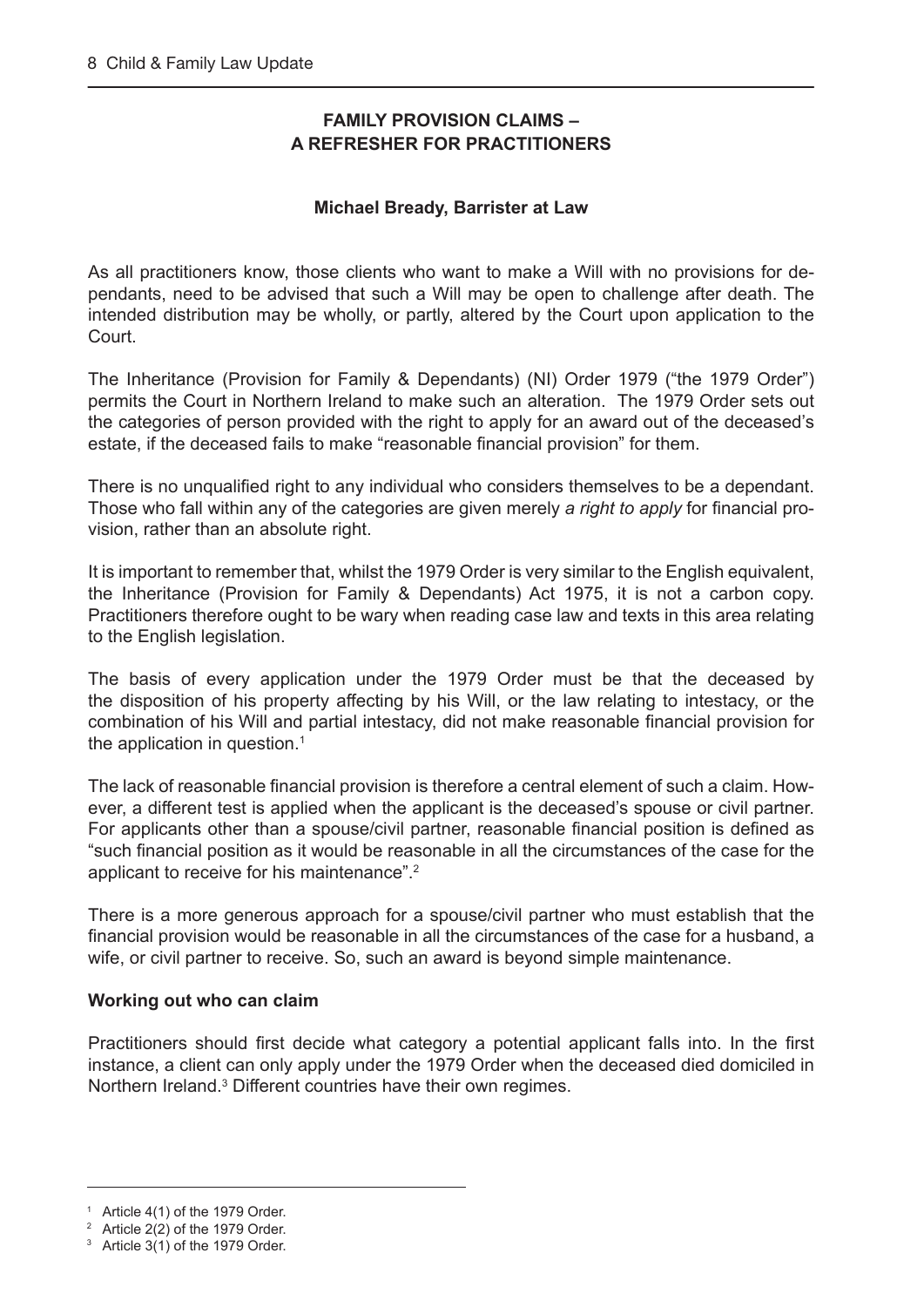There are five categories of potential applicants under the 1979 Order. These categories are set out in Article 3(1) and are as follows:

#### **(1) The spouse or civil partner of the deceased**

An applicant falling within this category is normally easily identified and an exhaustive consideration is beyond the scope of this article, however, worthy of mention within this category is a spouse that was judicially separated from the deceased at the date of death. Unfortunately, such an applicant does not benefit from the wider interpretation of "reasonable financial provision" and is limited to a claim for maintenance.<sup>4</sup>

#### **(2) The former spouse, or civil partner, of the deceased who is not remarried**

A former spouse or a former civil partner is defined in Article 2(2) of the 1979 Order as follows:

"former civil partner" means a person whose civil partnership with the deceased was during the lifetime of the deceased

 "former spouse" means a person whose marriage with the deceased was during the lifetime of the deceased

Both must have been dissolved or annulled<sup>5</sup> under the law of any part of the United Kingdom or the Channel Islands or under the law of the Isle of Man, or dissolved or annulled in any country or territory outside the United Kingdom, the Channel Islands and the Isle of Man by a divorce or annulment which is entitled to be recognised as valid by the law of Northern Ireland.

The effect of the jurisdictional provisions means that any applicant whose marriage was dissolved or annulled in another jurisdiction, even if the applicant argues he/she was being maintained by the deceased, may have a successful claim under the alternative category that they are "other persons being maintained by the deceased".

It is important to remember when advising potential applicants where a significant event is looming (i.e. divorce or re-marriage), that a former spouse automatically loses the ability to claim in this category upon re-marriage.

Article 17(1) of the 1979 Order reminds practitioners of the barring effects of divorce, or nullity on the application of a former spouse.

 "On the grant of a decree of divorce, a decree of nullity of marriage or a decree of judicial separation or at any time thereafter the High Court or a County Court, if it considers it just to do so, may, on the application of either party to the marriage, order that the other party to the marriage shall not on the death of the applicant be entitled to apply for an order under Article 4".

Practitioners should note that the usual clauses contained within full and final agreements may mean that an applicant has contracted out of any claim, even before a divorce or the dissolution of a civil partnership. Often wording such as the following is used:

<sup>4</sup> Article 2(2) of the 1979 Order.

<sup>&</sup>lt;sup>5</sup> By a decree of divorce or a decree of nullity of marriage granted, or a Court Order for a civil partner.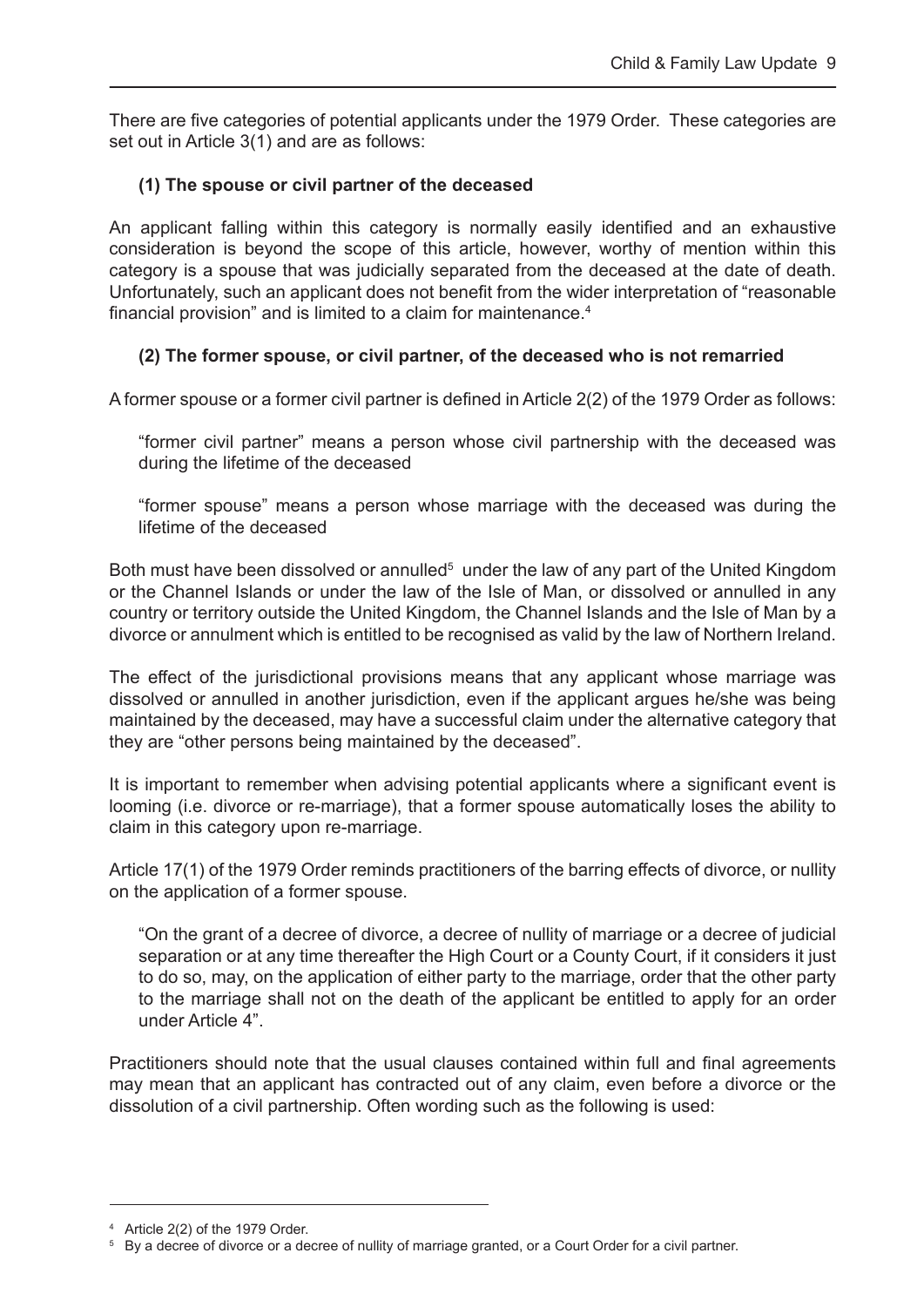*"That neither the Petitioner nor the Respondent shall make any claim on his or her own behalf or for his or her own benefit on the estate of the other under the Inheritance (Provision for Family and Dependants) (Northern Ireland) Order 1979 or any equivalent or substitute legislation for the time being in force in the event of that party surviving the other." <sup>6</sup>*

In the case of an application from a former spouse or civil partner, the Court must have regard for the following as set out in Article 5(2):

- (a) The age of the applicant and the duration of the marriage; and
- (b) The contribution made by the applicant to the welfare of the family of the deceased; including any contribution made by looking after the home or caring for the family.

It is normally exceptionally difficult to show that the deceased failed to make reasonable financial provision for a former spouse. This is because a divorce and subsequent ancillary relief application will normally provide a full and final settlement.

#### **(3) A child of the deceased**

This category of applicant has appeared in the press regularly, such as the child of the deceased who is forgotten within a will, or who ranks behind the deceased's favourite charity. Practitioners should be aware of just how widely this category can extend as applicants who were adopted, illegitimate children and children in the womb at the date of the deceased's death all fall with this category. However, a stepchild falls into the category of "persons treated as a child of the family".

As in any claim, timing is very important and accordingly the relevant date on which the applicant achieves their standing to claim is the date of the application, **and not the death.**

Further to the foregoing, the manner in which the applicant was being, or in which he might expect to be, educated or trained, must be considered by the Court. If the deceased has not provided for a child under 18 years of age, it is not difficult to establish she/he failed to make reasonable financial provision. A claim on behalf of a child in such circumstances will normally have a high likelihood of success. Carswell J, as he then was, reinforced this concept in the case of *Re Patton*:

*"A child's financial needs should rank very highly in order of priorities….they should normally rank well above the needs of other beneficiaries".*<sup>7</sup>

**(4) Any person (not being a child of the deceased) who in the case of any marriage, or civil partnership, to which the deceased was at any time a party, was treated by the deceased as a child of the family in relation to that marriage, or civil partnership**

An applicant who has been treated by the deceased as a child of the family, can apply under this category. Such an applicant must be treated as a child to a marriage, or a civil partnership. Article 3(d) states as follows:

 $^6$  Wording of such a clause varies between practitioners and some agreements have two or three clauses giving effect to these provisions, however the net effect upon a 1979 Order claim is the same.

 $7$  [1986] NI 45.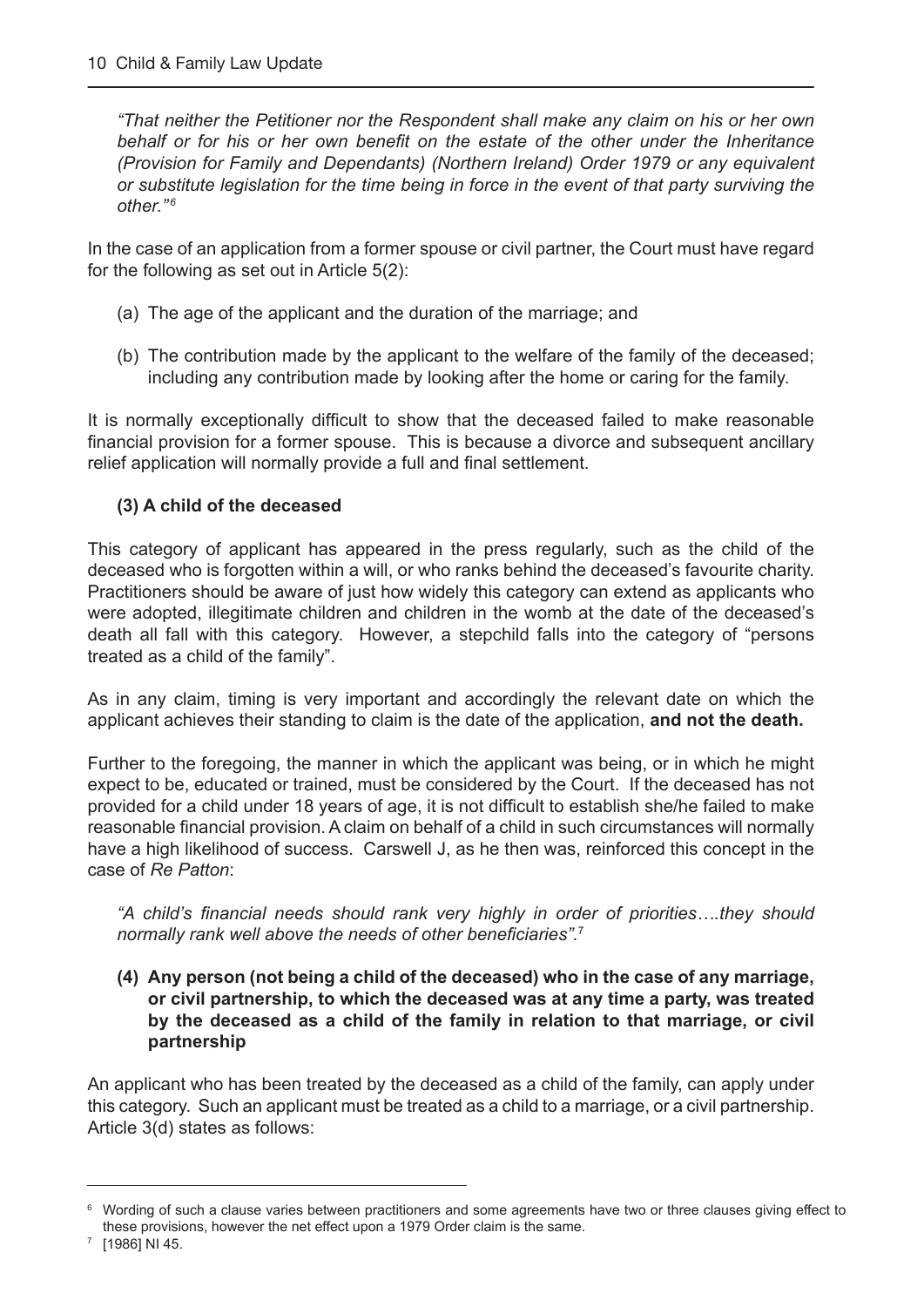"any person (not being a child of the deceased) who, in the case of any marriage, or civil partnership, to which the deceased was at any time a party, was treated by the de-ceased as a child of the family in relation to that marriage, or civil partnership."

All that the applicant has to prove, to establish they fall within this category, is that they were treated as a child of the deceased and it is enough that it was only the deceased that treated them this way.

Where the applicant was found by the Court to be treated as a child of the deceased's family, the following matters must be considered, pursuant to Article 5(3) of the 1979 Order:

- (a) The manner in which the applicant was being, or in which he might expect to be, educated or trained;
- (b) Whether the deceased has assumed any responsibility for the applicant's maintenance and, if so, the extent to which the deceased assumed that responsibility and the length of time for which the deceased discharged it;
- (c) Whether, in discharging that responsibility, the deceased knew that the applicant was not his own child;
- (d) The liability of any other person that maintained the applicant.

#### **(5) Any person (not being included in the categories (a)-(d) above) who, immediately before the death of the deceased, was being maintained either wholly or partly by the deceased.**

For an applicant to fall into this potentially very broad category, a claim is based on actual dependency, rather than any relationship with the deceased.

 "any person (not being a person included in sub-paragraphs (a) to ( d)) who immediately before the death of the deceased was being maintained, either wholly or partly, by the deceased."

It can be a very confusing class of applicant, since it can extend from platonic friends to "secret lovers". Such secrecy is less of a trend these days, but in the past claims were often made by applicants who had "socially unusual" relationships, or simple platonic friendships.<sup>8</sup>

For applicants found by the Court to fall within this category, the Court must have regard to the following, pursuant to Article 5(4):

- (i) The extent to which and the basis upon which the Deceased assumed responsibility for the maintenance of the applicant;
- (ii) The length of time for which the deceased discharged that responsibility.

This is a much broader category than any of the others; indeed applications have arisen out of platonic relationships and housekeeping relationships which were often referred to as the "mistress's charter".

Applicants who consider themselves to fall within this category have an additional hurdle to overcome in their claim, in that they have been maintained by the deceased. Article 3(2) of the 1979 Order states as follows:

<sup>8</sup> See *Jelley –v- Iliffe* [1981] Fam 128 on the provision of rent-free accommodation for a platonic friend of the deceased.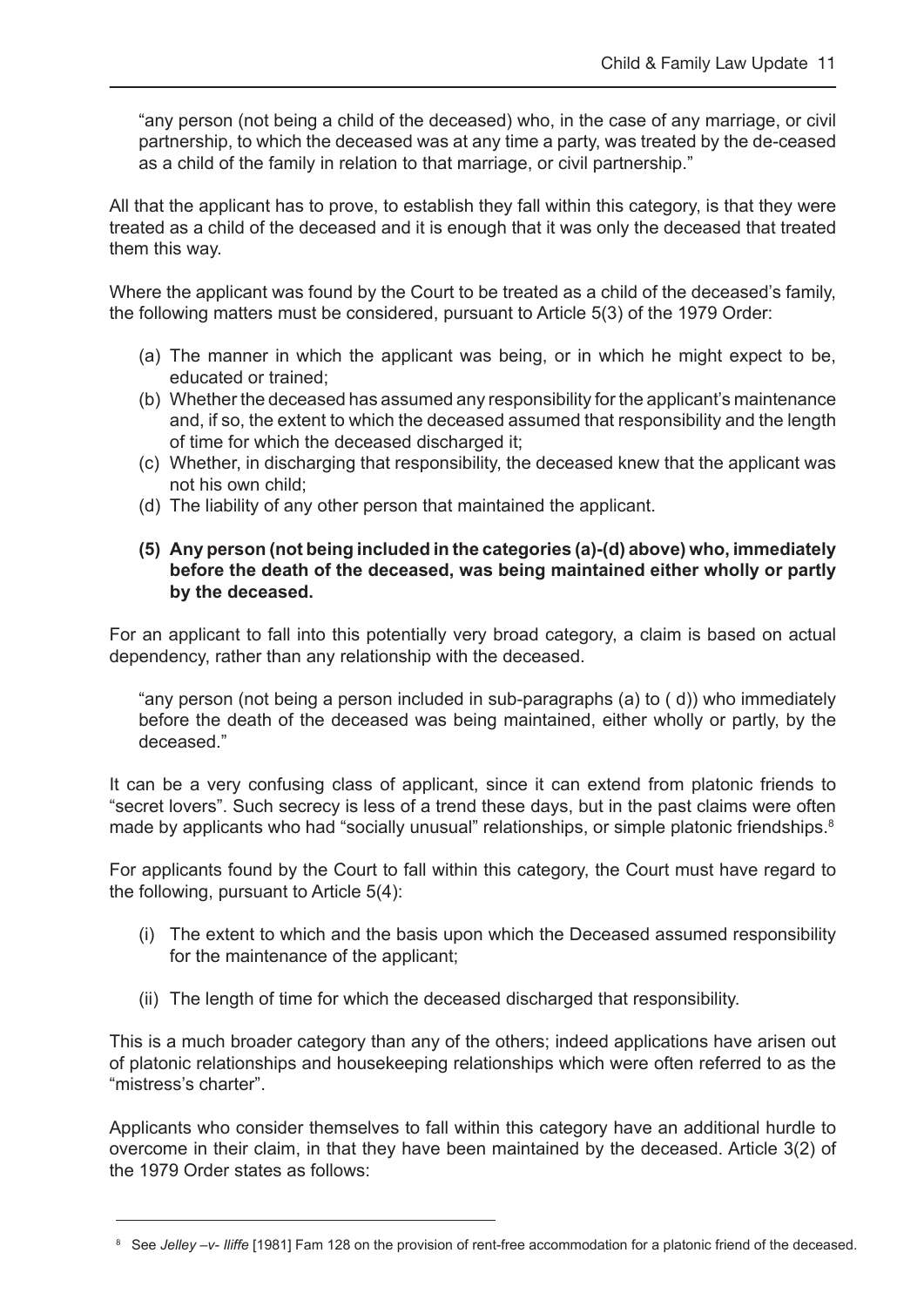"…a person shall be treated as being maintained by the deceased, either wholly or partly, as the case may be, if the deceased, otherwise than for full valuable consideration, was making a substantial contribution in money or money's worth towards the reasonable needs of that person."

In the case of *Kenneth Paul King v The Chiltern Dog Rescue, Redwings Horse Sanctuary*<sup>9</sup> , the Court of Appeal in England and Wales had to reconsider the situation where the person claiming 'maintenance' had also been providing 'services' to the deceased immediately prior to the death. The facts of the case were that Mr King went to live with his aunt in 2007 – he had a place to live and 'subsistence' from his aunt and she had someone to care for her, as she grew older. On the aunt's death, Mr King claimed that she had transferred her house to him by a *donatio mortis causa* (a deathbed gift). Alternatively, if she had not made such a gift, he claimed that he fell within section 1(1)(e) of the English Act, that he had been maintained by his aunt before her death. The aunt had no children, but was involved in helping several animal charities and had made a Will dividing the bulk of her estate between several such charities. Given that the aunt was providing Mr King board and lodging and essentially supporting him in return for Mr King being her 'carer', the Court had to assess whether there was a dependence by Mr King on the aunt. The Court of Appeal agreed with the assessment of the Judge at first instance that Mr King had more benefit from the arrangement than his aunt did, and that he was dependant on her. Further, the provision by the aunt of board and lodgings for her nephew was held to amount to 'maintenance'.

Article 3(1) also has the (perhaps obvious) requirement that the potential applicant survives the deceased, and therefore an action cannot be continued by a deceased applicant's personal representatives. However, if an Order is already existing at the time of death, it can be enforced by the personal representatives.<sup>10</sup>

#### **What is reasonable financial provision?**

After identifying the appropriate category under which an applicant may claim, the next question is what is the reasonable financial provision that should be provided.

Ultimately, the Court in such claims must make a determination of what is reasonable financial provision. Sheena Grattan, BL explains the test to be as follows:

"The ordinary standard of reasonable financial provision which applies to applicants other than surviving spouses, means such financial provision as it would be reasonable in all the circumstances of the case for the applicant to receive for his maintenance. The test is now that it is such reasonable financial provision as it would be reasonable in all the circumstances of the case for a husband or wife to receive, whether or not that pro-vision is required for his or her maintenance. This change was made because restricting spouse applicants to a claim for maintenance could result in a widow or widower being less well off than if the marriage had terminated in divorce rather than death. This is considered to be a more generous standard."11

Save for a mention in Articles 2(2) and 3(1) the 1979 Order has not defined exactly what maintenance should, or could, be. The Courts in England and Wales undertook to do so given the legislative silence and Goff LJ in the case of *Re Coventry*12 stated as follows:

<sup>9</sup> [2015] EWCA Civ 581.

<sup>10</sup> Section 14 of the Law Reform (Miscellaneous Provisions) Act NI 1937.

<sup>&</sup>lt;sup>11</sup> "Succession Law in Northern Ireland" (1996), SLS Publications (out of print).

<sup>12</sup> [1979] 3 All ER 815.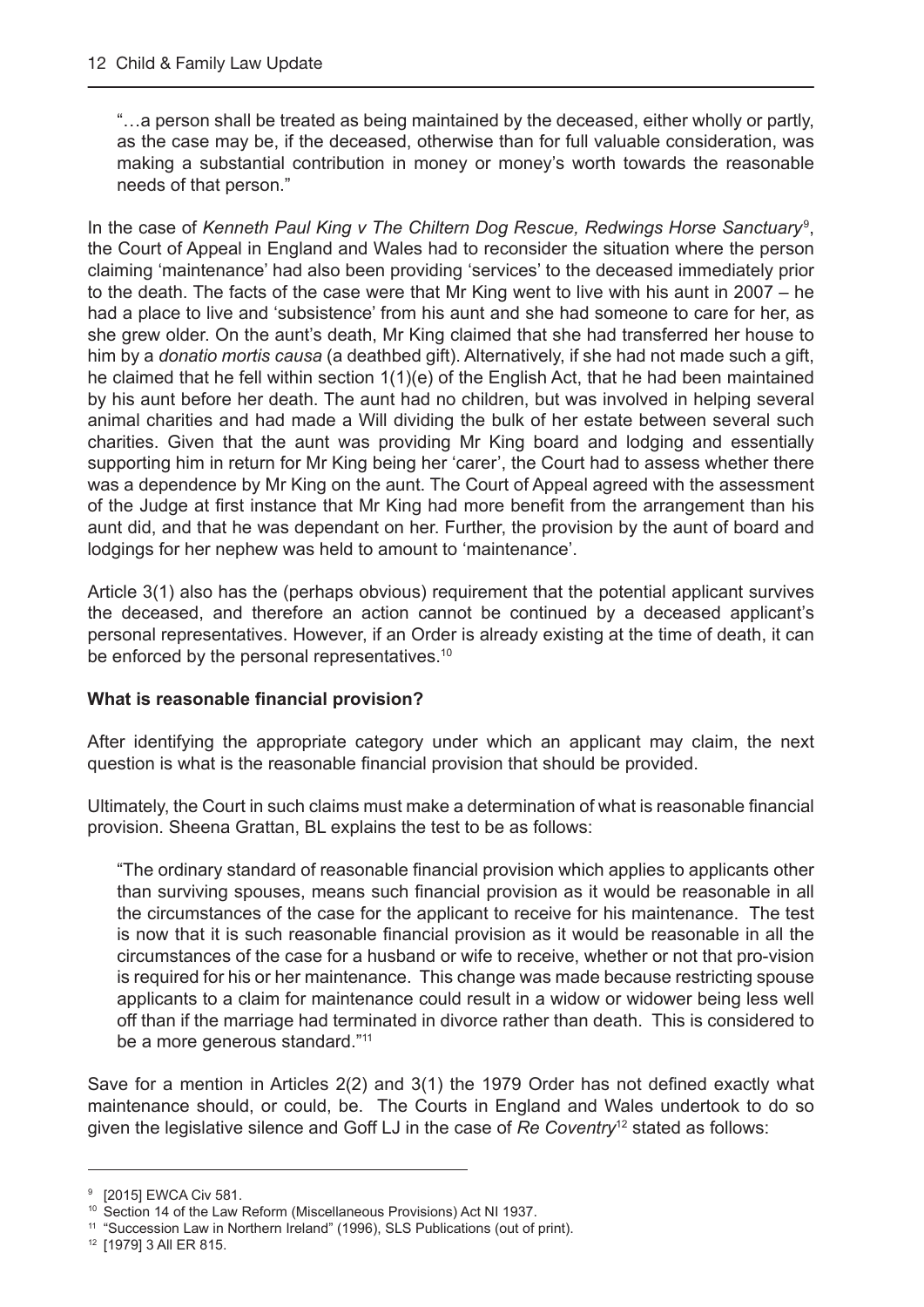*"..what is proper maintenance must in all cases depend on all the facts and circumstances of the particular case*" 13

This raises a very important point note when advising on claims pursuant to the 1979 Order generally. All such claims are always very fact-specific, there are rarely two cases with the same factual matrix.

When considering the limitations of maintenance and that as a concept it was broad, Lord Hughes in the case of *Ilott v The Blue Cross & others*14 said as follows:

 *"..it cannot extend to any or everything which it would be desirable for the claimant to have."*<sup>15</sup>

So, managing the expectations of clients when they are instructing what maintenance they want, is crucial. The concept is such maintenance that is reasonable in the circumstances, not what they would have expected to have been bequeathed.

The situation of the disappointed child who lost out to charity was highlighted in the case of *Ilott v The Blue Cross & others.*<sup>16</sup> In this appeal to the Supreme Court the facts sadly reflected lifelong estrangement between the deceased mother and daughter which lasted 26 years until the mother's death in 2004 at the age of 70. As a result of this the deceased made no provision for her daughter in her Will, a decision made around the Spring of 1984. A letter of her wishes written at the same time of the Will stated as follows:

 *"She did not get in touch with me and I heard from her husband's parents that she had a baby boy. When I heard about this, I visited her in hospital and took flowers and brought up her perambulator and other presents. However, she made herself very unpleasant and wished to have nothing to do with me. Therefore, she receives nothing from me at my death."* <sup>17</sup>

Another Will and similar letter from 2002 made it clear that the sentiment continued.

Goff LJ in *Re Coventry* set the standard for consideration of a deceased's statement of wishes:

 *"Indeed, I think any view expressed by a deceased person that he wishes a particular person to benefit will generally be of little significance, because the question is not subjective but objective. An express reason for rejecting the applicant is a different matter and may be very relevant to the problem."* <sup>18</sup>

The Learned Judge went on to suggest that maintenance should be paid by way of lump sum, rather than by way of periodic payments.

*"The level at which maintenance may be provided for is clearly flexible and falls to be assessed on the facts of each case. It is not limited to subsistence level. Nor, although maintenance is by definition the provision of income rather than capital, need it necessarily be provided for by way of periodical payments, for example under a trust. It will very often* 

<sup>13</sup> Supra cit at page 819.

<sup>14</sup> [2017] UKSC 17.

<sup>15</sup> Supra cit at paragraph 14.

<sup>&</sup>lt;sup>16</sup> Supra cit.

<sup>17</sup> Supra cit at paragraph 6.

<sup>18</sup> *Re Coventry* supra cit at page 819.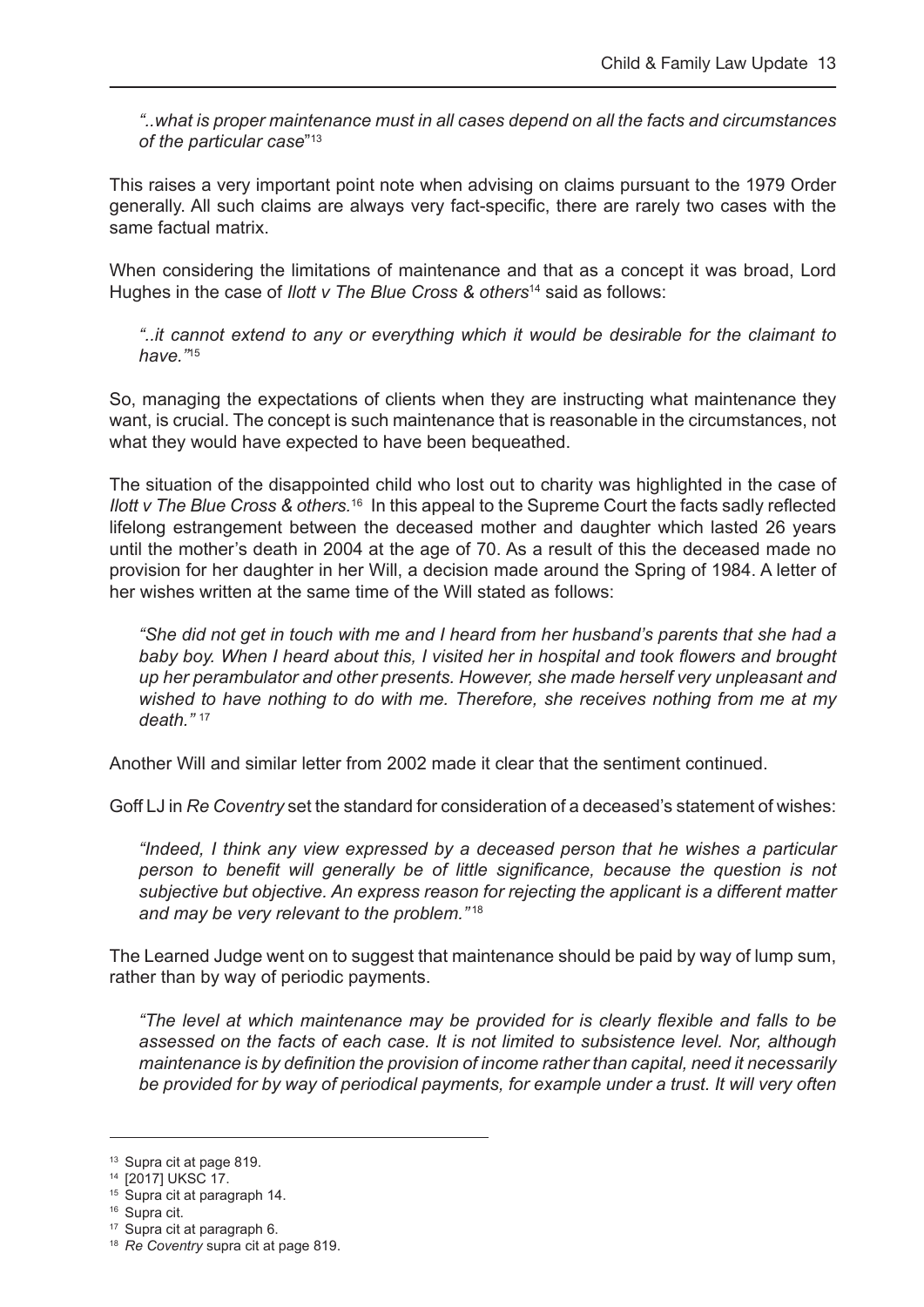*be more appropriate, as well as cheaper and more convenient for other beneficiaries and for executors, if income is provided by way of a lump sum from which both income and capital can be drawn over the years." 19*

It cannot be emphasised too strongly that the role of the Court is not to undertake a full-scale re-writing of the Will, nor will the Court want to address the objective question of whether the testator acted reasonably. The only issue for the Court is whether if, considering objectively, reasonable financial provision was made for the applicant in question. This was further clarified in *Illott v Blue Cross & Others:* 

*"The condition for making an order under the 1975 Act is that the will, or the intestacy regime, as the case may be, does not "make reasonable financial provision" for the claimant .… Reasonable financial provision is …. what it is "reasonable for [the claimant] to receive", either for maintenance or without that limitation according to the class of claimant. These are words of objective standard of financial provision, to be determined by the court." 20*

When assessing whether or not reasonable financial provision has been made for any particular applicant, the Court will then consider a number of matters which are set down in Article 5 of the 1979 Order:

- (a) General matters, which remain constant and must be considered in all applications; and
- (b) Specific matters which are prescribed for consideration for each particular category of applicant.

The proper approach of the Court in assessing whether or not to make an Order has two parts:

- (1) It must consider whether its reasonable financial provision has been made; and
- (2) If the answer to the second question is in the negative, it must determine what Order should be made.

On both occasions the question should be answered by considering the various matters which are prescribed by Article 5 of the 1979 Order.

The Supreme Court in *Illot<sup>21</sup>* affirmed this test, as set out in the case of In Re Coventry by Oliver J:

 *"In order to enable the court to interfere with and reform those dispositions it must, in my judgment, be shown, not that the deceased acted unreasonably, but that, looked at objectively, his disposition or lack of disposition produces an unreasonable result in that it does not make any or any greater provision for the applicant - and that means, in the case of an applicant other than a spouse for that applicant's maintenance. It clearly cannot be enough to say that the circumstances are such that if the deceased had made a particular provision for the applicant, that would not have been an unreasonable thing for him to do and therefore it now ought to be done." 22*

<sup>19</sup> Supra cit at paragraph 15.

<sup>20</sup> Supra cit at paragraph 16.

<sup>21</sup> Supra cit at paragraph 18.

<sup>22</sup> [1980] Ch 461 at 474-475.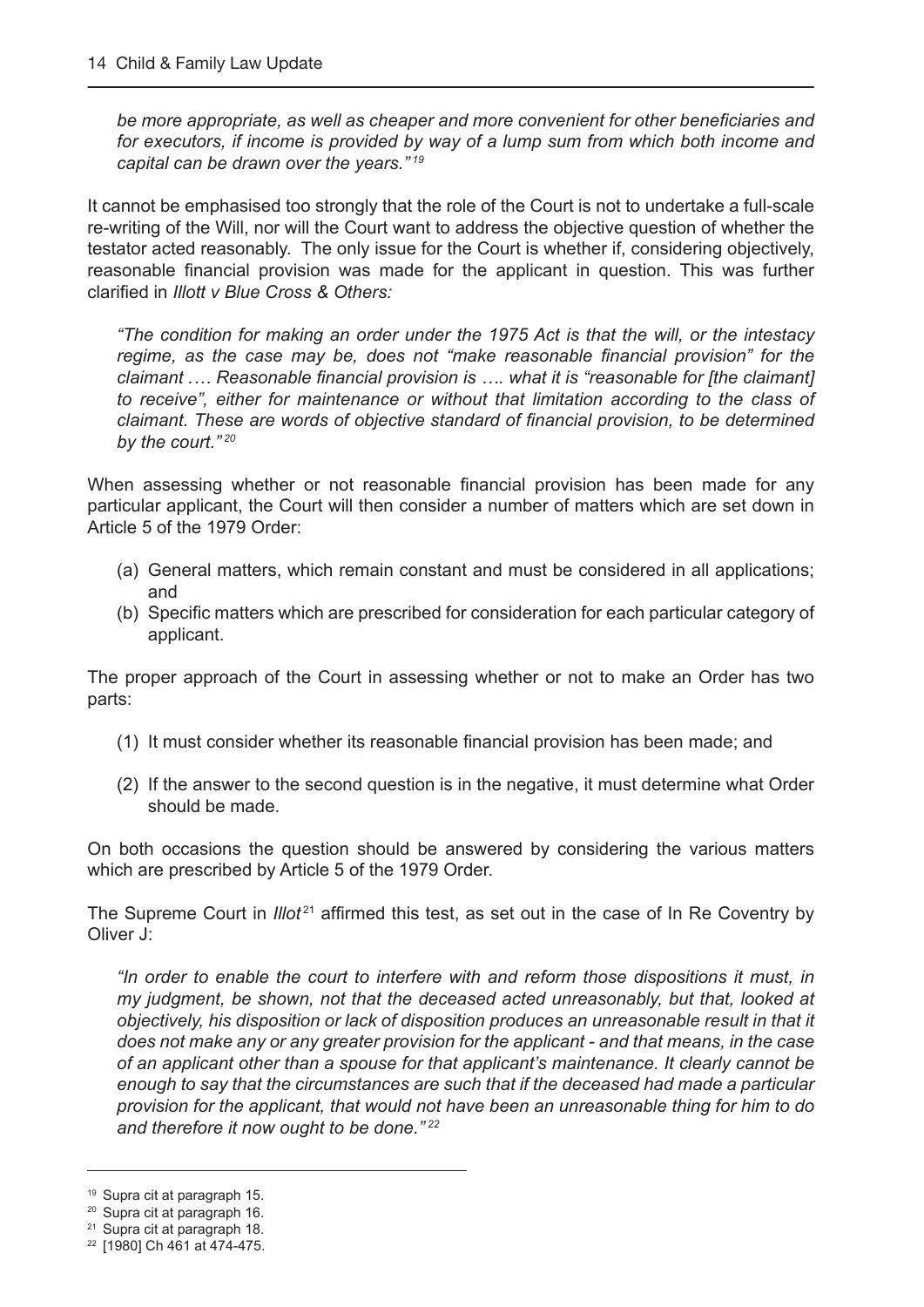#### **What are the general matters to be considered in all applications?**

The Article 5 matters that must be considered irrespective of the class of the applicant are as follows:

- (a) The financial needs and resources of the applicant, including those likely in the foreseeable future;
- (b) The financial needs and resources of any beneficiary under the estate;
- (c) The obligations and responsibilities which the deceased had towards the applicant;
- (d) The size and nature of the net estate and the effect any Order might have on a business undertaking;
- (e) Physical or mental disorders with any applicant or beneficiary;
- (f) Any other matter, including conduct, which in the circumstances the Court considers relevant<sup>23</sup>

In 2019, McBride J maintained in *Noble v Morrison & ors* that the Court must apply the aforementioned Article 5 factors to both "traditional questions": (i) has there been a failure to make reasonable financial provision and, if so; (ii) what Order ought to be made?<sup>24</sup>

However, McBride J went on to crystallise the guidance from *Illot* in respect of the 1979 Order as follows:

*"…there is a lack of guidance in respect of the application of the Article 5 factors. As appears from the 1979 Order, Article 5 does not rank the matters to be taken into consideration. Accordingly, the weight to be attached to each of the matters depends upon the facts of each case. In some cases, one or two factors may have magnetic or even decisive influence on the outcome.* 

 *Therefore, in determining whether threshold is met and if so, in determining what order the court ought to make, the court should adopt a broad brush approach having regard to the fact that each case is fact specific. According to the Supreme Court the trial judge should set out the facts and then deal with the two traditional questions sequentially, whilst taking into account the Article 5 factors in respect of both questions." 25*

#### **Cohabitees**

When advising cohabitees who find themselves in the category of applicant, practitioner should be aware that a cohabitee, who has has lived in the same household with the deceased and they have lived as man and wife for the whole of the two years immediately prior to the deceased death, may make a claim. Article 3(1A) provides as follows:

*"…if the deceased died after the coming into operation of the Succession (Northern Ireland) Order 1996 and, during the whole of the period of two years ending immediately before the date when the deceased died, the person was living-*

 $23$  Article 5(1).

<sup>24</sup> 2019] NICh 8 at paragraph 49.

<sup>&</sup>lt;sup>25</sup> Supra cit at paragraph 51 and 52.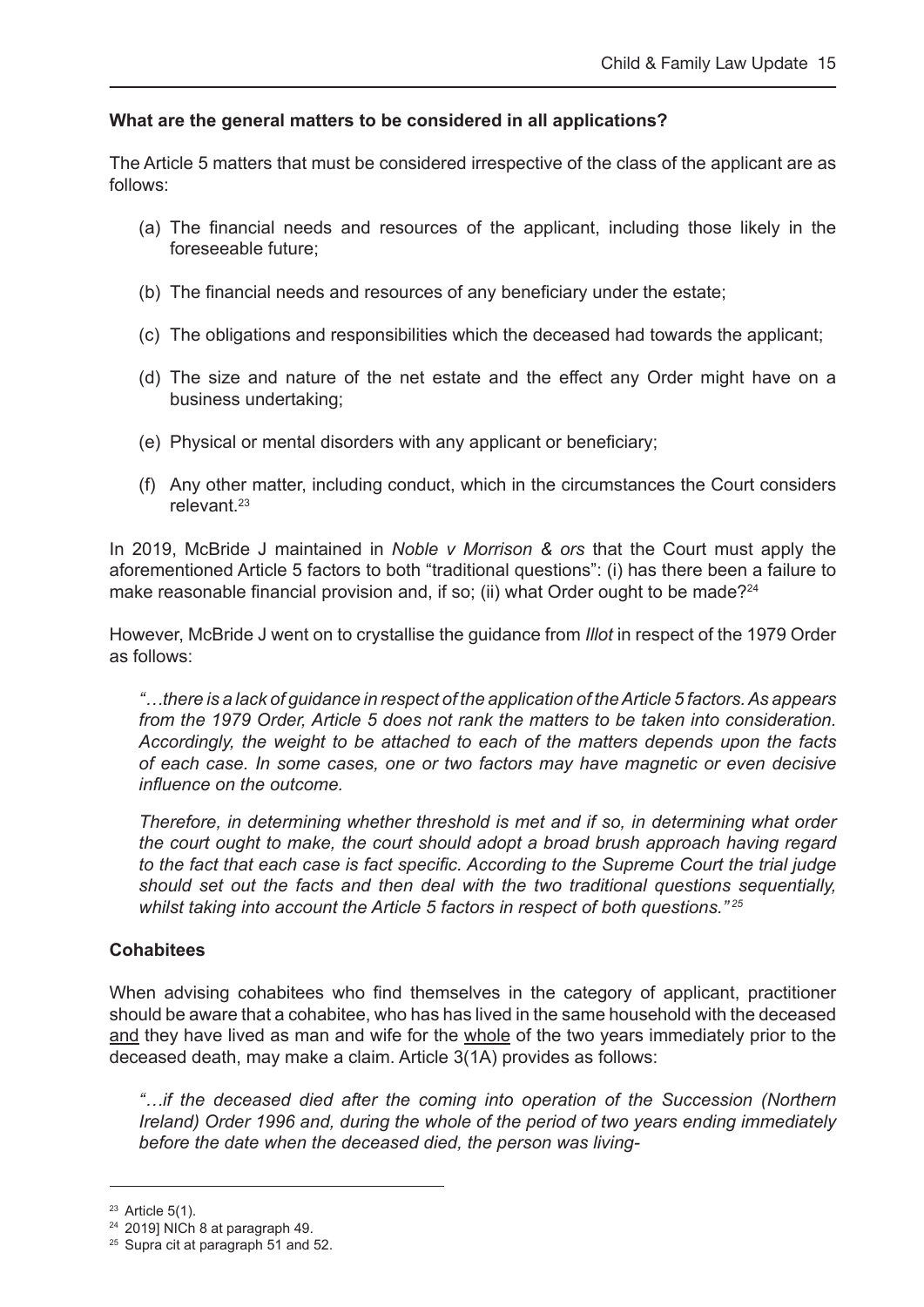- *(a) in the same household as the deceased; and*
- *(b) as the husband or wife of the deceased."*

The effect of this amendment is to make it easier for cohabitees to make a claim for reasonable financial provision. The two-year test requires that the deceased dies after the enactment of Succession (Northern Ireland) Order 1996, namely 20th February 1997.

#### **Time limits for applications**

As in any litigation, practitioners must be aware of time limits and applications pursuant to the 1979 Order come with very short time limits. An application under the 1979 Order must be made within six months of the date in which the grant of representation is first taken out, unless the leave of the Court is obtained.<sup>26</sup> An application is made when the summons is issued.

The *"Megarry Guidelines"* set out the factors for consideration by a court if an application is made late.<sup>27</sup> These factors have been approved in Northern Ireland by Murray J in the case of *Campbell v Campbell* 28 and more recently by Horner J in *Moffat v Moffat*. 29 These are concisely set out in Sheena Grattan, BL's text as follows:

- *(a) The discretion is unfettered by any statutory provisions, but must be exercised judicially, in accordance with what is good and proper;*
- *(b) The time limit is a substantive provision laid down by statute and not a mere procedural one which can be extended with the indulgence generally accorded to procedural time limits. The onus is on the applicant to show that there is a substantial case for the Court to exercise its discretion to extend this time limit;*
- *(c) Consideration must be given to how promptly after this time limit had expired that permission is being sought;*
- *(d) It is relevant whether or not any negotiations have been commenced within the time limit;*
- *(e) It is relevant whether or not the estate had already been distributed;*
- *(f) It is relevant whether, if permission to extend the time limit is not granted, the applicant would have any form of redress against anyone else.*<sup>30</sup>

Then a seventh element was added by the High Court of England and Wales in the case of *Re: Dennis*<sup>31</sup> that an applicant must establish "that he has an arguable case, a case fit to go to trial, and that in approaching the matter the Court's approach is rather the same as it adopts when considering whether a defendant ought to have leave to defend in proceedings for summary judgment"

Horner J sent a stark reminder to practitioners when considering making a late application in the case *Moffat v Moffat*:

<sup>26</sup> Article 6 of the 1979 Order.

<sup>27</sup> Set out in the case *Re: Salmon* [1980] 3 All ER 532.

<sup>28</sup> (1982) 18 NIJB.

<sup>29</sup> [2016] NICh 17.

<sup>&</sup>lt;sup>30</sup> Supra cit, at paragraphs 8.17 and 8.18.

<sup>31</sup> [1981] 2 All ER 140.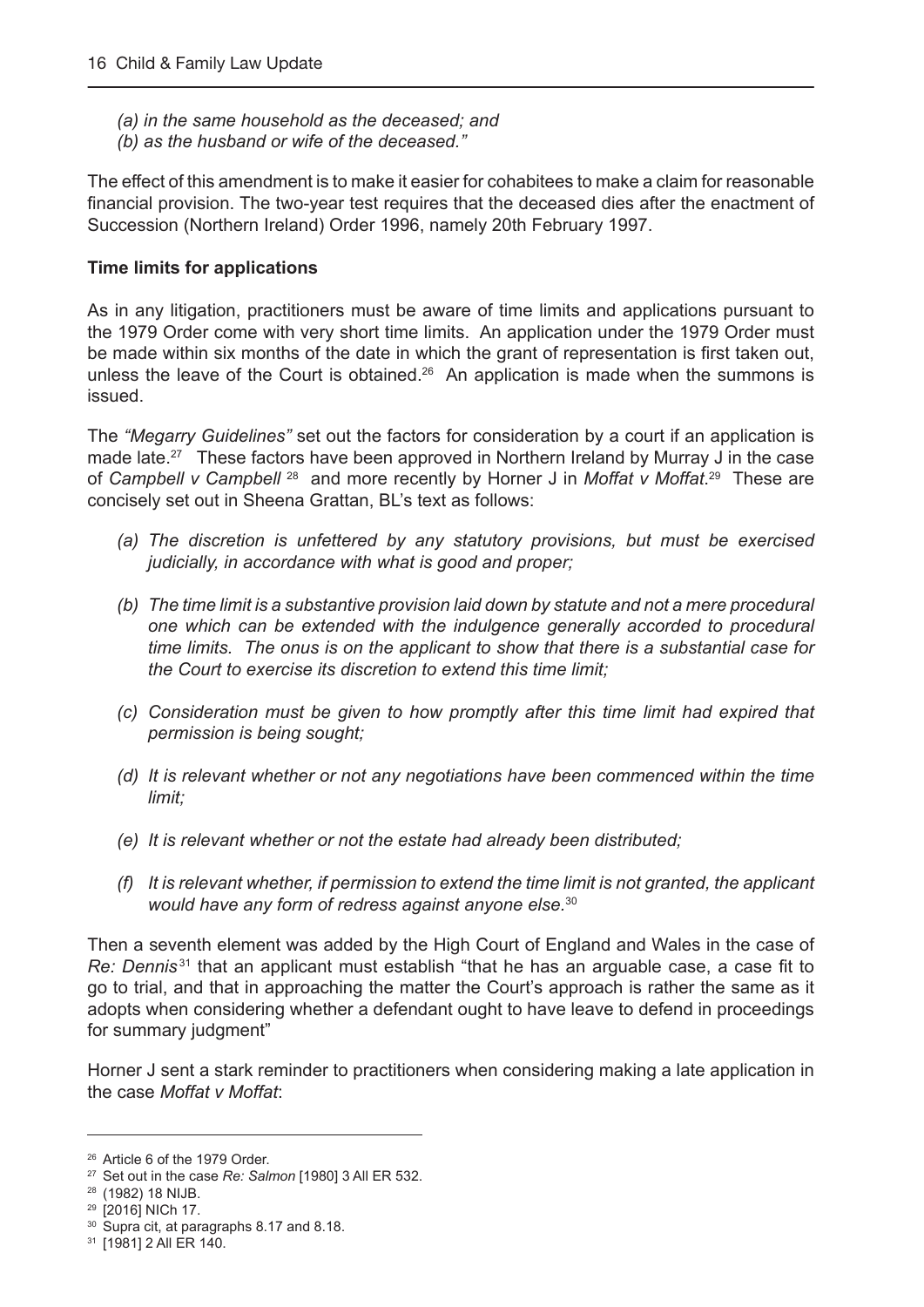*"It is essential that parties appreciate that extensions of time are not granted as a matter of course. The onus remains throughout on the applicant to show that there is a sound*  basis upon which the court should exercise its discretion to extend the time limit."<sup>32</sup>

#### **What property is available for financial provision claims?**

The property available to meet any family provision award is the net estate of the deceased. This can include property held by the deceased as a joint tenant and which would otherwise pass automatically to the surviving joint tenants.

Article 12 of the 1979 Act enables any property which has been disposed of within six years of death, with a view to defeating a family provision claim, to be taken back into the estate. Property disposed of within six years of death can only be considered if the Court is satisfied that:

- (a) The deceased made a disposition less than six years before death;
- (b) Full valuable consideration was not given;
- (c) The disposition was made with the intention of defeating an application for financial provision; and
- (d) That exercising such powers which facilitate the making of a financial provision for the applicant under the Order.

Article 12(6) sets out the circumstances the Court must take into consideration when exercising its power after finding that a disposition was made that was intended to defeat an application under the 1979 Order:

 *"..the court shall have regard to the circumstances in which any disposition was made and any valuable consideration which was given therefor, the relationship, if any, of the donee to the deceased, the conduct and financial resources of the donee and all the other circumstances of the case."*

#### **A summary of the issues for a claim under the 1979 Order**

McBride J in *Noble v Morrison & ors* said that the Court should determine the following questions sequentially:

- (i) Does the plaintiff have *locus standi* to bring a claim?;
- (ii) If so, what is the extent/nature of her claim?;
- (iii) Has the threshold been met, that is has the deceased failed to make reasonable financial provision for the plaintiff's maintenance?;
- (iv) If the threshold is met what Article 4 Order or Orders ought to be made by the Court?; and,
- (v) What consequential or supplementary court orders or directions ought the Court to make<sup>733</sup>

This is also a helpful checklist for any practitioner, when advising a client considering a claim pursuant to the 1979 Act. Above all, practitioners must manage their client's expectation of such a claim and temper these with the stark reality of the case law.

<sup>32</sup> Supra cit. at para 11.

<sup>33</sup> Supra cit at paragraph 59.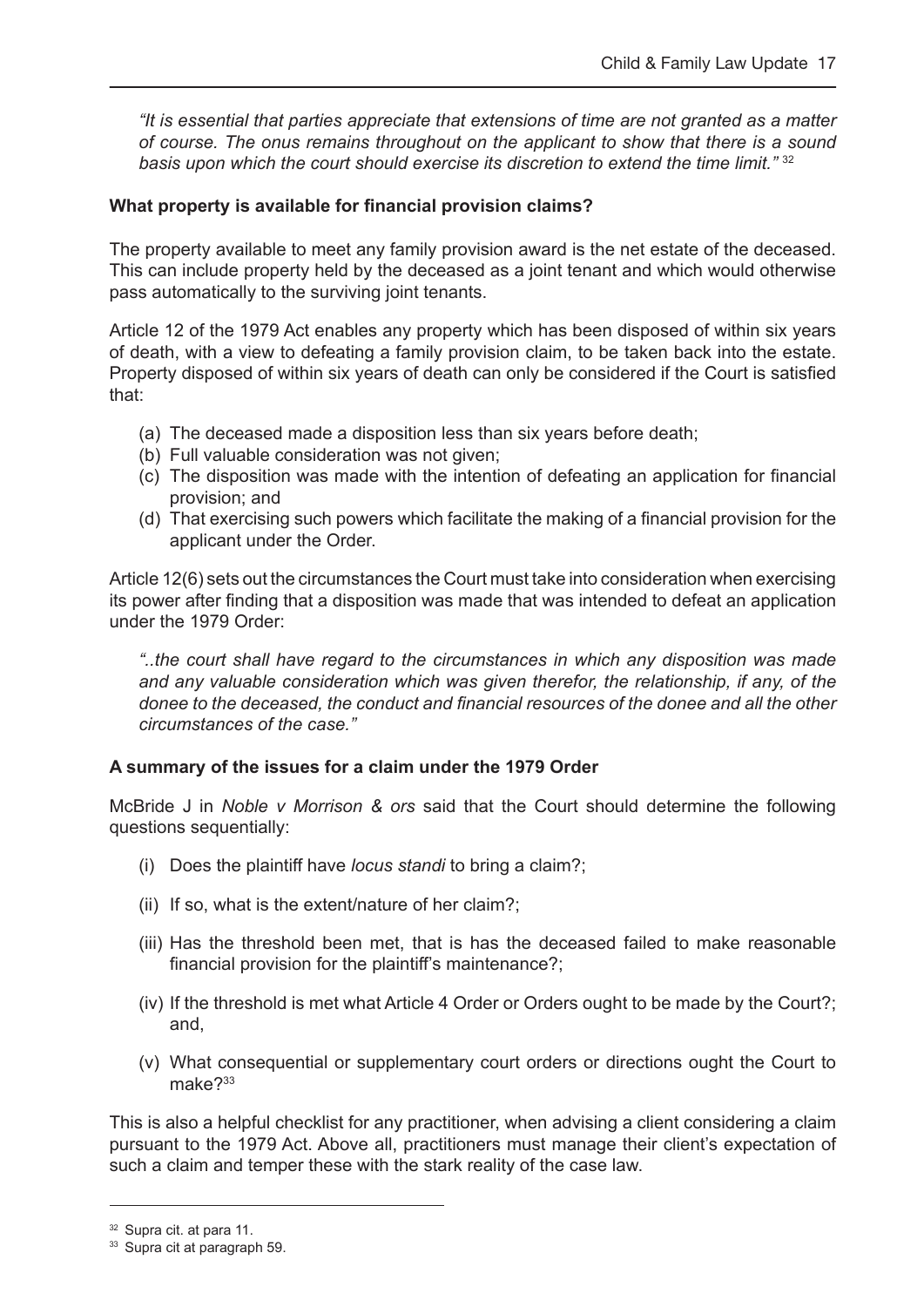#### <span id="page-18-0"></span>**INTERNATIONAL CHILD ABDUCTION AND THE HAGUE CONVENTION1**

#### **Amy Kinney, Barrister at Law**

International child abduction happens all too frequently. It involves taking a child from one country to another without the permission of either or all those with parental responsibility for the child or the permission of the Court. Abductions tend to be carried out by one parent without the consent of the other or by other family members, rather than abduction by a stranger which is a matter processed through the criminal courts. Usually the case is one of wrongful removal of a child from the jurisdiction, however keeping a child in another jurisdiction beyond the period for which permission was originally given also constitutes a child abduction. Child abduction cases are an area where many practitioners will have their first dealings with international law. Applications require speed and efficiency as they are usually urgent in their nature. The majority of child abductions involve countries which are signatories to the Hague **Convention** 

This article aims to provide guidance on the procedure and basic principles of Hague convention cases. Usually where the countries involved are within the remit of the European Union the regulation commonly known as Brussels IIR is applicable. However, with Brexit lurking in the background Brussels IIR has been revoked by the Jurisdiction and Judgments (Family) (Amendment etc.) (EU Exit) Regulations 2019 . This means that Brussels IIR will only continue to apply in the UK up until the end of the transition period, which is currently due to finish on the 31st December 2020. After this point, and provided the transition period is not extended further, Brussels IIR will no longer apply to any new cases brought in Northern Ireland and the UK will rely on the Hague Convention for cases of international child abduction<sup>3</sup>. For this reason, I will focus this Article on the principles of the Hague Convention.

The Child Abduction and Custody Act 1985 gives effect to the Hague Convention in British law4 . Under the Hague Convention each signatory country agrees that if a child is abducted to that country, it will not enter into a full investigation of custody, contact or other matters but will leave that to the Court where the child was last habitually resident. The country to which the child was abducted will merely secure the safe and prompt return of the child.

#### **The application**

Where a child is residing with one parent (A) and is taken by the other parent (B) to a different country, without A's consent, then A will need to apply to the Courts of the country to which the child was taken for an order that the child should be returned.

Parent A should go to the Central Authority and provide them with all available information about the child. The Central Authority, whether it is the Central Authority of the country where the child was last habitually resident or of another country, will assist A in securing the return of the child<sup>5</sup>. In Northern Ireland the Courts and Tribunals Service discharges the function of the Central Authority.

<sup>&</sup>lt;sup>1</sup> Convention on the Civil Aspects of International Child Abduction, 1980.

<sup>2</sup> Regulation 3, Revocation of Council Regulation No. 2201/2003.

<sup>&</sup>lt;sup>3</sup> [Chapter 3 of the DOJ Guidance on Family Law involving the EU, https://www.justice-ni.gov.uk/sites/default/files/](https://www.justice-ni.gov.uk/sites/default/files/publications/justice/guide-legal-practitioners-family-cases-post-tp.pdf) publications/justice/guide-legal-practitioners-family-cases-post-tp.pdf

<sup>4</sup> Section 1 of Child Abduction and Custody Act 1985.

<sup>5</sup> Article 8 of the Hague Convention.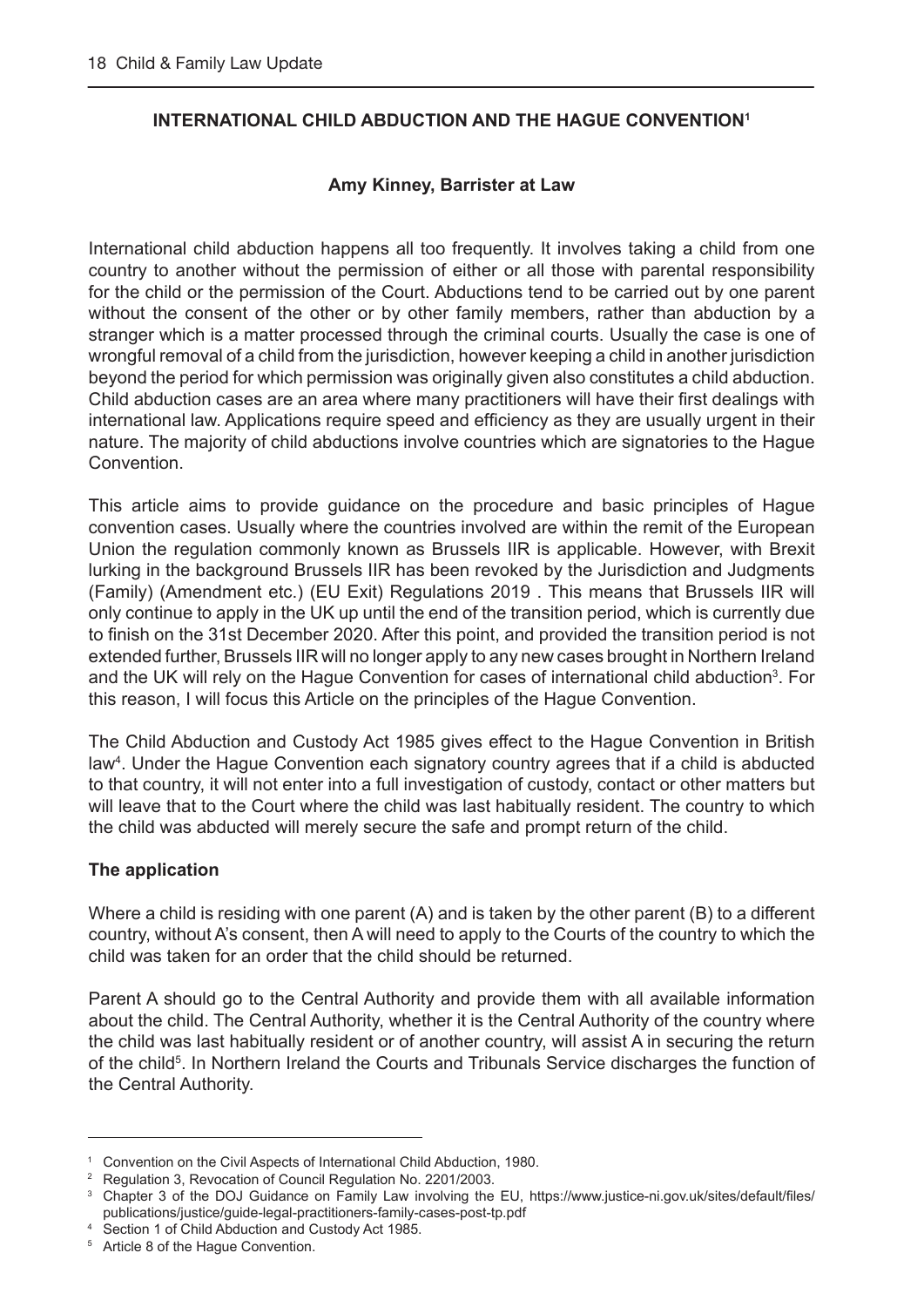If a child has been abducted to Northern Ireland, then an application should be issued in the Office of Care and Protection in the High Court. Proceedings are brought by way of originating summons and affidavit<sup>6</sup>.

The Hague Convention imposes a strict time limit on the courts under which they must act expeditiously. In Article 11 its states that;

 *"If the judicial or administrative authority concerned has not reached a decision within six weeks from the date of the commencement of the proceedings, the applicant […] shall have the right to request a statement of the reasons for the delay".* 

Often when an abduction case gets before a Judge there are applications for interim orders or safeguards. If parent A has not seen the child for some time the Court may make arrangements for contact whilst the proceedings are ongoing. If there is a concern that parent B will try to abscond with the child when he or she is made aware of the application, a direction may be made for parent B to hand the child's passport into Court or the Court may make an order preventing parent B from moving the child from where they are currently residing. Interim orders can be made at any time before the application is determined and should be *"for the purpose of securing the welfare of the child or preventing changes in circumstances*  relevant to the determination of the application"<sup>7</sup>.

#### **When does the Hague Convention apply?**

For the Hague Convention to apply the child who is sought to be returned must be under the age of 16 and must have been habitually resident in a Contracting State immediately before being wrongfully removed or retained<sup>8</sup>.

There is no precise definition of the term habitual residence. However, the issue was discussed by Keegan J in the case of *VS v GA*<sup>9</sup>. Keegan J refers to Baroness Hale's comments in the case of *Re A*10. The following principles emerged;

- Habitual residence is a question of fact and not a legal concept. Baroness Hale states, *"the essentially factual individual nature of the inquiry should not be glossed with legal concepts which would produce a different result from that which the factual inquiry would produce"*11.
- The preferred test is that which is adopted by the European courts. The test is that *"the place which reflects some degree of integration by the child in a social and family environment in the country concerned. This depends on numerous factors, including the reasons for the family's stay in the country in question"*12.
- Other factors that should be taken into consideration include the length of time spent in the "new" Member State. Parental intent may also be considered along with the degree of stability of the child<sup>13</sup>. In a recent decision it was emphasised that Courts should consider the circumstances at the date of the wrongful removal or retention when deciding on the issue of habitual residence<sup>14</sup>.

<sup>6</sup> O. 90 of the Rules of the Court of Judicature (NI) 1980 .

<sup>&</sup>lt;sup>7</sup> Section 5 of Child and Custody Act 1985.

<sup>8</sup> Article 4 of Hague Convention.

<sup>9</sup> [2016] NIFam 8 at paragraph 26.

<sup>10</sup> *Re A (Jurisdiction: Return of Child)* [2013] UKSC 60.

<sup>11</sup> Ibid at paragraph 54.

<sup>&</sup>lt;sup>12</sup> Ibid at paragraph 54.

 $13$  (n 8) at paragraph 27.

<sup>14</sup> *M (Children) (Habitual Residence: 1980 Hague Child Abduction Convention)* [2020] EWCA Civ 1105.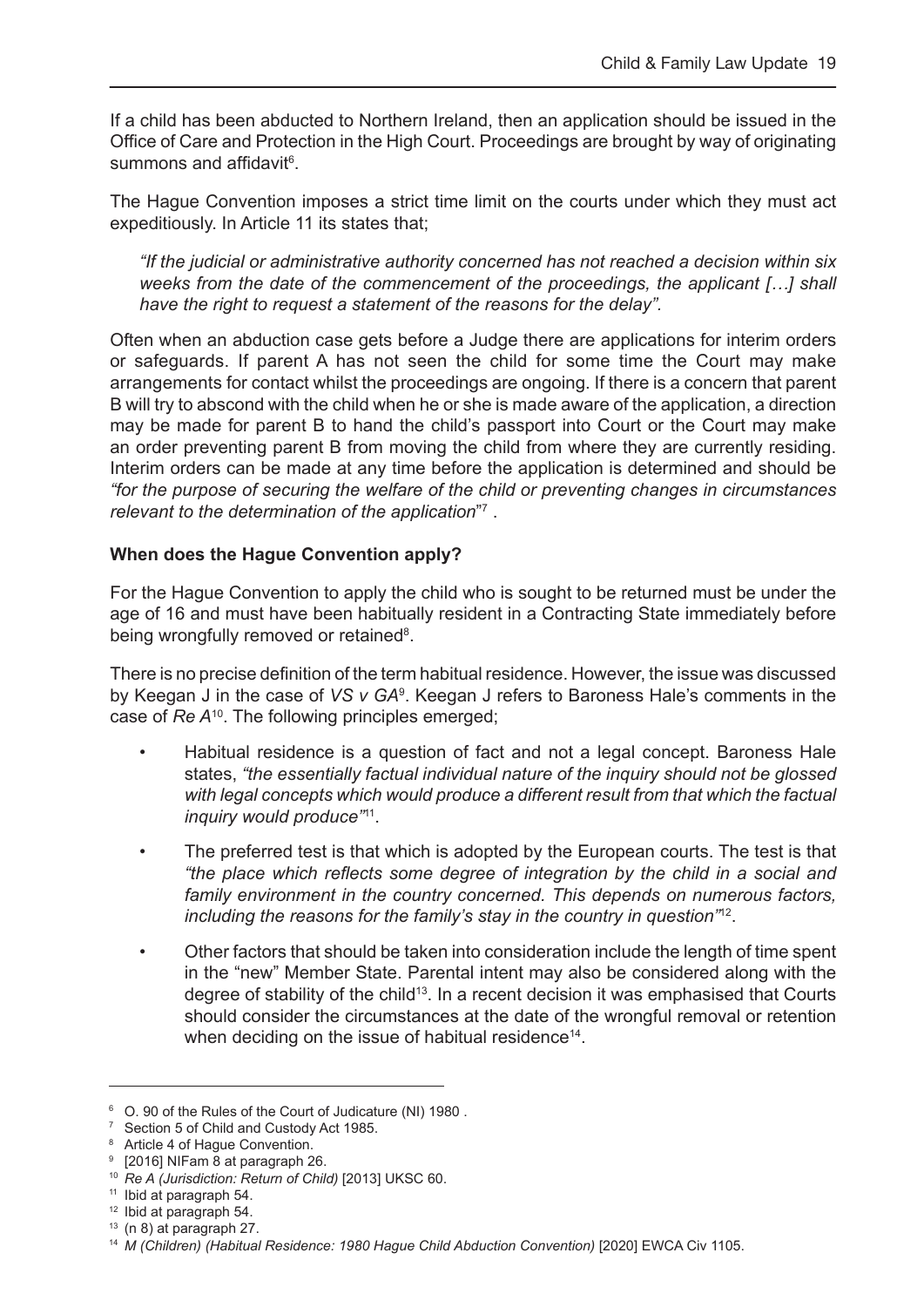#### **Wrongful removal or retention**

Article 3 of the Hague Convention details when the removal or retention of a child is to be considered wrongful;

*The removal or the retention of a child is to be considered wrongful where –* 

- *a) it is in breach of rights of custody attributed to a person, an institution or any other body, either jointly or alone, under the law of the State in which the child was habitually resident immediately before the removal or retention; and*
- *b) at the time of removal or retention those rights were actually exercised, either jointly or alone, or would have been so exercised but for the removal or retention.*

 *The rights of custody mentioned in sub-paragraph a) above, may arise in particular by operation of law or by reason of a judicial or administrative decision, or by reason of an agreement having legal effect under the law of that State.* 

The definition for rights of custody includes the rights and duties relating to the care of a child and in particular the right to determine the child's place of residence<sup>15</sup>.

Whether the child has been wrongfully removed to a country or wrongfully retained in a country will depend on when or if parent A consented to the child being in that country. A wrongful removal is where parent A never consented to the child leaving the country of habitual residence. A wrongful retention is where parent A consented to the child leaving the country of habitual residence but with the expectation of them returning. The child is wrongfully retained if parent B refuses to return them. This is common where two parents live in different Member States or where parent B has family in another Member State and the children are going to visit.

#### **The presumption of return**

Under Article 12 of the Hague Convention there is a presumption that where a child has been wrongfully removed or retained (pursuant to Article 3) and it is less than a year from the date of wrongful removal or retention the courts *"shall order the return of the child forthwith"*16. Furthermore, even when the period of one year has expired, the court *"shall also order the return of the child, unless it is demonstrated that the child is now settled in its new environment"*17.

If the Court is satisfied that the child was habitually resident in the Member State of parent A and has been either wrongfully removed or retained, then there is a clear requirement for the immediate return of the child. The Court does not have a discretion. The law requires a return of the child and that return should be made promptly. As is reflected in the defences available to parent B the duty is on the parent seeking the return of the child to act swiftly.

It is possible to challenge any request for the return of a child. Once it is shown that the child was wrongfully removed or retained the burden of proof shifts and the onus then lies with the person who is opposing the child's return. This parent must show that the child should not be returned pursuant to Article 13 of the Hague Convention which provides for a number of defences.

<sup>&</sup>lt;sup>15</sup> Article 5(a) of the Hague Convention.

<sup>&</sup>lt;sup>16</sup> Article 12 of Hague Convention.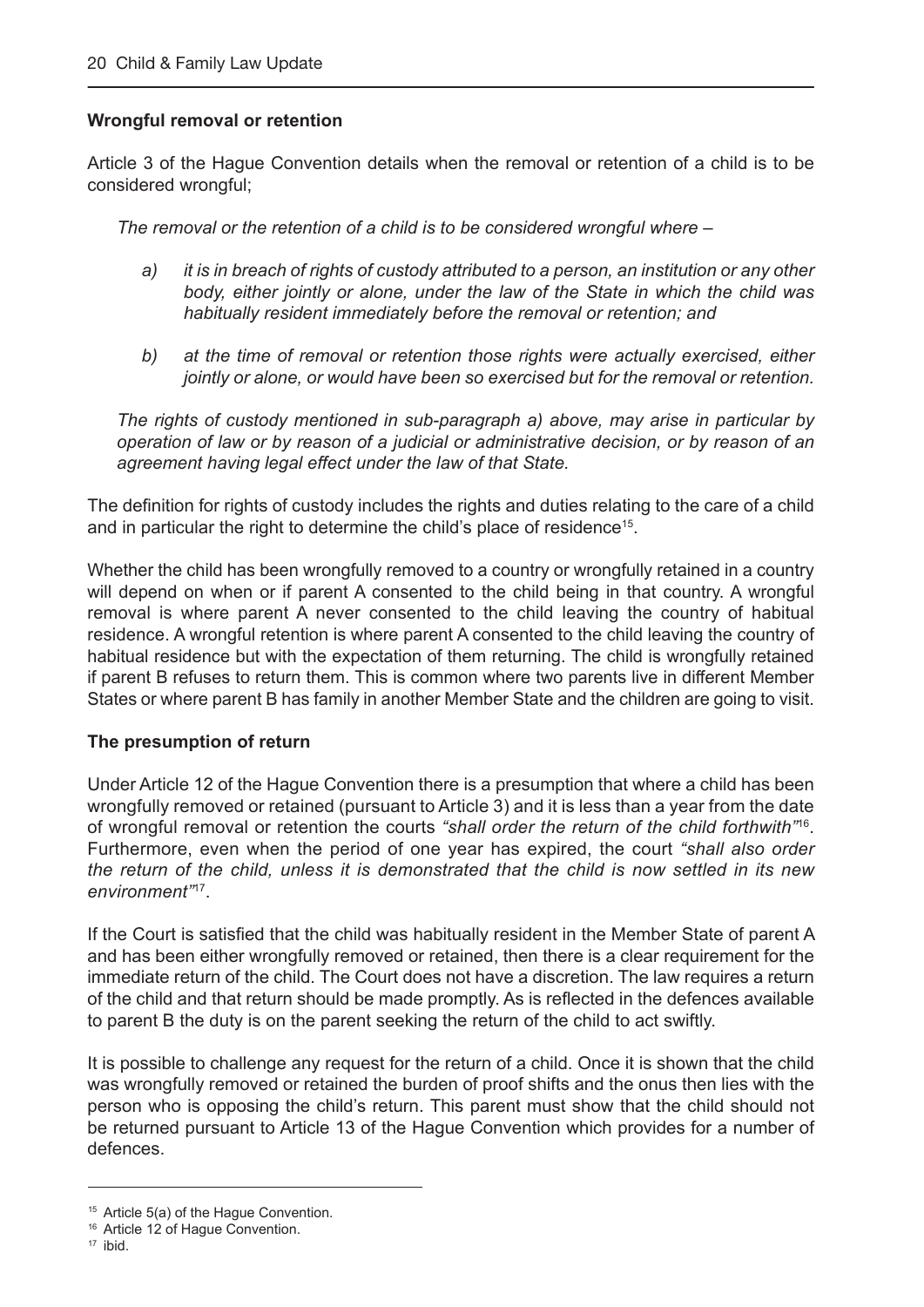#### **Defences**

Even if a parent is able to prove that a defence is in play, this does not create an automatic barrier to the return of the child. Rather it provides the Court with a discretion to refuse the return. Simply put, a required return becomes a discretionary return. Again, this highlights the underlying preference for the return of the child in this area of law.

There are only a limited number of circumstances where the Court is not bound to return the child. Article 13 provides that;

 *"Notwithstanding the provisions of the preceding Article, the judicial or administrative authority of the requested State is not bound to order the return of the child if the person, institution or other body which opposes its return establishes that –*

- *a) the person, institution or other body having the care of the person of the child was not actually exercising the custody rights at the time of removal or retention, or had consented to or subsequently acquiesced in the removal or retention; or*
- *b) there is a grave risk that his or her return would expose the child to physical or psychological harm or otherwise place the child in an intolerable situation.*

*The judicial or administrative authority may also refuse to order the return of the child if it finds that the child objects to being returned and has attained an age and degree of maturity at which it is appropriate to take account of its views.*

*In considering the circumstances referred to in this Article, the judicial and administrative authorities shall take into account the information relating to the social background of the child provided by the Central Authority or other competent authority of the child's habitual residence."* <sup>18</sup> [writer's emphasis].

I will take each defence in turn.

#### **1. Exercising custody rights**

The wronged parent has to be exercising rights at the time of removal or retention. A parent is still exercising their custody rights even if they are not actually having day-to-day care and control, provided the parent is still maintaining a stance of such a parent<sup>19</sup>. It was highlighted in the New Zealand case of *Ryan v Phelps*<sup>20</sup> that the "Convention is concerned with 'rights of custody' and not with 'custody'".

#### **2. Consent/acquiescence**

Article 13(a) deals with the exception where the plaintiff consented to or acquiesced in the removal or retention of the child. The difference in the concepts of consent and acquiescence is timing, that is, consent is before the removal or retention and acquiescence follows it  $2^1$ .

<sup>&</sup>lt;sup>18</sup> Article 13 of the Hague Convention

<sup>19</sup> A Practical Guide to International Family Law, *David Hodson*, page 261.

<sup>20</sup> [1999] NZFLR 865 paragraph 20 and 21.

<sup>21</sup> *In the matter of G and A*, [2003] NI Fam 16 Paragraph 23(5) Gillen LJ.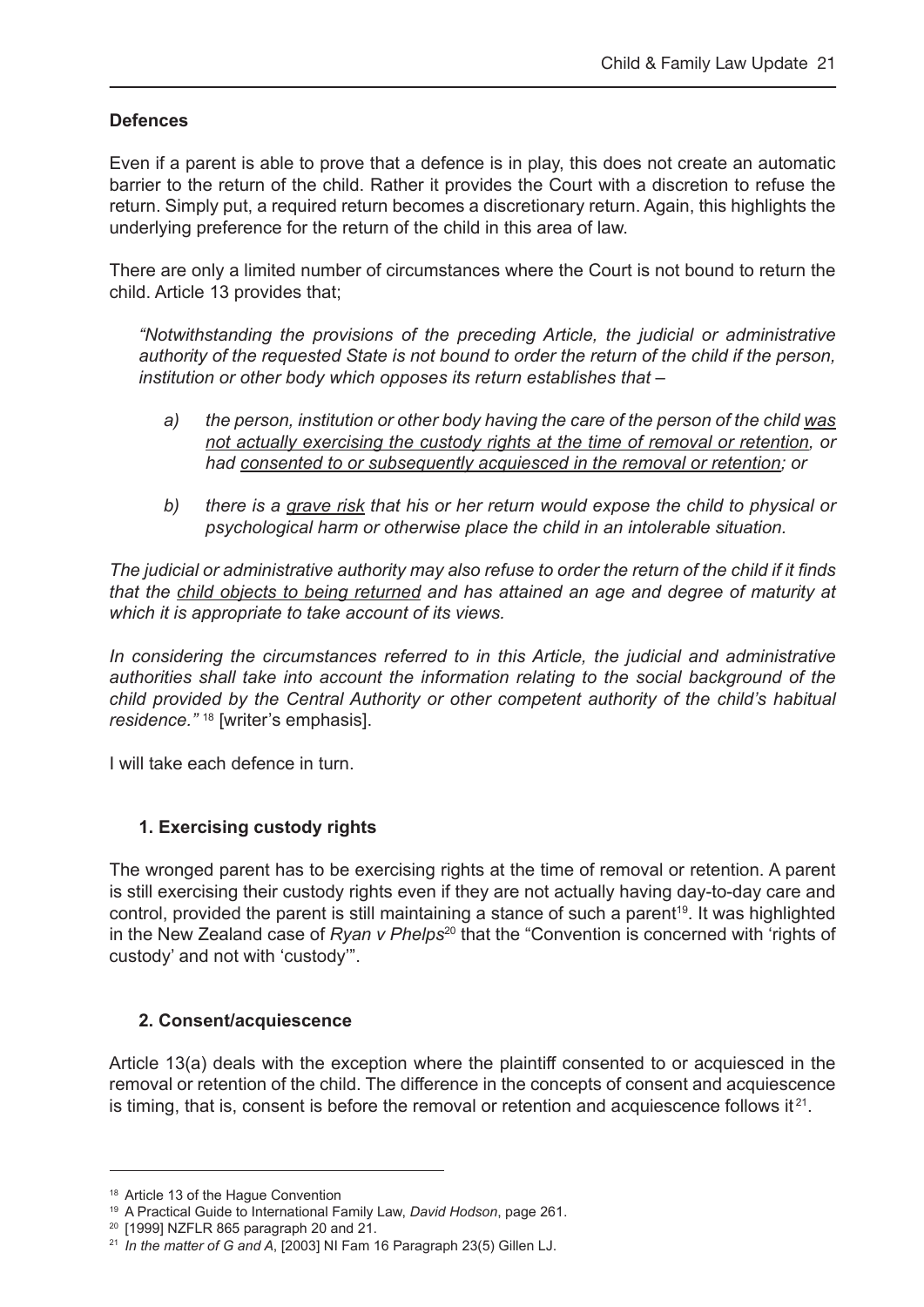Any consent must be "real" and there must be "positive and unequivocal giving of consent"<sup>22</sup>. In the case of *Re PJ (Abduction: Habitual Residence: Consent)*23 Ward LJ summarised that;

*"consent to the removal of a child must be clear and unequivocal…the ultimate question is a simple one even if a multitude of facts bear upon the answer. It is simply this: had the other parent clearly and unequivocally consented to the removal".* 

The leading authority on acquiescence is *Re H (Minors)* [1998] AC 72. In this case, Lord Browne-Wilkinson concluded that *"acquiescence is a question of the actual subjective intention*  of the wronged parent, not of the outside world's perception of his intentions<sup>"24</sup>. It was also noted that the Judge hearing the case "will no doubt be inclined to attach more weight to the contemporaneous words and actions of the wronged parent and evidence of his intention."25

Gillen LJ considered the case of *Re H* in his case of *G and A*26. He commented that whether a plaintiff's behaviour amounts to acquiescence will also depend on the circumstances of the case and whether in the circumstances Parent A has "gone along" with the abduction<sup>27</sup>. Acquiescence must amount to Parent A essentially, accepting the situation post-abduction<sup>28</sup>. Although the length of time of inaction after an abduction is relevant<sup>29</sup>, there has been no guidance from the court as to a minimum period of time which would indicate acquiescence.

#### **3. Grave risk**

Article 13(b) provides another exception where there is a grave risk that on the return of the child they would be exposed to physical or psychological harm or placed in an intolerable situation. The case law makes it clear that there is a hurdle to be passed in relation to this defence and that the threshold is high.

In *Re E (Children) (Abduction: Custody Appeal)* [2011] 2 FLR 758, the court considered Article 13(b) and established the following points:

- The burden of proof is on the person opposing the child's return. (para 32)
- The Court held that there is no need for a "gloss" on the wording of Article 13. That "by its very nature, [Article 13] is of restricted application".(para 31)
- They also held that the risk must be "grave" and that it is not enough that the risk be "real". "It must have reached such a level of seriousness as to be characterised as grave. Although grave characterises the risk rather than the harm, there is in ordinary language a link between the two." (para 34)
- The Court considered what amounts to an intolerable situation. They found that intolerable is to mean "a situation which this child in these particular circumstances cannot be expected to tolerate". (para 34)

<sup>22</sup> Ibid at paragraph 23(3)

<sup>23</sup> [2009] 2 FLR 1051 paragraph 48

<sup>&</sup>lt;sup>24</sup> *Re H (Minors)* [1998] AC 72 at page 15<br><sup>25</sup> Ibid at page 17<br><sup>26</sup> (n 20)<br><sup>27</sup> Ibid at paragraph 23(6)

<sup>28</sup> Ibid at paragraph 23(5)

<sup>29</sup> Ibid at paragraph 23(5) citing *Re A (Minors) (Abduction: custody rights)* [1992] Fam 106 at 119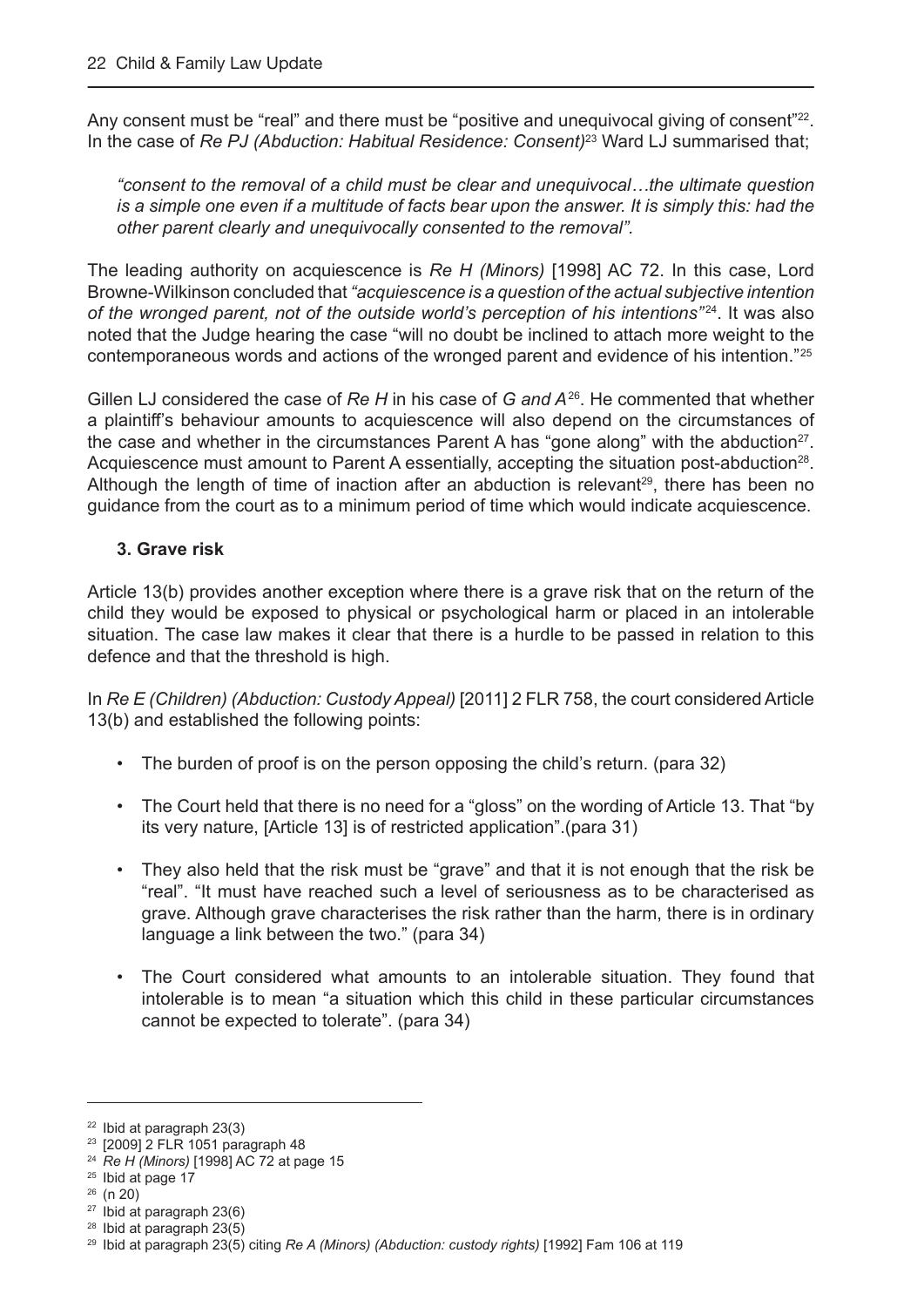- "Article 13b is looking to the future: the situation as it would be if the child were to be returned forthwith to her home country…" (para 35)
- The Court also notes that "importantly, the situation which the child will face on return depends crucially on the protective measures which can be put in place." (para 52)

In *RM v KM*<sup>30</sup>, Mr Justice Maguire summarised the legal position in this jurisdiction with reference to the *Re E* decision.

In child abduction cases this defence is heavily relied upon, despite the difficulties that defendant's may face in passing its high threshold. A distinction is drawn in the case of *Re E* between an intolerable situation and the everyday "rough and tumble" that a child may have to face . The plain discomfort of a child may not be enough to pass the threshold. Although this defence is commonly pleaded the threshold is not often met.

#### **4. Child's objections**

Article 13 of the Hague Convention provides that a Court may refuse to return the child if it finds that the child objects.

In *RM v KM*32 Mr Justice Maguire referred to the case of *H v K and Ors (Abduction)* [2018] 1 FLR 700, quoting MacDonald J as follows<sup>33</sup>:

- *(i) The gateway stage should be confined to a straightforward and fairly robust examination of whether the simple terms of the Convention are satisfied in that the child objects to being returned and has attained an age and degree of maturity at which it is appropriate to take account of his or her views.*
- *(ii) Whether a child objects is a question of fact. The child's views have to amount to an objection before Art 13 of the 1980 Hague Convention will be satisfied. An objection in this context is to be contrasted with a preference or wish.*
- *(iii) The objections of the child are not determinative of the outcome but rather give rise to a discretion. Once that discretion arises, the discretion is at large. The child's views are one factor to take into account at the discretion stage.*
- *(iv) There is a relatively low threshold requirement in relation to the objections defence, the obligation on the court is to 'take account' of the child's views, nothing more.*
- *(v) At the discretion stage, there is no exhaustive list of factors to be considered. The Court should have regard to welfare considerations, in so far as it is possible to take a view about them on the limited evidence available. The Court must give weight to the 1980 Hague Convention considerations and at all times bear in mind that the 1980 Hague Convention only works if, in general, children who have been wrongfully retained or removed from their country of habitual residence are returned and returned promptly.*

<sup>30</sup> [2018] NI Fam 11

<sup>31</sup> *Re E (Children) (Abduction: Custody Appeal)* [2011] 2 FLR758 at Paragraph 34

<sup>33</sup> Paragraph 59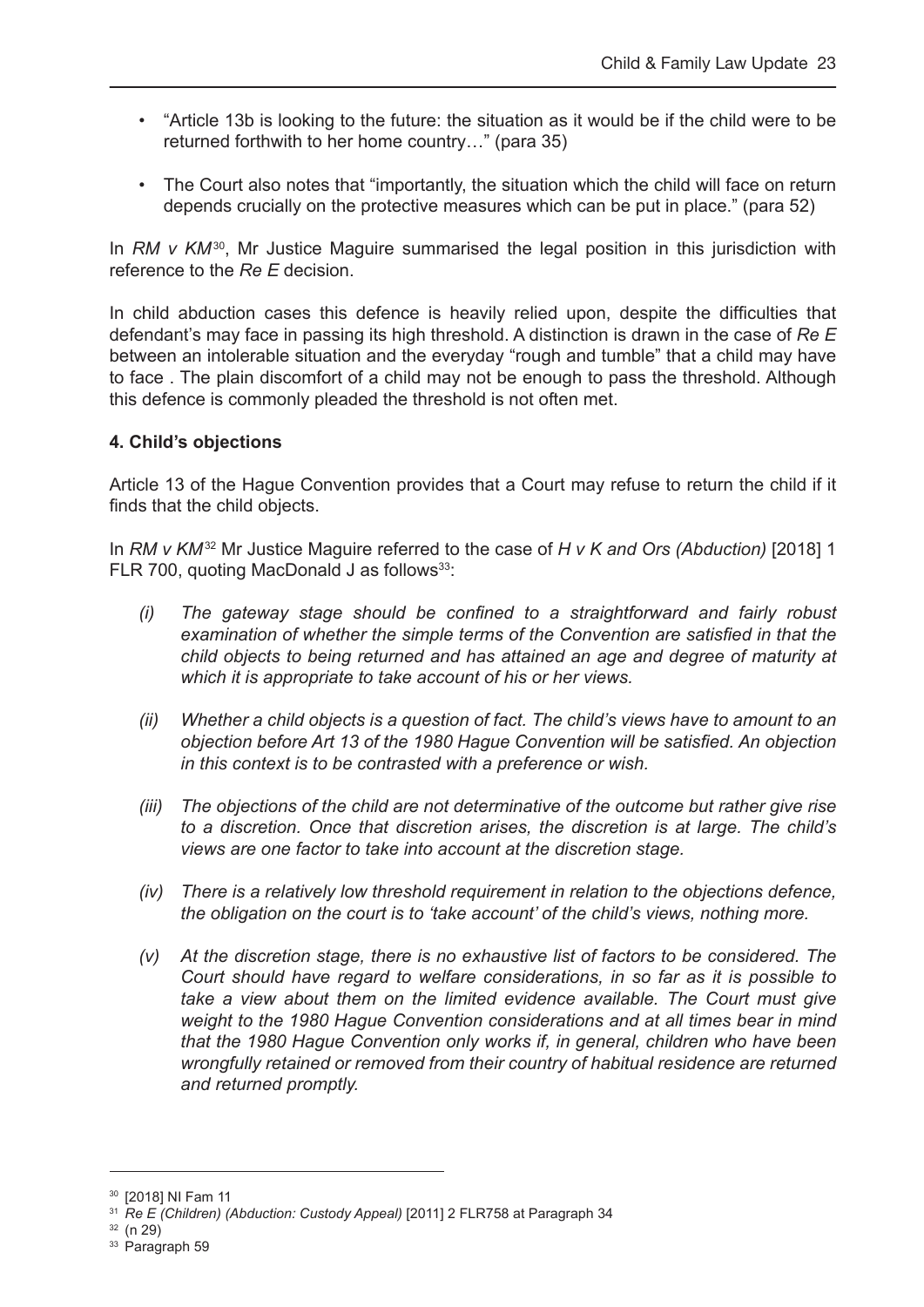He continued that once the exception comes into play the Court may have to consider:

 *"the nature and strength of the child's objections, the extent to which they are: 'authentically her own' or the product of the influence of the abducting parent, the extent to which they coincide or are at odds with other considerations which are relevant to her welfare, as well as the general Convention considerations referred to earlier."*<sup>34</sup>

A child's objections should be to being returned. It is not enough for the objections to be based simply on a child's preference to be with one parent over the other<sup>35</sup>. Where a parent abducts a child, it would not be uncommon for that child to adjust to being in that parent's care. They may have half-siblings that they enjoy spending time with or that parent may be in a position to indulge them more. However, the question the Court should consider is not where the child would prefer to live but whether the child objects to being returned to the country of habitual residence. If the Court was to answer the first question, they risk muddying the waters between deciding matters of custody, which should be left for the country of habitual residence and securing the prompt return of the child, which is their sole purpose.

Nonetheless there are a wide range of considerations to be taken into account in children's objection cases and where a child's objection is proved, the Court has a discretion as to whether or not to order the return of the child.

#### **Protective measures**

Before a Court exercises its discretion and makes a non-return Order, it should consider what protective measures could be put in place to allow the child to be returned.

When considering potential measures to impose, the Court should be alert to the fact that it is not up to it to make a decision in relation to the welfare concerns of the child. That decision is for the court in the country of habitual residence. Keegan J in the case of *VS v GA*36 refers to the case of *Re E (Children (Abduction: Custody Appeal)*) [2011] UKSC 27 and comments that in that case;

*"the Court reiterated that whilst the best interest of the child or children concerned is a primary consideration this does not mean that the welfare of the child or children must be propelled to a level where it becomes the Court's paramount consideration. The Court reiterated the point that these are summary proceedings, and the policy of dealing with cases with expedition is established...*"<sup>37</sup>.

In *Re JA (an Order under the Child Abduction and Custody Act 1985)*<sup>38</sup> Lord Glennie stated;

 *"The Hague Convention, particularly when read with Brussels II, emphasises the trust to be placed in the Courts of the country to which the child is returned to put in place appropriate protective measures to deal with any difficulties which the children may experience on their return[…] in C v C (Abduction Rights of Custody) [1989] 1 WLR 654, the Master of the Rolls made these observations in the last paragraph of his judgment:*

<sup>&</sup>lt;sup>34</sup> Ibid at paragraph 59.<br><sup>35</sup> *Re R (a child) (abduction: child's objections to return) [*2009] EWHC 3074, paragraph 64.

 $\frac{36}{37}$  (n 8) paragraph 24.<br> $\frac{37}{37}$  Ibid.<br> $\frac{38}{32}$  [2011] ScotCS CSOH\_215 at paragraph 38.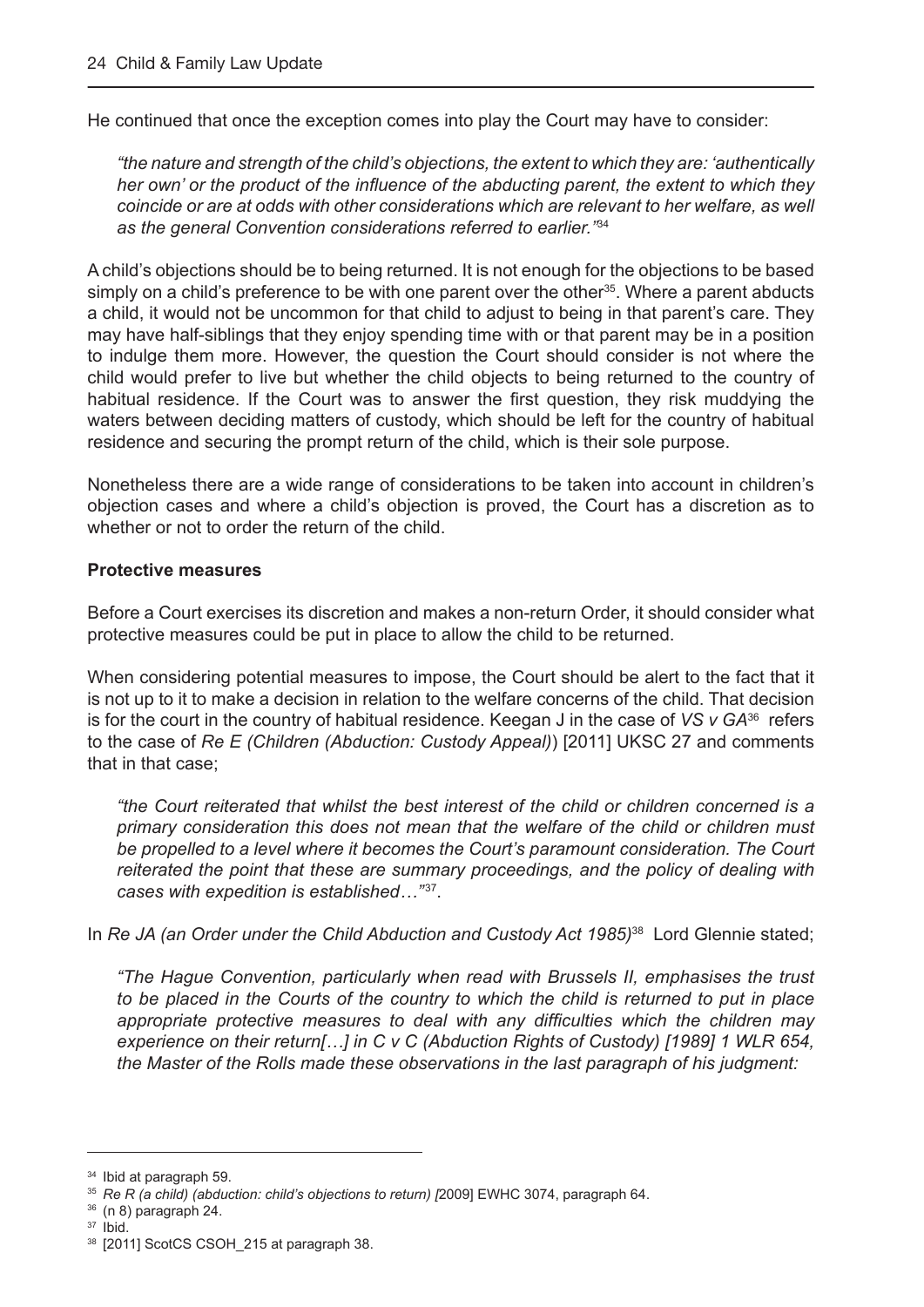*'It will be the concern of the Court of the State to which the child is to be returned to minimise or eliminate this harm and in the absence of compelling evidence to the contrary or evidence that it is beyond the powers of those Courts in the circumstances of the case, the Courts of this country should assume that this will be done. Save in an exceptional case the concern of these Courts should be limited to giving the child the maximum possible protection until the Court of the other country can resume their normal role in relation to the child.'"*

In the recent case of *Re K (a child: Hague Convention: Child Abduction)*39, Keegan J found that the threshold for grave risk had been met and the defence under Article 13(b) made out. Keegan J considered the need for protective measures and undertook substantial judicial liaison with the Hague Network Judge in the country of habitual residence. Unusually, a return order was made subject to a number of conditions that had to be in place before any return of the child. Keegan J noted that;

 *"I wish to highlight some points of practice which arose in this case and which may also apply in other cases in this area. The first point relates to the efficacy of protective measures. Given the facts of this case where domestic violence features so heavily I am particularly alert to the need for the measures to actually be in place prior to return. Traditionally, undertakings have been offered to courts in Hague Convention cases. However, these are based upon trust. Given the circumstances of this case it is clear to me that the protective measures must actually be in place in the receiving country prior to and upon return.*<sup>40</sup>

A question remains where no defences are made out and there is a decision or agreement to return the child. If there is such a case can the Court require that protective measures are put in place and make a return order subject to a number of conditions? This may arise where there is some level of risk or harm but not enough to meet the high threshold of grave risk. A Court may feel that to protect the child, measures should be put in place. However, if no defence is made out then the Court is required to order a return pursuant to Article 12 of the Hague Convention. Of course, there is always the ability of the parties to agree protective measures by way of undertakings but where no agreement can be reached the Court must order the return of the child without stepping in to impose certain conditions.

#### **Conclusion**

Child abduction cases are always distressing and very difficult for all of the parties concerned. This does not exclude the lawyers, who are charged with delivering speedy results in an area which requires a high degree of specialisation. There will often be complex family dynamics in play and frequently the supposedly guilty party who has abducted a child will claim they have very real reasons for doing so. Quick and effective action is central to any proceedings under the Convention. With the increased movement of people throughout the world there has been a huge increase in the number of families who have connections with more than one country. This area of work is only likely to increase in the future and, indeed, may become even more complicated as the United Kingdom exits the European Union. It is important that family law practitioners have a clear grasp of the underlying principles of the international legal rights in play, together with a knowledge of the practical procedural steps required to address the needs of clients in this area.

<sup>39</sup> [2020] NIFam 9.

<sup>40</sup> Ibid at paragraph 30.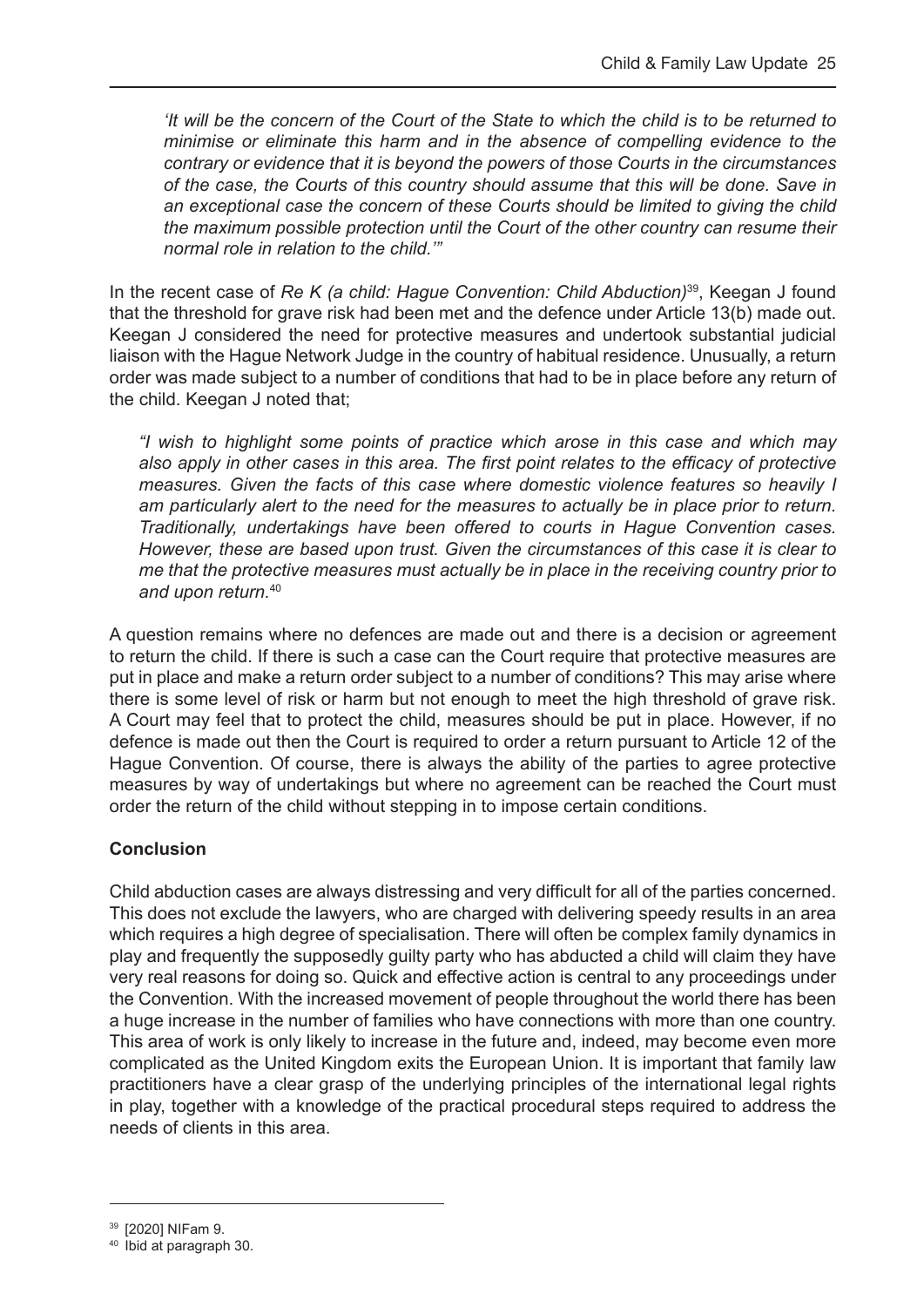#### **PARENTAL ALIENATION - CAN THE COURTS COME TO THE RESCUE?**

#### **Aidan Hughes, Barrister at Law**

<span id="page-26-0"></span>Everyone will recall the 2004 'superheroes' campaign lead by the organisation 'Fathers4Justice.' One of the groups biggest protests was when two members of the organisation dressed as Batman and Robin and scaled the walls of Buckingham Palace, taking over the balcony, to make their voices heard. This particular campaign generated international publicity for the group, inspiring imitation groups in a host of other countries as well as opening the door to a number of documentaries and books.

The group's mission statement is *'We stand for the human rights of mothers, fathers and children,*' as summarised by their founder, Matt O'Connor. The group was founded in retaliation to Mr O'Connor's experiences going through the family court system. His experience is summarised on the Fathers4Justice website as follows;

 *'Fathers4Justice was founded by Matt O'Connor in 2001 after he was denied access to his two boys following a difficult divorce. A design, marketing and PR consultant, Matt was shocked by the cruel, degrading and inhuman treatment of dads in Britain's secret courts.*

 *Forced into a contact centre to see his boys as part of a "cooling off" period – imposed by a judge after his wife had prevented him going to his house to remove his belongings – Matt was left fighting depression after losing everything….* 

 *Refusing to take any further part in court proceedings in protest at being treated like a criminal, Matt told a judge in the Royal Courts of Justice that the treatment of fathers in the family courts was a violation of their right to family life and that he no longer recognised their authority.*

*Turning his back on the court, as Matt walked out, a court welfare officer pleaded with him not to walk away. Two weeks later he was reunited with his children after the courts and his wife backed down, and a consent order was agreed allowing Matt to re-establish a normal relationship with his boys.*

 *Despite the resolution of his own case, Matt founded Fathers4Justice, a campaign born out of his love for his children, and his fear that one day they might suffer the same injustice as him – what he called a "living bereavement" – when they became fathers.*

 *Helped by another dad, Tony Lewis, Matt set about raising awareness of the crisis in Britain's family justice system and the cancer of family breakdown and mass fatherlessness.'* 

Most family law practitioners will be familiar with the views which are expressed in this short snapshot as more and more parents are vocalising similar thoughts and feelings. 'Parental alienation' and 'implacable hostility' are terms which are now widely used in the family court arena. They usually go hand in hand and are used interchangeably. In situations like this the main questions posed to family law practitioners are;

- What are the courts going to do about this?
- Why is he/she allowed to get away with this?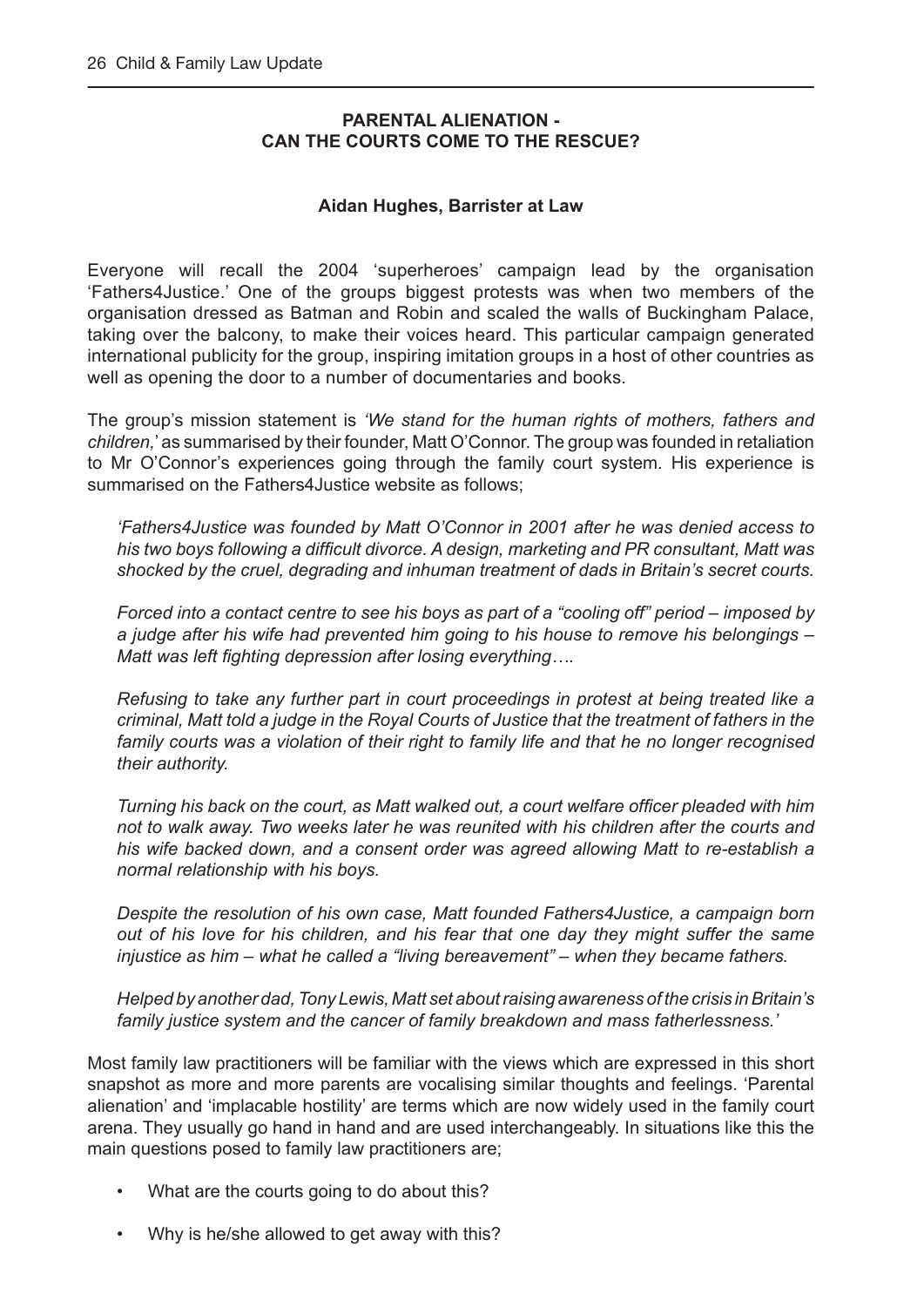- Why is he/she allowed to do this to our child?
- Why can't anyone see this is emotional abuse?

Over the past twenty years a lot of campaign and lobbying groups have assisted in putting the spotlight on these issues and people are more aware of what parental alienation actually is, what it looks like on the ground and the effect that it can have on families.

Like everything the terms can, of course, be over-used and some parents may claim the likes of alienation or hostility when they are dissatisfied with an outcome or things don't go the way they would have hoped in terms of the contact/residence arrangement. They may also be used by the parent who feels aggrieved at things not moving as quickly as they might like in cases were there are genuine concerns about domestic violence, addiction issues or other various child protection concerns which may lead the court to place restrictions on contact. This overuse of the terms can sometimes undermine or diminish what has a become a very serious, increasing and complex challenge to solve.

A key and increasingly difficult task for family law practitioners is how to first identify cases of parental alienation and secondly how to manage these cases through the court system. The Children & Family Court Advisory Support organisation ("CAFCASS") define parental alienation as *'when a child's resistance or hostility towards one parent is not justified and is the result of psychological manipulation by the other parent.'* They go onto provide examples of behaviour indicators in alienating parents and the effects which such may have on the children. Such has been included below;

*'Behaviour indicators in alienating parents;* 

- *1. Derogatory comments.*
- *2. Suggesting the non-resident parent presents a danger.*
- *3. Bringing the child into the dispute as a confidant.*
- *4. Obstructing or mitigating contact;*
	- *a) Active interference i.e stopping calls*
	- *b) Making it a child decision and scheduling other things i.e. school clubs*
	- *c) Creating scenarios to mitigate the quality i.e. telephone calls in front of the tv with the child's favourite show, or in a busy family room*
	- *d)* Encouraging the child to not want contact and praising or promoting the rejecting *behaviour*
- *5. Reframing the NR's parents' legitimate actions as wrong, or nasty. i.e. shouting or reprimanding the child.*
- *6. Not recognising, or rejecting, any positive comments or behaviours regarding the targeted parent.*
- *7. Creating an unnecessary level of dependency between the child and the alienating parent.*

*Behaviour indicators in children;* 

- *1. Increasingly negative focus on the alienated parent and presenting unjustifiably one-sided views.*
- *2. Lack of ambivalence talks openly and without prompting as to the rejected parent's shortcomings.*
- *3. Illogical level of negativity in response to behaviour; eg. vilification of a parent for a minor (and appropriate) punishment or slight mistake.*
- *4. Verbal presentations not matched by behaviour; eg. saying scared of parent before contact, then having a positive contact and showing no fear*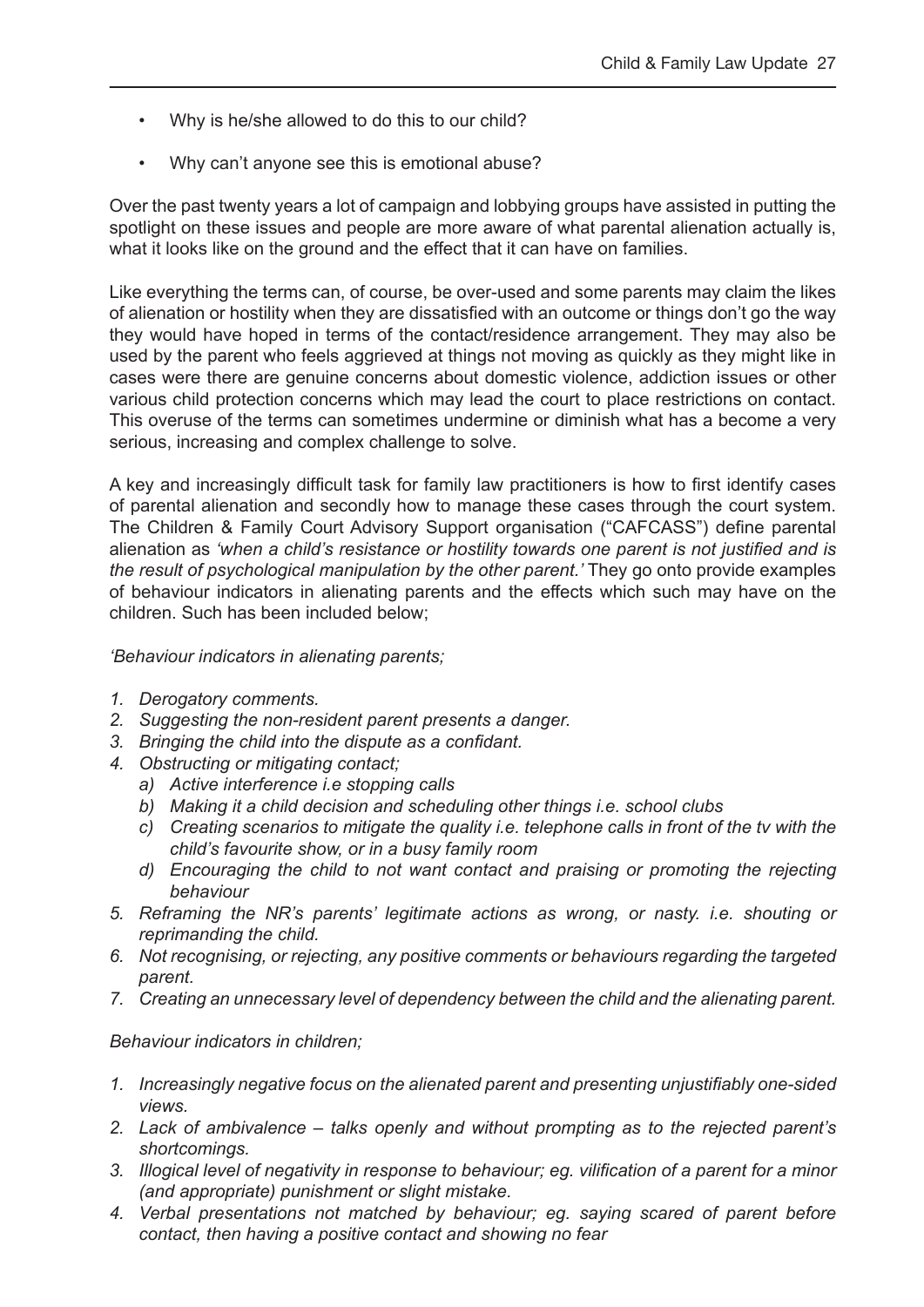- *5. Making comments closely aligned as to parent's comments.*
- *6. Revises history to eliminate or diminish the positive memories of the previously beneficial experiences with the rejected parent. May report events that they could not possibly remember.*
- *7. Claims to be fearful but is aggressive, confrontational, even belligerent.'*

It falls on the shoulders of the family law practitioner to identify whether their cases have any of the above indicators and whether or not the arising problems are insurmountable. It goes without saying that the above lists are non-exhaustive and also have a sliding scale in terms of seriousness. The cases of concern usually have a vast number of the points noted above. Persistent allegations and disclosures are another common feature. If it is believed that the case has hallmarks or indicators of implacable hostility or parental alienation, it is common practice to flag these to the Court's attention at the earliest opportunity. This will then allow the Court to issue directions and have a fact-finding hearing if required and at the earliest convenience. The question then becomes - what can the Court actually do about it and is it enough?

#### **1. Contempt Proceedings**

The Family Proceedings Court has limited powers of enforcement. This becomes problematic when a Contact Order is made and there are repetitive breaches. Obtaining a Contact Order is one thing, however making it stick and run effectively for all, is a different challenge altogether. The terms of the Contact Order may break down after a period of time, relatively quickly or they may never get off the ground at all.

In order to get assistance of the Court a contempt summons needs to be issued for failure to adhere to the terms of a Court Order. As with other contempt proceedings a very black and white approach can be adopted to disposing of them, mainly did the breach happen or did it not? If the breach happened then the offending party is in contempt of court. Such an application has criminal implications for the accused party and this could amount to a fine or at the most extreme, imprisonment. In practical terms such punitive consequences aren't commonly imposed.

Family proceedings are different from criminal court orders or other civil orders. More often than not the party who hasn't abided by the Order will come to Court with an explanation; for example; the child doesn't want to go, they can't force the child to go, the other parent said or did something to cause upset or distress to the child, allegations or disclosures have been made, other issues arising which may be of a child protection nature, the other parent said or did something which breached the order, etc… These explanations and disputes may often present hallmarks of hostility and will often lead to the contempt summons being adjourned to allow the other party to lodge proceedings to vary the previous Contact Order. This will allow them access to the Court Children's Officer to assist with further investigations or to address issues which have been raised which may require a fact-finding hearing. If the contempt summons is issued whilst the proceedings are ongoing the issues raised are often then dealt with in the substantive proceedings. The contempt summons will more often than not be adjourned alongside.

A contempt summons in the Family Proceedings Court can only go so far in cases of implacable hostility or parental alienation. If the Court decides that the Order has been breached then the question becomes what is the solution. The punishment which is most likely to be awarded is a fine, however, if it is too high it may cause financial detriment to the child and the primary care giver, but if it is too low it doesn't act as a deterrent to abide by the terms of the Order. The thought of having a criminal record is likely to be more of a deterrent in this respect. This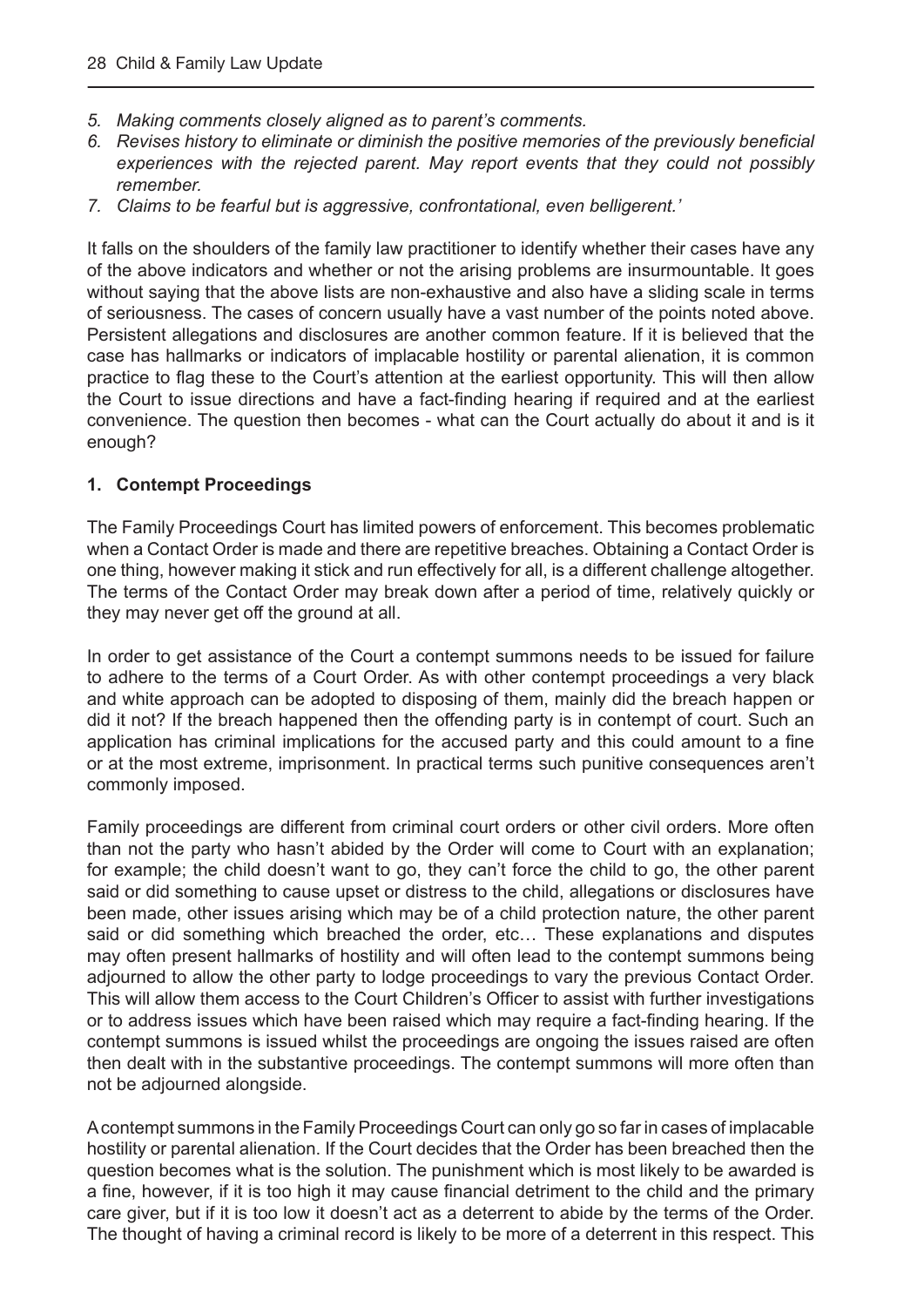can explain why some may believe that such an application has 'no teeth' and it simply leads to further delay.

The main concern in cases involving hostility and alienation are that the overarching issues still persist and haven't been addressed. They are likely to arise again, exposing the child to repetitive and increased litigation. The Courts are in a difficult position in so far as they have to consider whether they focus on the one breach or on the overall attitude to contact and the child's relationship with the non-resident parent. The latter is the more complex and difficult question, which undoubtably takes more time and effort to get to the bottom of.

#### **2. Transfer to a Higher Court / Attaching a Penal Notice to the Order**

One of the most common applications to be made in the Family Proceedings Court when it is thought there is a case involving an implacably hostile parent is for transfer to the Family Care Centre on the grounds of said hostility, in order to get a Penal Notice attached to the Contact Order. A transfer recognises the seriousness and complexity of the issues involved in cases where such problems arise and that stricter enforcement measures may be required. It is also often hoped that the transfer may help the hostile parent recognise the seriousness of the situation and prompt a change in attitude. In many cases the parent is so entrenched in their position that this is unlikely to have any effect.

The Higher Courts have the power to attach a Penal Notice to any Contact Order. This is essentially a warning attached to a Court Order specifying that if the said party fails to comply with the terms of the subject Court Order, they will be held in contempt of court. If the said party then fails to comply with the Order, the other party may apply for a Committal Order against them for breach. If the Court is satisfied that such a breach has occurred, penalties such as large fines or periods of imprisonment may be imposed.

The High Court in England provided some guidance as to what the Court would need to consider when making a decision as to whether a party was in contempt of a Contact Order. Albeit this test isn't binding, it still provides a useful insight when considering how the Family Law Courts in this Jurisdiction consider such matters. *In the Matter of an application by Her Majesty's Solicitor General for the committal to prison of Jennifer Marie Jones for alleged contempt of court* [2013] EWHC 2579 (Fam) the test the High Court followed was;

- *"1. What was she required to do?*
- *2. Could she do it? Was she able to do it?*
- *3. Has the Solicitor-General established that it was within the power of the mother to do what the order required?*
- *4. The standard of proof is the criminal standard, so that before finding the defendant guilty of contempt the judge must be sure (a) that the defendant has not done what she was required to do and (b) that it was within the power of the defendant to do it.*
- *5. If the judge finds the defendant guilty the judgment must set out plainly and clearly (a) the judge's finding of what it is that the defendant has failed to do and (b) the judge's finding that he had the ability to do it."*

In deciding what enforcement action to take or indeed if enforcement action is required the Family Court has to conduct a balancing exercise based on the Welfare Checklist and what is in the best interests of the children as per Article 3 of the Children (NI) Order 1995. The Court has to decide whether imposing a fine or a custodial sentence on the resident parent is ultimately in the best interests of the child. It could be argued that a large fine imposed on a family with already limited means may place them into financial hardship which could have a detrimental effect on the child. If a custodial sentence is imposed this could have the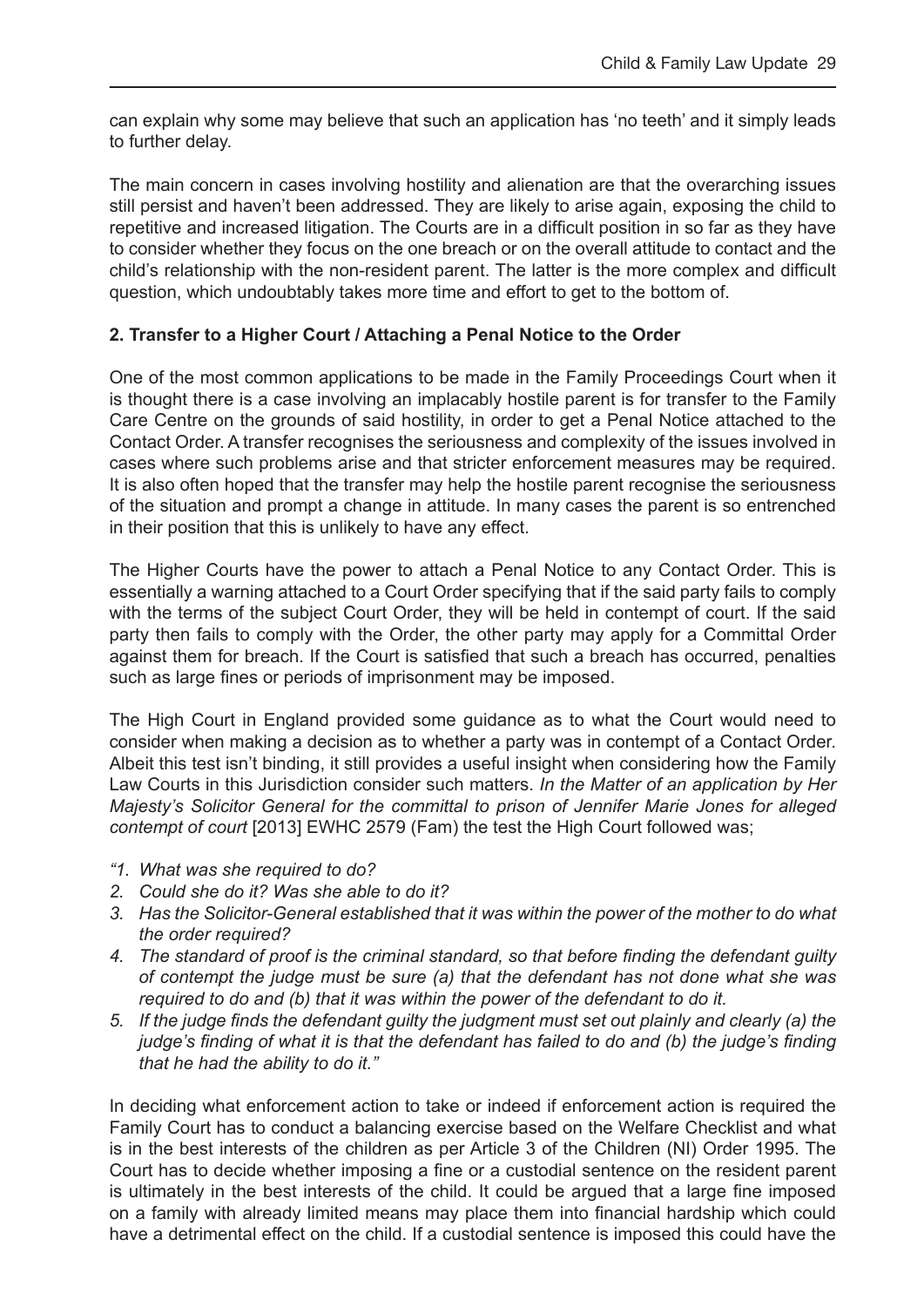effect of firstly leaving the child without a primary caregiver and usually their main source of attachment but may also further entrench the child's view of the non-resident parent, as the perception will be that they have sent their parent to prison.

The Court is very much in a catch-22 situation. If enforcement action is taken it could make matters worse for the child but if nothing is done the Family Justice system is seen to be weak and 'toothless.' The balancing exercise which is conducted often results in the non-complying parent to be given numerous chances to adhere by the contact terms in the hope that their attitude will change. This can often cause frustration and delay for the non-resident parent who usually often doesn't get to see their child for lengthy periods of time.

#### **3. Transfer of residence**

One of the duties of the resident parent is to facilitate contact with the non-resident parent in order to allow the child to have a regular and consistent relationship with both the mother and the father. If this isn't facilitated, the Courts also have the power to transfer residence to the non-resident parent. In the case of *V v V* [2004] EWHC 1215 both children, aged eight and six, resided with their mother. There was long-standing and protracted litigation which resulted out of the father's application for contact. The mother regularly suspended and restricted the contact, not complying with the terms of any orders imposed. The reasons she gave varied and included allegations about the children's welfare and that they had supposedly suffered sexual abuse by a relative whilst in the father's care. After fact-finding hearings occurred the Court ultimately rejected the mother's claims. Applying the Welfare Checklist the Court concluded that;

- *"The girls wanted to stay with their mother. However, an outcome could not be determined because they had been tainted by their mother's influence.*
- *- The children could benefit in the longer term from a change of circumstances.*
- *The use of enforcement procedures such as penal notice may have the effect of causing the mother to deliver contact. But, this would not prevent her from continuing to position the children's minds against their father."*

Historically transfer of residence was seen as a method of last resort and quite a draconian measure. More recently the Courts have suggested that this shouldn't be the perception and that a transfer of residence should be seen as a possibility and an option in cases were contact simply isn't being facilitated by the resident parent for no apparent reason.

In the more recent case of *Re L (A Child)* [2019] EWHC 867 (Fam) the Court held that the child's future emotional needs wouldn't be met by remaining in the placement with the mother and and the maternal grandmother. The mother and the child resided in London, whilst the father lived in NI. The child was 8 years old when the final order was made. Proceedings had been going on for six years, had resulted in 12 different Orders being made and had been before ten different Judges. There were numerous allegations made against the father, which resulted in fact-finding hearings were no findings were made against him. A number of professionals were involved to include various CAFCASS officers, social workers and the Court had allocated a Guardian. It was concluded that parental alienation was a feature of the case and that such amounted to emotional abuse of the subject child. At the final hearing the Court conducted a balancing exercise and concluded that any harm by transferring residence to the father and by the child relocating from London to NI would be "worth incurring" given the absence of any substantial chance from the mother and the maternal grandmother who was also a prevalent force in the child's life. The Court subsequently transferred residence. The mother appealed the decision and such was dismissed.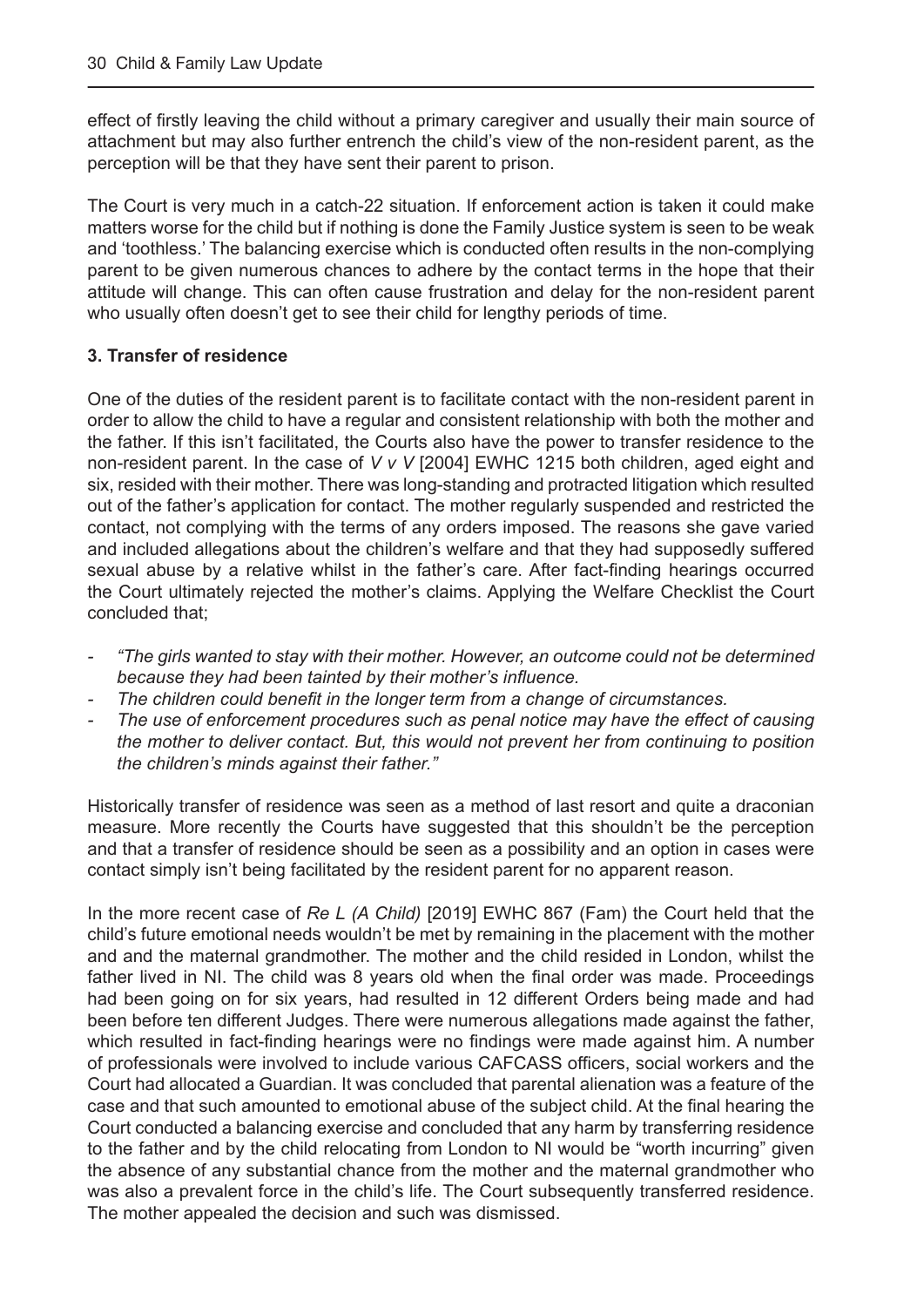At paragraph 59 the President of the Family Law Division referred to the test provided for in *Re A: (Residence Order)* [2009] EWCA Civ 1141;

 *"Having considered the authorities to which I have referred, and others, there is, in my view, a danger in placing too much emphasis on the phrase "last resort" used by Thorpe LJ and Coleridge J in Re: A. It is well established that the court cannot put a gloss on to the paramountcy principle in CA 1989, s1. I do not read the judgments in Re: A as purporting to do that. The test is, and must always be, based on a comprehensive analysis of the child's welfare and a determination of where the welfare balance points in terms of outcome. It is important to note that the welfare provisions in CA 1989, s1 are precisely the same provisions as those applying in public law children cases where a local authority may seek the Court's authorisation to remove a child from parental care either to place them with another relative or in alternative care arrangements. Where, in private law proceedings, the choice, as here, is between care by one parent and care by another parent against whom there are no significant findings, one might anticipate that the threshold triggering a change of residence would, if anything, be lower than that justifying the permanent removal of a child from a family into foster care. Use of phrases such as "last resort" or "draconian" cannot and should not indicate a different or enhanced welfare test. What is required is for the judge to consider all the circumstances in the case that are relevant to the issue of welfare, consider those elements in the s1 (3) welfare check list which apply on the facts of the case and then, taking all those matters into account, determine which of the various options best meets the child's welfare needs.*"

The decision in *Re L* was then relied upon in *Re H (Parental Alienation)* [2019] EWHC 2723 (Fam) whereby a transfer of residence was also ordered. The child lived with his mother and again there were continuous proceedings from the point the parties separated. This was again a case whereby the mother had made allegations against the father, mainly in and around domestic violence, which were dismissed by the Court. Direct contact had been occurring without issue but then stopped due to actions by the mother to include showing the child emails which had been received by the father. The Court concluded that the child would continue to suffer emotional and social harm due to the mother's attitude to contact and the father's absence from his life. It was found that the only way the child was going to have a relationship with his father was if residence was transferred. It was believed that the father would ensure that contact was facilitated and the child could have a relationship with both parents.

A further approach that the Courts have used in the past is a conditional transfer of residence. In *Re M (Children)* 2012<sup>1</sup> such a conditional order was made against a mother who had not been supporting or facilitating contact. The Court granted the father's application for residence but suspended it over two years in order to allow the mother a final chance to facilitate regular and sustained contact.

These recent cases show a divergence from the view that transfer of residence should be seen as a last resort and that it is a real and live possibility that parents need to take into consideration when considering their attitude to contact. Again, it comes with its difficulties and such a move could have a harmful and detrimental impact on the child and his/her view of the non-resident parent. These cases show that the Court has to factor this into the balancing exercise being conducted and whether or not measures and therapeutic supports can be put in place which could ease the transition. This is likely a developing area of law and it may be in the coming years Courts show an increasing appetite in giving consideration to such

<sup>1</sup> [2012] EWHC 1948 (Fam).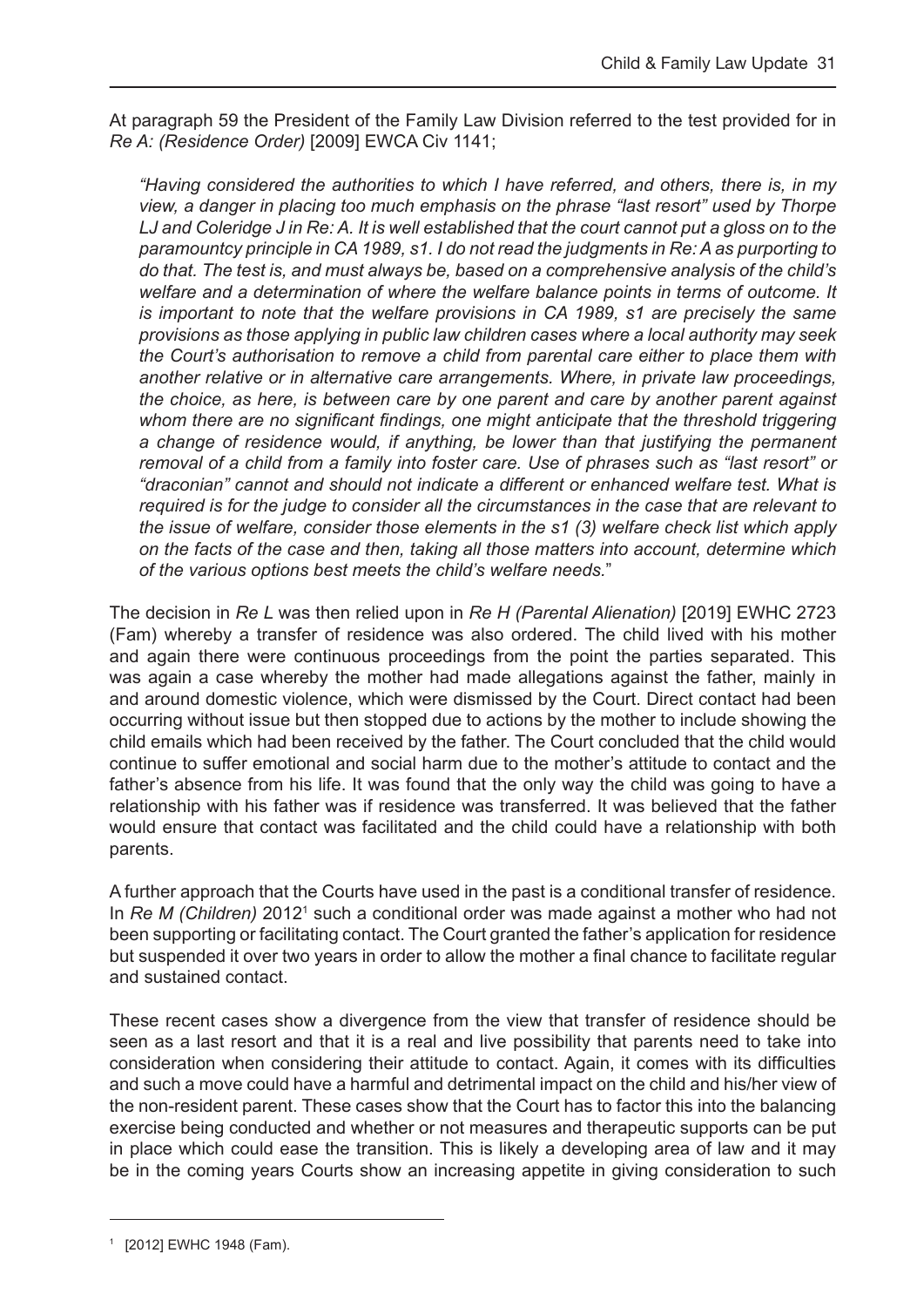applications when faced with severely hostile parents. It currently isn't a common approach and does very much remain a method of 'last resort.'

#### **4. Article 56 investigations and the voice of the child**

A common feature of cases involving implacable hostility and parental alienation is that the Court is likely to direct an investigation into the child's circumstances. This is reflective of the fact that such behaviour can be tantamount to emotional abuse and the child can suffer emotional and social harm. The effects of parental alienation on children is well documented.

Such an investigation is provided for under Article 56 of the Children Order NI (1995) which states

- *"(1) Where, in any family proceedings in which a question arises with respect to the welfare of any child, it appears to the court that it may be appropriate for a care or a supervision order to be made with respect to him, the court may direct the appropriate authority to undertake an investigation of the child's circumstances.*
- *(2) Where the court gives a direction under this Article the authority concerned shall, when undertaking the investigation, consider whether it should—*
	- *(a) apply for a care or a supervision order with respect to the child;*
	- *(b) provide services or assistance for the child or his family; or*
	- *(c) (take any other action with respect to the child.*
- *(3) Where an authority undertakes an investigation under this Article, and decides not*  to apply for a care or a supervision order with respect to the child concerned, the *authority shall inform the court of -* 
	- *(a) its reasons for so deciding;*
	- *(b) any service or assistance which the authority has provided, or intends to provide, for the child and his family; and*
	- *(c) any other action which the authority has taken, or proposes to take, with respect to the child.*
- *(4) The information shall be given to the court before the end of the period of eight weeks beginning with the date of the direction, unless the court otherwise directs."*

The reason for directing an investigation in such circumstances is in and around the emotional abuse being sustained by the child. It may be that the Trust may conclude that the child is very well looked after in all other aspects of his life and the concerns being raised don't amount to 'significant harm' to meet the threshold for public law proceedings. These reports also very much depend on the resources of each different Trust in terms of what services and therapeutic interventions they can offer the family. Usually in the most serious of cases the issues arising are complex and will often require further intervention and assessments by other experts.

When such an investigation is directed a Guardian is usually appointed on behalf of the child. This is of the utmost importance in cases of this nature were the child might be suffering a more subtle form of emotional abuse. The issue with this again falls to resources and the significant burden already on NIGALA. More recently the Agency have had difficulty allocating Guardians in Article 56 investigations which is detrimental to the purpose of the investigation and deprives the Court of what was a very helpful insight into what is happening in the child's life and what steps can be conducted to overcome the various issues, which will minimise the harm being caused to the child.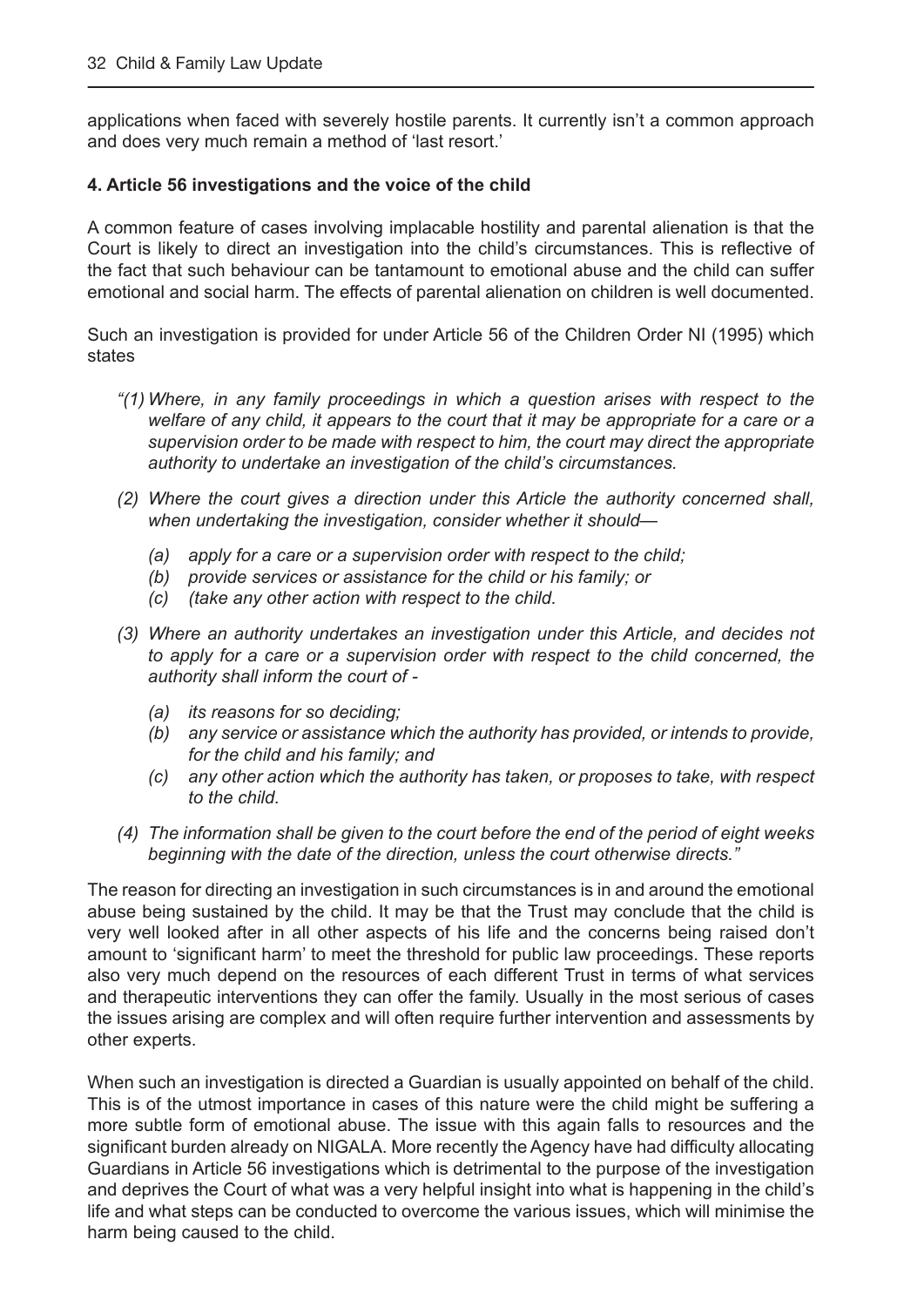It is a very unusual course of action for the child to be provided separate representation in such cases and it would be more common for the Official Solicitor to be appointed on behalf of the child.

If such an investigation and assessment is directed by the Court, it is important that such is robust and thorough, otherwise it will simply add to further delay and a deterioration in the child's circumstances.

#### **5. Psychological assessments and other therapeutic interventions**

There are a number of reasons why a parent becomes implacably hostile and why parental alienation occurs. Such can be attributed to a wide variety of issues such as attitude and personality, the need for revenge, the want to control, the inability to let go, over protectiveness, past experiences with parenting, distrust, etc… The list is endless. There may also be underlying psychological reasons which may attribute to the situation. The Court has the power to direct expert assessments to explore the reasons behind the parent's or the child's entrenched position. The thought process behind this is to assist the Court in understanding why the parties have adopted their positions and what has happened to cause this. An expert can also provide recommendations or assistance to help address and rectify the problem. They may also make a conclusion as to whether or not the resident parent is best placed to meet the emotional needs of the child.

It is important to ensure that the right type of expert is directed in each particular case. Psychologists have been widely used given the background of parental alienation syndrome. There are also an increasing number of parental alienation experts given that it is such an expanding area of law. Systemic family therapists are also being widely used as they can conduct work with both parents and indeed the children with a view of bringing the family together. They will try to draw up a proactive plan as to how to address the identified issues.

Assessments have their drawbacks and limitations too, as the benefit of same will depend on the willingness of the parties to fully and properly engage. If one party is still focussed on past issues and matters which have already been dealt with or dismissed by the Court, such a previous allegations, the assessment may also be of limited benefit and will only be able to go so far.

Understandably the Court relies heavily on such assessments when it comes to conducting the balancing exercise as to what is in the best interests of the child. It may be that consideration needs to be given to directing expert assessments sooner rather than later in proceedings in order to prevent delay and to assist with narrowing the issues.

#### **What is the solution?**

This is an area of law which the Family Court system has struggled with for some time. As with all areas of family law there is no one size fits all approach. Each case is dependent on its own facts. These types of cases give rise to extreme levels of hostility and cause a great deal of frustration for all involved. If not managed appropriately they can have devastating implications and long-lasting consequences for families; parents and children.

On occasion the Court has had to admit defeat; where all options have been exercised to no avail. For example, in *Re S (Transfer of Residence)* [20112 ] the Court had to 'give up' in the child's best interests. The transfer of residence was directed but wasn't successful and

<sup>2</sup> [2011] 1 FLR 1789.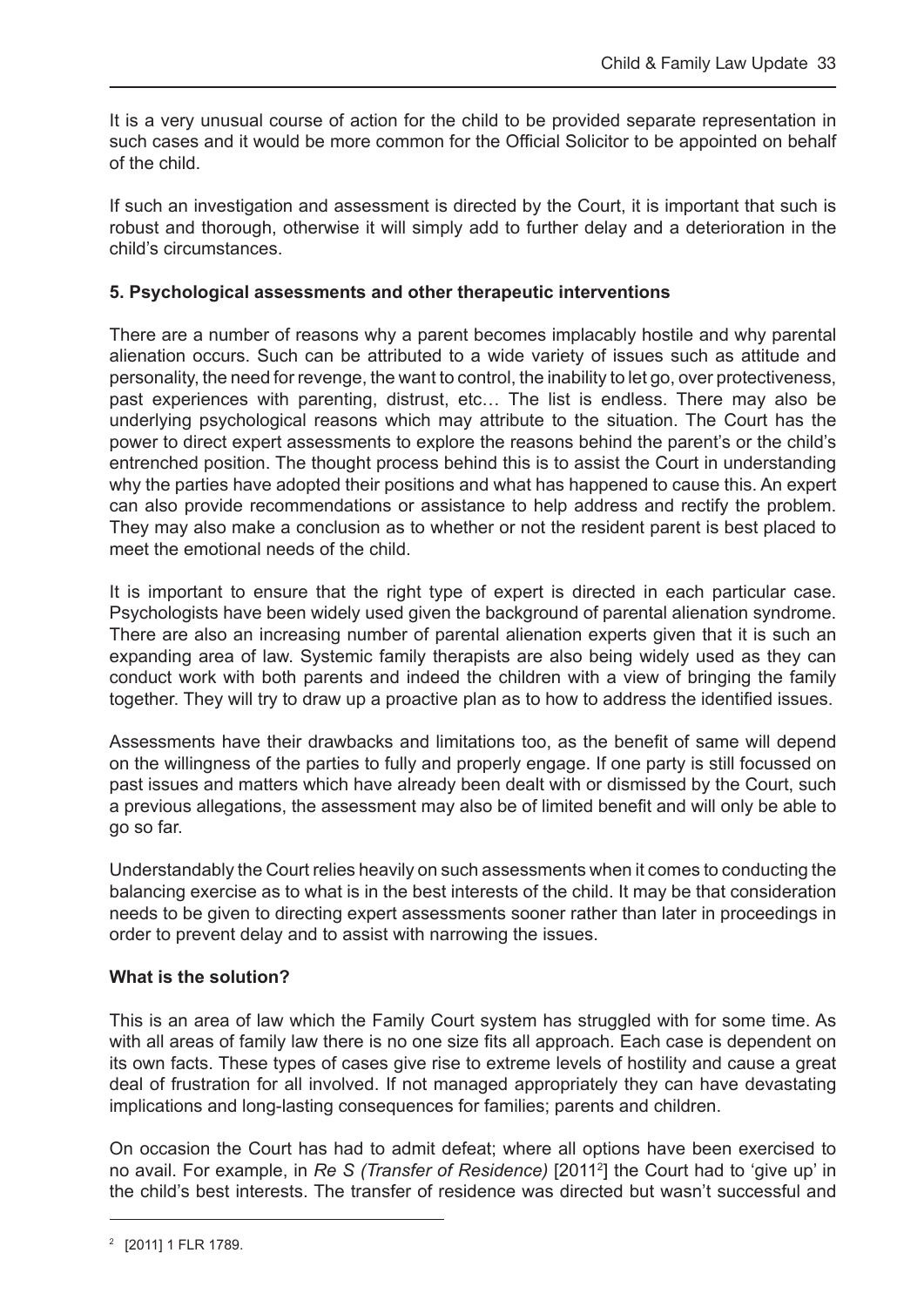caused the child further upset and distress. The Court had exercised all options. The father was left with no alternative but to withdraw his application.

The Court isn't the 'superhero' which some parents desperately want it to be in these situations. The Judge can't simply wave a magic wand and get everything working in the manner in which the Contact Order suggests. The Family Court has to take into consideration a number of factors and conduct a very intricate balancing exercise entirely focused on what is in the child's best interests. There are a number of competing factors and there is no checklist box of what to do in these scenarios.

That being said there is room for growth and to review the current practices. The key theme from all recent judgments and articles dealing with these sorts of issues suggest that early intervention is of the utmost importance. This places the burden on legal practitioners to identify the hallmarks and indicators at an early opportunity and to flag these to the Court. Assessments or Article 56 investigations should be applied for as soon as possible, which is difficult because it often takes time for these issues and indicators to present themselves. Fact finding hearings should also occur as soon as is practicable in order to narrow the issues. Courts are driven by the desire to make things work for the children, in the least acrimonious way, which will naturally allow a number of attempts at contact to be made and chances to be provided.

COVID-19 is no doubt going to have had a significant effect on cases involving implacably hostile parents. They will have been given the prime excuse and opportunity to have not facilitated contact arrangements or indeed to have interfered with previous arrangements. The guidance from the Lord Chief Justice and the Government guidance was very clear that contact arrangements should not be affected by the restrictions. None the less the Courts are going to be dealing with the fallout from lockdown and broken down contact arrangements for some time to come. The discussion around hostility and alienation is going to be more prominent than ever. This discussion should include all parties who are involved in dealing with such cases; the judiciary, family law practitioners, social workers, guardians, court children's officers and experts with the relevant background. This will hopefully assist with developing the conversation about how these cases should be managed and the enforcement measures available to the Court and when they should be utilised.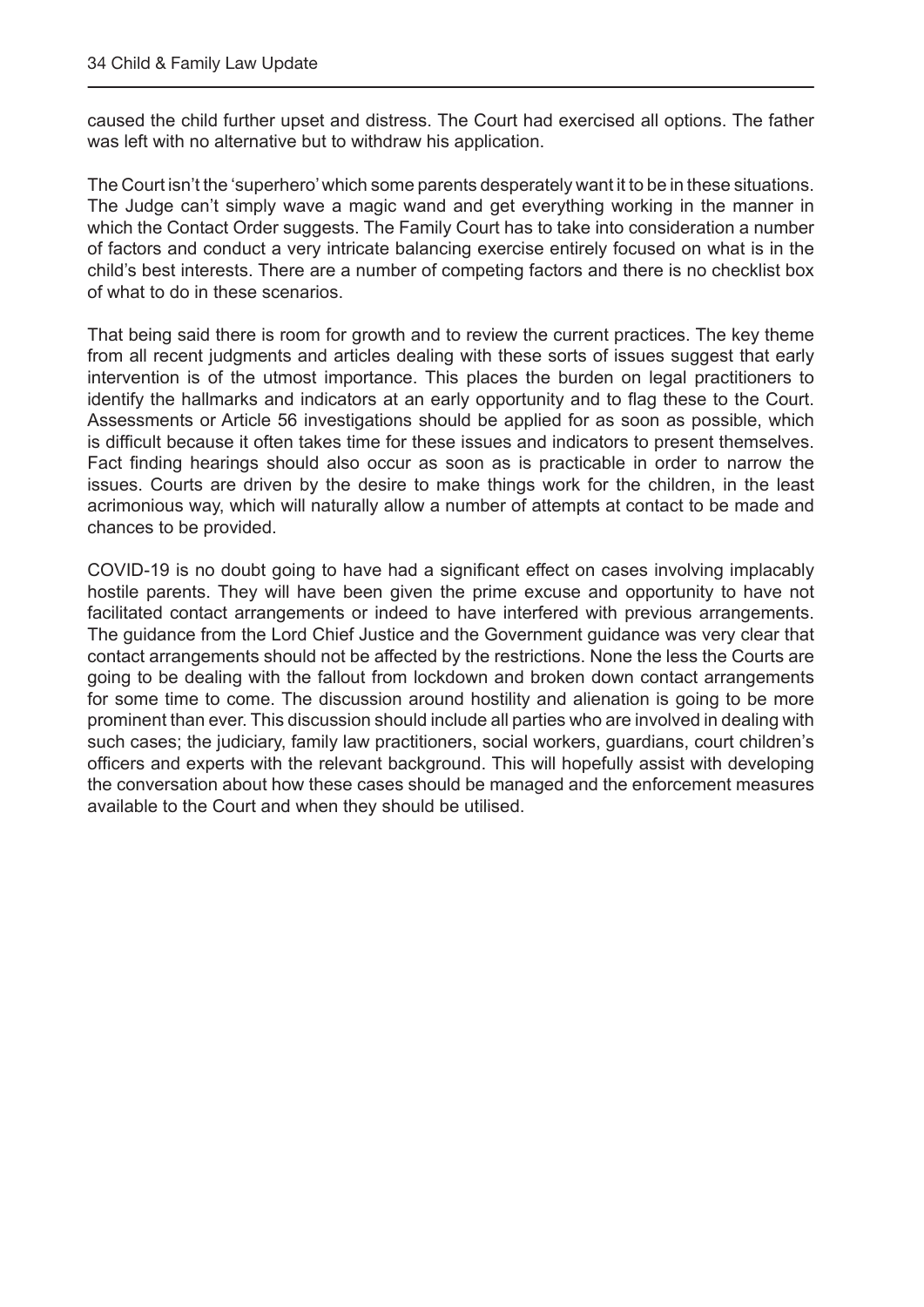#### **CAPACITY AND NON-MOLESTATION ORDERS**

#### **Leona Gillen, Barrister at Law**

#### <span id="page-35-0"></span>**Non-Molestation Orders; relevant law and definitions**

Applications for Non-Molestation Orders ('NMO') are made on a daily basis in Domestic Proceedings Courts and they form an important and commonly requested part of the Court's powers to protect victims of harassment; intimidation; and/or physical violence.

The power to grant a NMO is found in Article 20 of the Family Homes and Domestic Violence (Northern Ireland) Order 1998 ('the 1998 Order'). It provides as follows:

- i) that an Order will contain a provision prohibiting the respondent from molesting another person and/ or a provision prohibiting the respondent from molesting a relevant child (Article 20(1)(a) and (b));
- ii) the application must be brought by an associated person (Article 20(2));
- iii) the Court will have regard to all the circumstances, including the need to secure the health, safety and well-being of the applicant and any relevant child before exercising its powers (Article 20(5)); and
- iv) the Order may include an exclusion zone (Article 20(6A)).

'Molest' is defined in Article 1 of the 1998 Order as including inciting; procuring or assisting any person to molest. 'Associated person' is defined in Article 3(3) to 3(6), which includes non-exhaustively those who are married and civil partners (or those who were formerly so); cohabitees or former cohabitees; parents or those with parental responsibility for a child or children; relatives.

The definition of molestation has been further developed in case-law, from which the following principles can be distilled:

- i) it includes acts and threats of violence (*Davis v Johnson* [1979] AC 264 at [341]);
- ii) it applies to any conduct which can be properly regarded to call for the intervention of the Court (*Horner v Horner* [1982] Fam 90);
- iii) it does not involve an invasion of privacy per se (*C v C* [1988] Fam 70);
- iv) however, some invasions of privacy will qualify, as seen in the case of *Johnson v Walton* [1990] FCR 568, sending photographs to a newspaper with the intent to cause distress was held to constitute molestation.

Orders are often applied for first on an ex parte basis, and the threshold for an ex parte order is set out in Article 23 of the 1998 Order: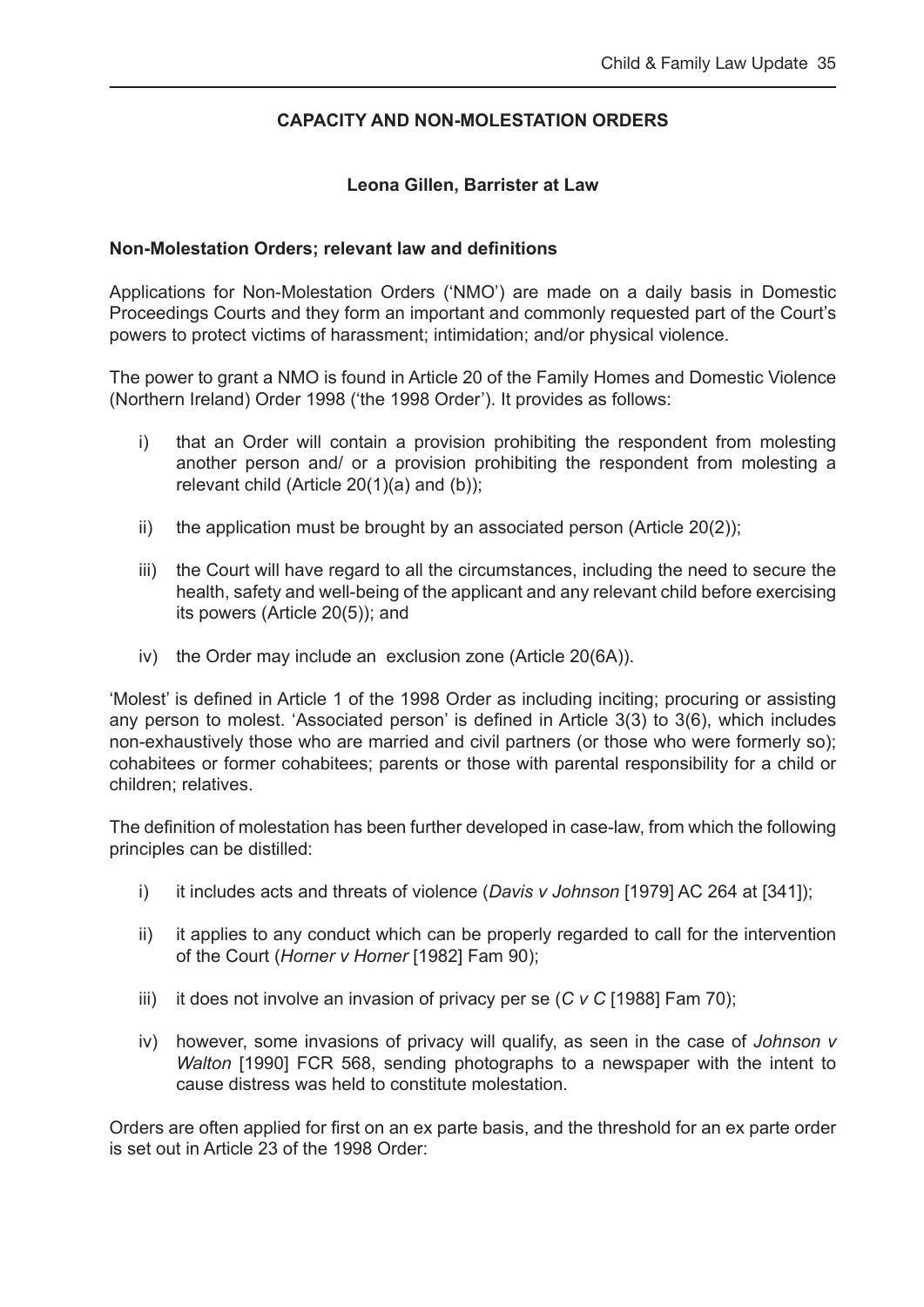#### *Ex parte orders*

 *23.— (1) The court may, in any case where it considers that it is just and convenient to do so, make an occupation order or a non-molestation order even though the respondent has not been given such notice of the proceedings as would otherwise be required by rules of court.*

- *(2) In determining whether to exercise its powers under paragraph (1), the court shall have regard to all the circumstances including;*
	- *(a) any risk of significant harm to the applicant or a relevant child, attributable to conduct of the respondent, if the order is not made immediately,*
	- *(b) whether it is likely that the applicant will be deterred or prevented from pursuing the application if an order is not made immediately, and*
	- *(c) whether there is reason to believe that the respondent is aware of the proceedings*  but is deliberately evading service and that the applicant or a relevant child will *be seriously prejudiced by the delay involved—*
		- *(i) where the court is a court of summary jurisdiction, in effecting service of proceedings, or*
		- *(ii) in any other case, in effecting substituted service.*

The decision on granting a NMO is a delicate balancing act between the need to protect the applicant and rights of the respondent. An Order is serious in nature and effect, as it prohibits the Respondent from contacting the applicant in any way; carries a power of arrest on breach; and can include an exclusion zone placing restrictions on the respondent's liberty.

That balancing act is even more acute when an Order is granted on an ex parte basis without the respondent having the opportunity to defend themselves or make representations. That is why the qualifications in Article 23(2) are important. The Applicant has to satisfy the District Judge that either;

- i) there is an immediate risk to them or a relevant child if the Order is not made;
- ii) they would be deterred from making the Order if the respondent were put on notice; or they believe that the respondent is aware and is evading service.

#### **Capacity**

A lawyer may represent a respondent who by reason of disability and/ or mental health difficulties, does not understand the proceedings or the effect of the Order made against them.

Section 3 of the Mental Capacity Act (Northern Ireland) 2016 ('the 2016 Act') defines what is meant by *'lacks capacity':*

 *3.—(1) For the purposes of this Act, a person who is 16 or over lacks capacity in relation to a matter if, at the material time, the person is unable to make a decision for himself or herself about the matter (within the meaning given by section 4) because of an impairment of, or a disturbance in the functioning of, the mind or brain.*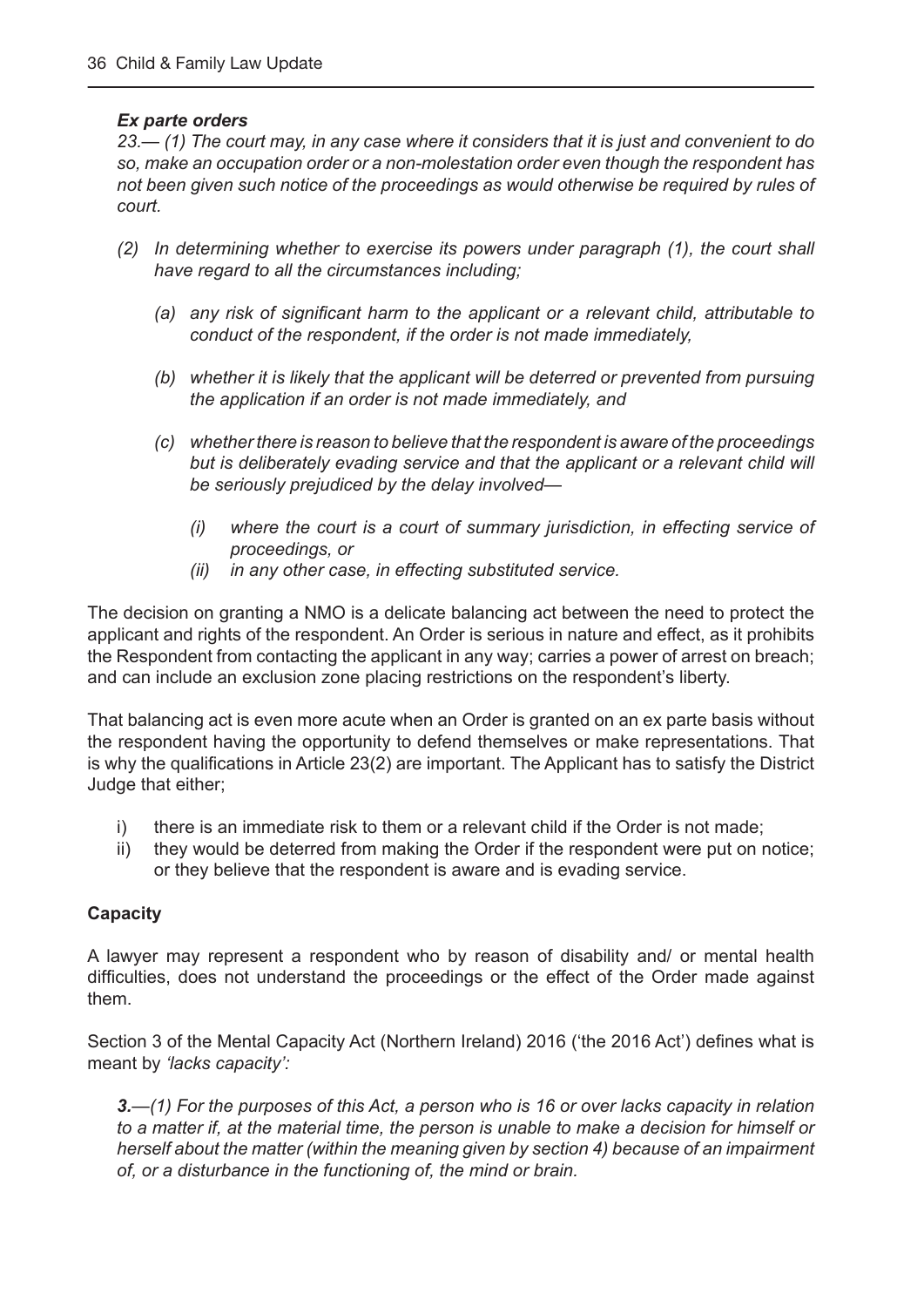- *(2) It does not matter—*
	- *(a) whether the impairment or disturbance is permanent or temporary;*
	- *(b) what the cause of the impairment or disturbance is.*
- *(3) In particular, it does not matter whether the impairment or disturbance is caused by a disorder or disability or otherwise than by a disorder or disability.*

Section 4 of the 2016 Act defines *'unable to make a decision':*

 *4.— (1) For the purposes of this Part a person is "unable to make a decision" for himself or herself about a matter if the person—*

- *(a) is not able to understand the information relevant to the decision;*
- *(b) is not able to retain that information for the time required to make the decision;*
- *(c) is not able to appreciate the relevance of that information and to use and weigh that information as part of the process of making the decision; or*
- *(d) is not able to communicate his or her decision (whether by talking, using sign language or any other means); and references to enabling or helping a person to make a decision about a matter are to be read accordingly.*
- *(2) In subsection (1) "the information relevant to the decision" includes information about the reasonably foreseeable consequences of—*
	- *(a) deciding one way or another; or*
	- *(b) failing to make the decision.*
- *(3) For the purposes of subsection (1)(a) the person is not to be regarded as "not able to understand the information relevant to the decision" if the person is able to understand an appropriate explanation of the information.*
- *(4) An appropriate explanation means an explanation of the information given to the person in a way appropriate to the person's circumstances (using simple language, visual aids or any other means).* (emphasis added)

If there are concerns about a respondent's capacity, a report from a Consultant Psychiatrist should be obtained.

In the context of proceedings in which a Court is being asked to grant an injunction against a respondent, the recent case of *Redcar and Cleveland Borough Council v PR and Others*  [2020] 1 FLR 827 provides assistance as to the legal test that should be applied. The most relevant part of the decision for present purposes is by Mr. Justice Cobb at [46]:

*Insofar as lessons may be learned from the difficulties which arose in this case, it may usefully be suggested that before a local authority makes an application under the court's inherent jurisdiction which is designed to regulate the conduct of the subject by way of injunction, particularly where mental illness or vulnerability is an issue, it should be able to demonstrate (and support with evidence) that it has appropriately considered:*

- *(i) whether X is likely to understand the purpose of the injunction;*
- *(ii) will receive knowledge of the injunction; and*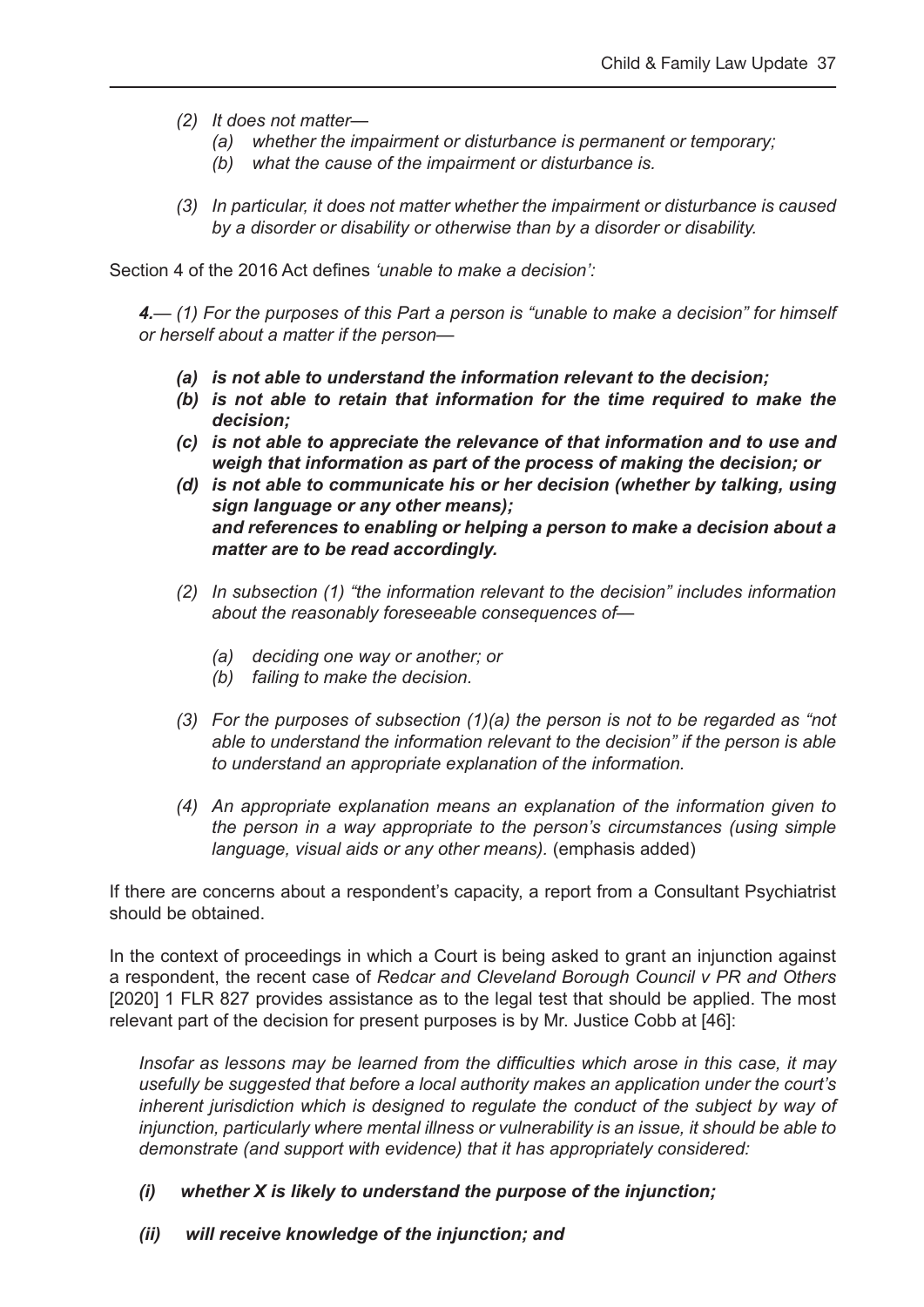#### *(iii) will appreciate the effect of breach of that injunction.*

 *If the answer to any of these questions is in the negative, the injunction is likely to be ineffectual, and should not be applied for or granted as no consequences can truly flow from the breach.* (emphasis added)

This follows the long-established principles first expounded by Lady Justice Butler-Sloss in *Wookey v Wookey* [1991] 2 FLR 319:

- i) *'an injunction is a discretionary remedy derived from the equitable jurisdiction which acts in personam and only against those who are amenable to its jurisdiction…an injunction should not, therefore be granted to impose an obligation to do something impossible or cannot be enforced'* (at [323]);
- ii) in cases involving mental incapacity, the question is whether the respondent understand the proceedings and the nature and requirements of the Order sought (at [324]);
- iii) *'…an injunction ought not to be granted against a person found to be in that condition, since he would not be capable of complying with it'* (at [325]);
- iv) The rationale for this is that the Order could not have the desired effect; nor *'operate on his mind so as to regulate his conduct.'* (at [325]);
- v) If there are concerns about capacity, a Judge must ask certain questions and consider particular steps to satisfy themselves that the respondent does have capacity. If it clear that the respondent is mentally ill, then their ability to understand becomes the crucial question (at [325]);
- vi) The Judge must consider, if the respondent is likely to be incapable of *'understanding the purpose of the order, as to whether it is proper to make any order at all before he had a guardian to act for him.*'(at [326]);

In Wookey, Lady Justice Butler-Sloss held as follows at [326]:

 *I have great sympathy with the approach of the judge, faced with a violent husband and a frail and agitated wife seeking the protection of the court. But having had the advantage of considerable argument as to the powers available under the Mental Health Act 1983, arguments not available to the judge, I have come to the conclusion that he ought not to have continued the injunction, but ought to have adjourned the matter for the attendance of the Official Solicitor or, alternatively, in the light of the congestion of the county court lists, adjourned the matter generally with liberty to either side to apply. The justifiable fears of the wife that the husband might leave hospital and return home could, as I have already indicated, be, and indeed were, met by the operation of s. 18 of the Mental Health Act 1983.*

*Wookey* has been followed by the Courts and remains good law.

In *Harris v Harris* (1999) 23 April (unreported), Lady Justice Butler-Sloss found that a respondent with borderline mental incapacity was capable of understanding the consequences of an Order, notwithstanding his mental illness, and made an Order. The important question is whether the respondent *'understood sufficient to make the order appropriate.'* (emphasis added) (at [11]).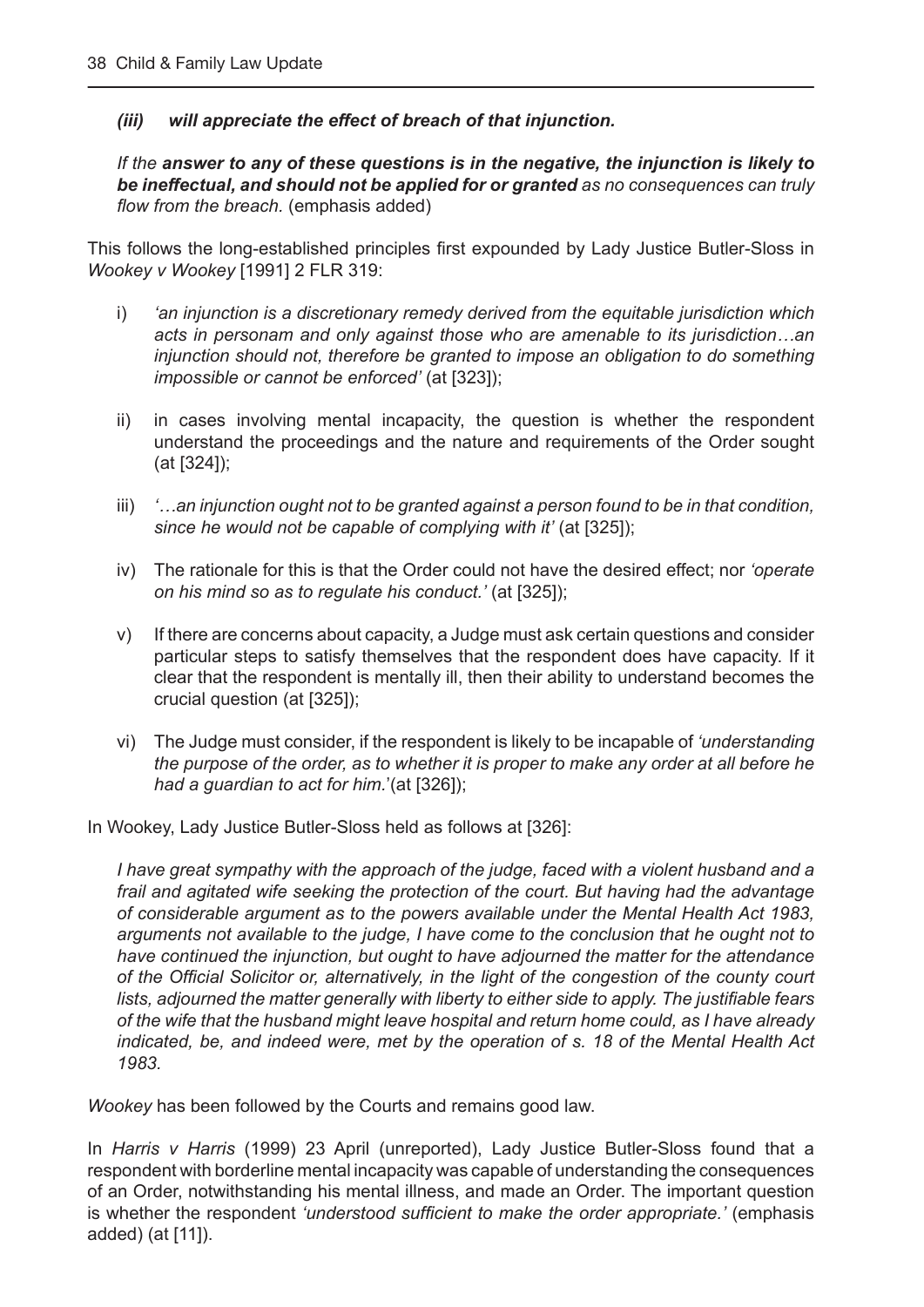Mr. Justice Geddes in *Banks v Banks* [1999] 1 FLR 726 declined to make an NMO against a wife who suffered from a manic-depressive disorder and dementia, which meant that her abusive behaviour was not something she could control, rendering any Order ineffective.

Lord Justice Sedley in *P v P (contempt of court: mental capacity)* [1999] 2 FLR 897 described the finely tuned balancing exercise at [904]:

 *The court has an invidious choice to make in a situation like this between the compulsive behaviour of a most unfortunate individual and the safety and well-being of his family. A court order backed by the threat of imprisonment is a pretty blunt instrument.*

In *P v P*, Lord Justice Sedley provided further guidance on what is required to demonstrate a respondent's understanding (at [904]):

 *What it is necessary that a potential contemnor should understand is that an order has been made forbidding him to do certain things and that if he does them he may well be punished.* 

This stops short of requiring a respondent to understand the meaning or significance of courts or legal processes.

#### **Does this leave a victim without protection?**

If a respondent lacks capacity and therefore cannot understand an Order, a lawyer representing an applicant may very understandably question whether this represents a lacuna depriving their client of the Court's protection. An applicant's representative may find some comfort in an application for an injunction under Article 3 of the .. Article 3 provides:

- *3.— (1) A person shall not pursue a course of conduct—*
	- *(a) which amounts to harassment of another; and*
	- *(b) which he knows or ought to know amounts to harassment of the other.*

Article 3(b) provides that there is a dual *mens rea* consisting of either actual or constructive knowledge, which circumvents difficulties with restraining those with mental health problems and/ or personality disorders. Protection under the Protection from Harassment Act 1997 can be provided in situations involving domestic violence (*Lomas v Parle* [2003] EWCA Civ 1804).

#### **Conclusion**

The principle in *Wookey* as followed and expanded on in subsequent case-law (a nonexhaustive list outlined above) requires a Judge before granting an NMO to satisfy themselves that a respondent will understand an Order has been made against them prohibiting them from doing certain acts and that they will be punished if they are found to be in breach. The answer to these questions will be fact-specific and each case will depend on the individual circumstances of that particular respondent.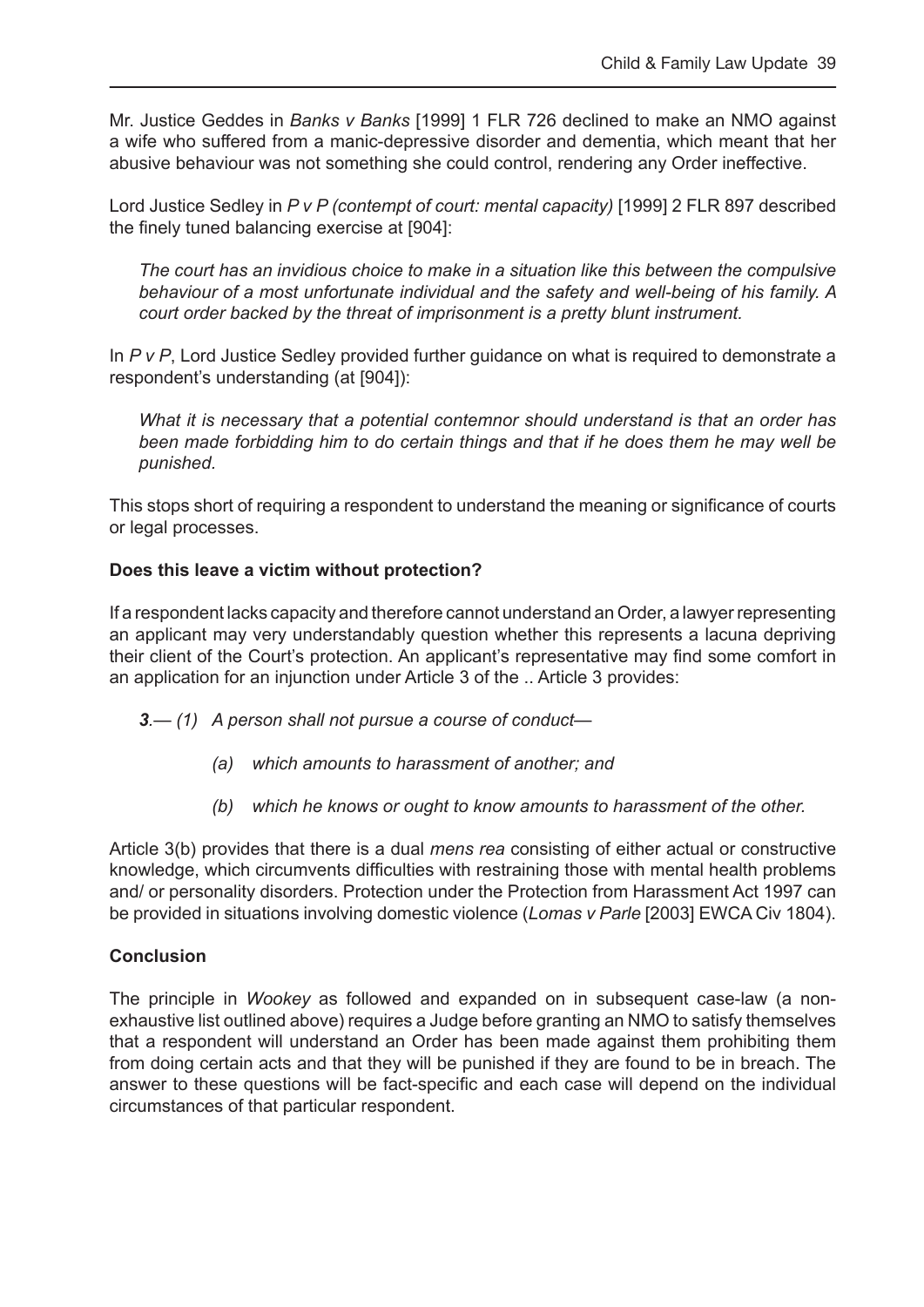#### <span id="page-40-0"></span>**THE MOVING PARTY: KEY CONSIDERATIONS FOR PRACTITIONERS IN NI AND UK RELOCATION CASES**

#### **Jenny Cunningham, Barrister at Law**

Cases involving relocation of children are undoubtedly some of the most emotive cases that practitioners will encounter given that the relocation will inevitably have a profound and lifelong impact on subject children's relationships with the 'remaining' family members. The decision to relocate a child is invariably approached by the 'moving' party in the understanding that such a move is in the child's best interests. Unavoidably, however, this is often a source of bitter dispute when the move is not agreed, and where the 'non-moving' party can feel that the subject child is being taken from them.

Owing to the comparatively small size of Northern Ireland there are simply fewer relocation cases relating to moves within the jurisdiction. That is not to minimise the massive impact that would be had on a child of relocating, hypothetically, from around the corner from their father in Kilkeel, to a new home with their mother in Limavady. The travel time involved often precludes the after-school or impromptu contact that may previously have been enjoyed between the child and the 'non-moving' parent. Whilst this can often be addressed with larger 'chunks' of contact time, this can leave the 'non-moving' parent feeling less involved than they once were in the day-to-day life of the child.

Given the financial uncertainty and pressures brought about during this year's Pandemic there may well be a corresponding increase in parents seeking to relocate to secure employment. This article is intended as a non-exhaustive guide for practitioners in how to approach private relocation cases within Northern Ireland and elsewhere in the UK.

Procedurally, relocation cases are likely to begin before the Family Proceedings Court by way of an Article 8<sup>1</sup> application from the 'moving' party for a Specific Issue Order permitting the proposed relocation with the child. Alternatively, cases can commence by way of a Prohibited Steps Order application from the 'remaining' party who has become aware of the relocation being planned or attempted without consent or court oversight. The latter will undoubtedly be an emotionally taxing situation for the parties and a high degree of client care will be often be required.

The approach of the Courts to relocation cases was for years guided by the authority in the 2001 English Court of Appeal case of *Payne v Payne*<sup>2</sup> which summarised at paragraph 85:

- *a. The welfare of the child is always paramount.*
- *b. There is no presumption created by section 13(1)(b) in favour of the applicant parent.*
- *c. The reasonable proposals of the parent with a residence order wishing to live abroad carry great weight.*

<sup>1</sup> Article 8 of the Children (Northern Ireland) Order 1995.

<sup>2</sup> *Payne v Payne* [2001] EWCA Civ 166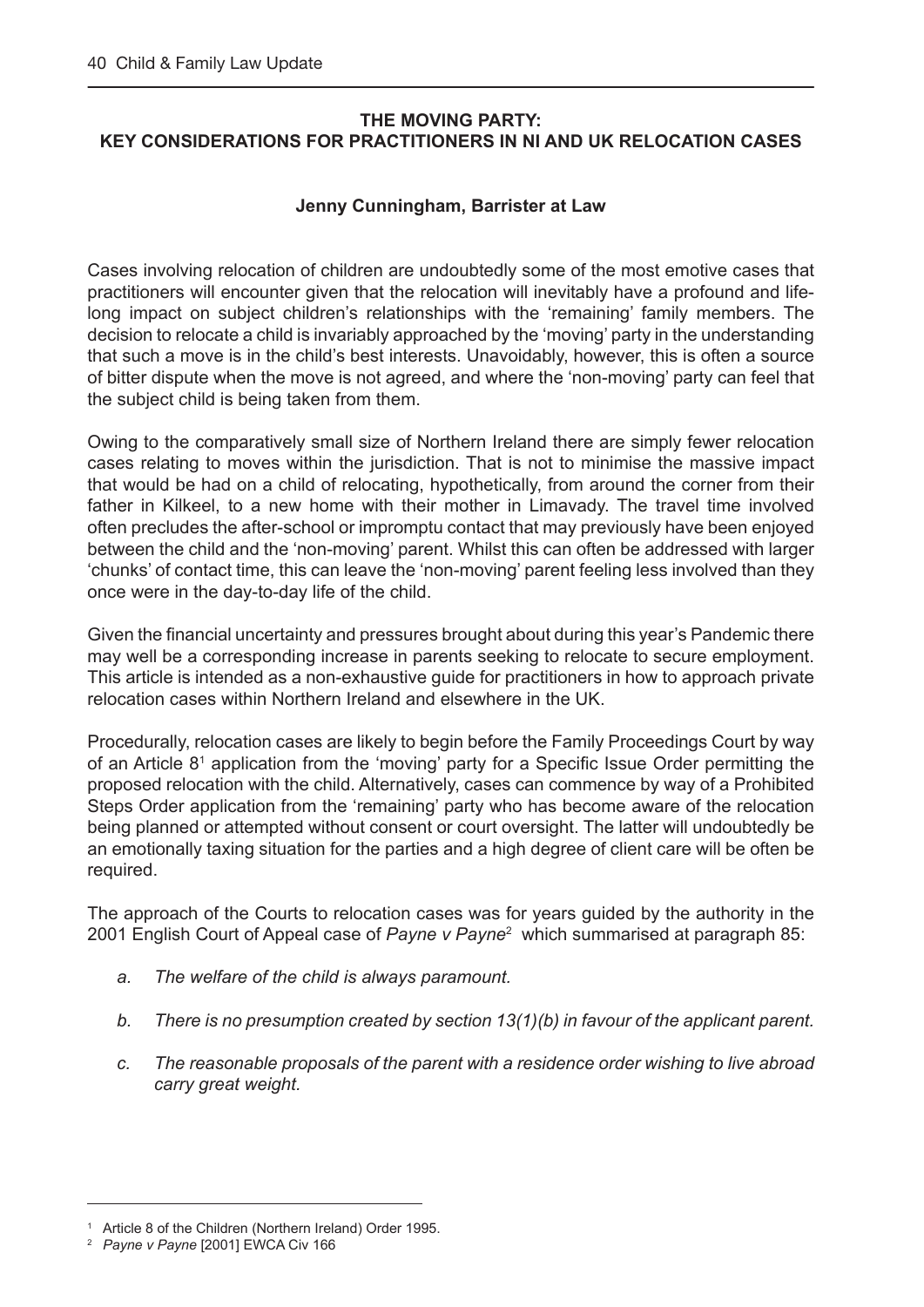- *d. Consequently, the proposals have to be scrutinised with care and the court needs to be satisfied that there is a genuine motivation for the move and not the intention to bring contact between the child and the other parent to an end.*
- *e. The effect upon the applicant parent and the new family of the child of a refusal of leave is very important.*
- *f. The effect upon the child of the denial of contact with the other parent and in some cases his family is very important.*
- *g. The opportunity for continuing contact between the child and the parent left behind may be very significant.*

Whilst the above factors provided and indeed remain a useful framework for consideration of cases, there was concern following *Payne* that a presumption had been created in favour of the relocating parent, but this has since been dispelled<sup>3</sup>. The more recent decision of MK v *CK*<sup>4</sup> emphasises the that key guiding principle was the welfare of the child. The 'Paramountcy Principle<sup>'5</sup> – that the welfare of the child is the prevailing consideration - was confirmed to be the position of the Courts in this jurisdiction in 2013 by the judgments of the Court of Appeal in SH v RD<sup>6</sup> and Re L (Relocation application)<sup>7</sup>. Practitioners should therefore approach the individual circumstances of the subject children on a case-by-case basis, having regard to the 'Welfare Checklist'<sup>8</sup> which is summarised below with corresponding suggestions for practitioners in relation to addressing each factor on behalf of their client:

#### **(a) The ascertainable wishes and feelings of the child concerned (considered in the light of his age and understanding):**

In the vast majority of relocation cases there will be a painful divergence of opinion between the parties in respect of what the subject children want, often due to the subject children wishing to please both parents by telling them what they want to hear. Practitioners should be ever mindful of ensuring that the voice of the child is not lost in the course of proceedings. Clients are often well served by being reminded of the importance of shielding the children from the issues between the adults, and of the inappropriateness of discussing with them the details of any court proceedings.

Cases are often benefitted greatly by the timely involvement of the Court Children's Officer who can provide an independent account of the children's wishes and feelings, as well as recommendations to the Court on the likely impact of the proposed relocation. The Court Children's Service is equalled in its value only by the high demands currently placed upon it, therefore timely referrals are key. In sufficiently complex or time-sensitive cases an application for transfer to the Family Care Centre may need to be considered to allow for the involvement of the Official Solicitor on behalf of the children.

#### **(b) The physical, emotional and educational needs of the child:**

The 'moving party' would be assisted by advice recommending a timely and detailed collection of relevant information in respect of proposed schooling, GP, dentist, living arrangements,

<sup>3</sup> See Keegan J's helpful judgement in *WA v KA* [2019] NIFam 2, citing; *NK v CK* [2012] Fam 137.

<sup>4</sup> *MK v CK* [2011] EWCA Civ 793.

<sup>5</sup> Article 3(1) The Children (Northern Ireland) Order 1995

<sup>6</sup> *SH v RD* [2013] NICA 44

<sup>7</sup> *Re L (Relocation application)* [2013] NICA 45

<sup>8</sup> Article 3(3) the Children (Northern Ireland) Order 1995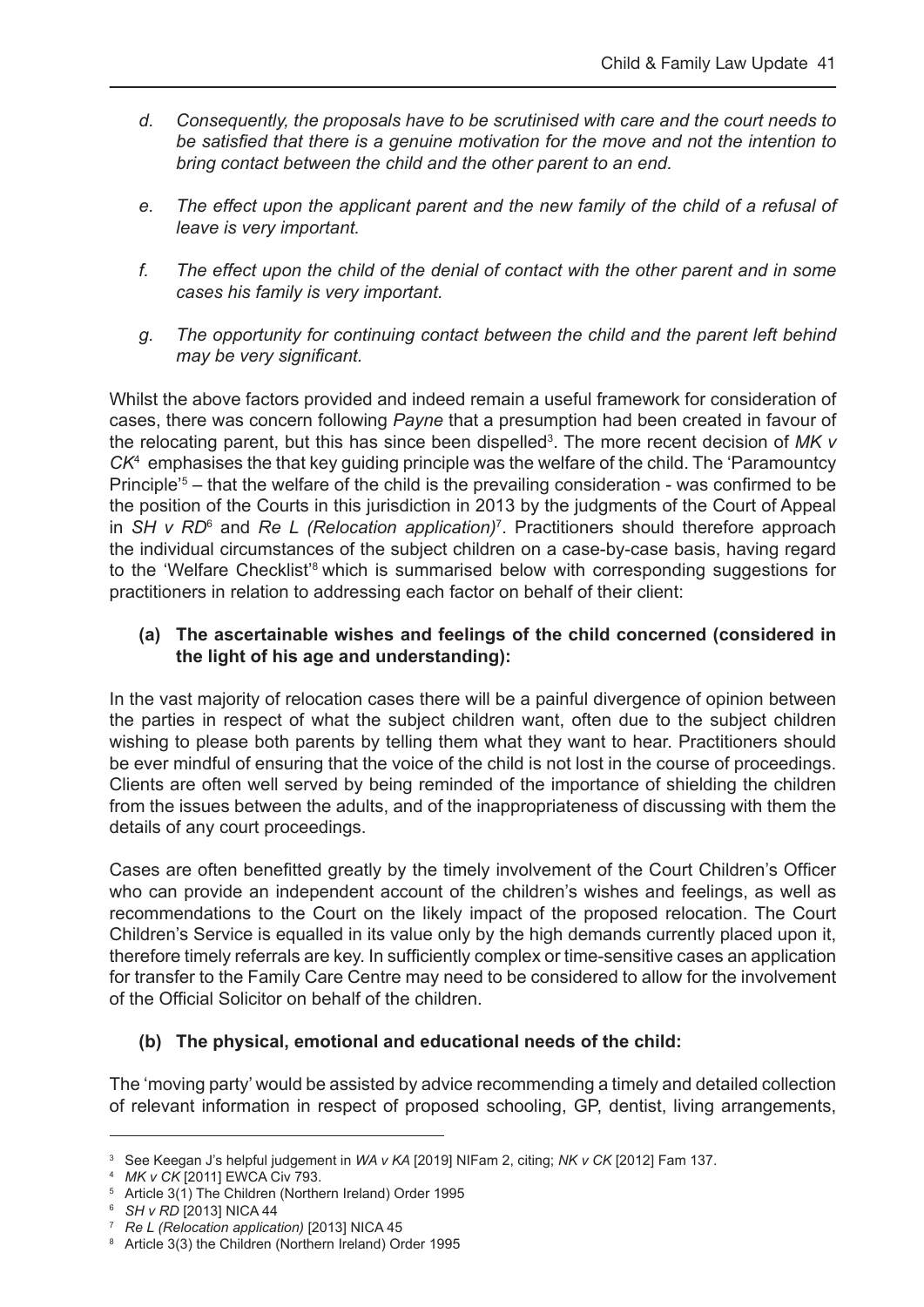nearby friends and relatives etc. for the children at their proposed new location. Again, discussion of these proposed arrangements in mediation can serve to 'short-circuit' issues and provide a valuable recognition of the other parent's role and involvement in deciding same.

However, if litigation becomes inevitable a sufficient level of research and preparation into any proposed move should be demonstrated to the Court. Equally a well-considered response with similarly detailed evidence should be prepared on the part of the 'remaining' parent. In cases where children have particular medical or educational needs, consideration may need to be given at an early stage to an expert report to address likely areas of particular concern for the Court (from an independent social worker, a paediatric occupational therapist, an educational psychologist etc. as the case requires). Relevant exhibits may include but are not limited to; clear maps of relevant areas, school prospectuses, details of transport links to and from school, and importantly, transport links to and from the 'remaining' parent.

#### **(c) The likely effect on the child of any change in their circumstances:**

As discussed at (a) above this consideration is often explored with the assistance of the Court Children's Service, and/or the input other relevant professionals. However, in cases where the children are considered too young (generally below five years of age) to be spoken to directly, and in the absence of independent verification of the children's wishes and feelings, much will depend on the evidence and credibility of the parties. Mindful of the emotive nature of relocation proceedings especially, clients should be cautioned that poor behaviour on their part could negatively impact their case. (Often but not limited to; attempting to influence the subject child, sending abusive messages to the other party, overholding the subject child.)

The Court will have to conduct a consideration of the likely circumstances of the child should the relocation be permitted or refused. Financial evidence such as parties' earnings and outgoings, valuations of relevant properties, and details of any related matrimonial proceedings or settlements will be relevant. However, practitioners should be clear with parties from the outset of proceedings that the Court's consideration of the relocation issue is not to be treated as an opportunity to air or rehash any grievances from the parties' separation.

#### **(d) The age, sex, background and any characteristics of the child which the court considers relevant:**

Alongside the other factors discussed, seemingly small details, such as the child being a keen surfer versus a proposed relocation to landlocked Northampton, while not determinative on their own, can be important factors for the court's consideration. The child's level of integration into either area, any previous difficulties with schooling or socialising, and their particular hobbies can assist the court in forming a picture of what would be in the particular child's best interests. Broader issues such as cultural or religious differences between the parties, and their relative perspectives on how the subject child should be raised or exposed to same can be more challenging issues to address and should be flagged at the earliest stage to allow instruction of any necessary expert(s).

#### **(e) Any harm which the child has suffered or is at risk of suffering:**

In the absence of public law proceedings, parties and indeed practitioners would be forgiven for assuming this factor may not play a prominent role in their particular case. However, in acrimonious cases parties are often shocked to learn that the subject children have already suffered emotional harm due to the ongoing tension between their parents. Parties should be cautioned from the outset that should the court deem the children at risk of ongoing emotional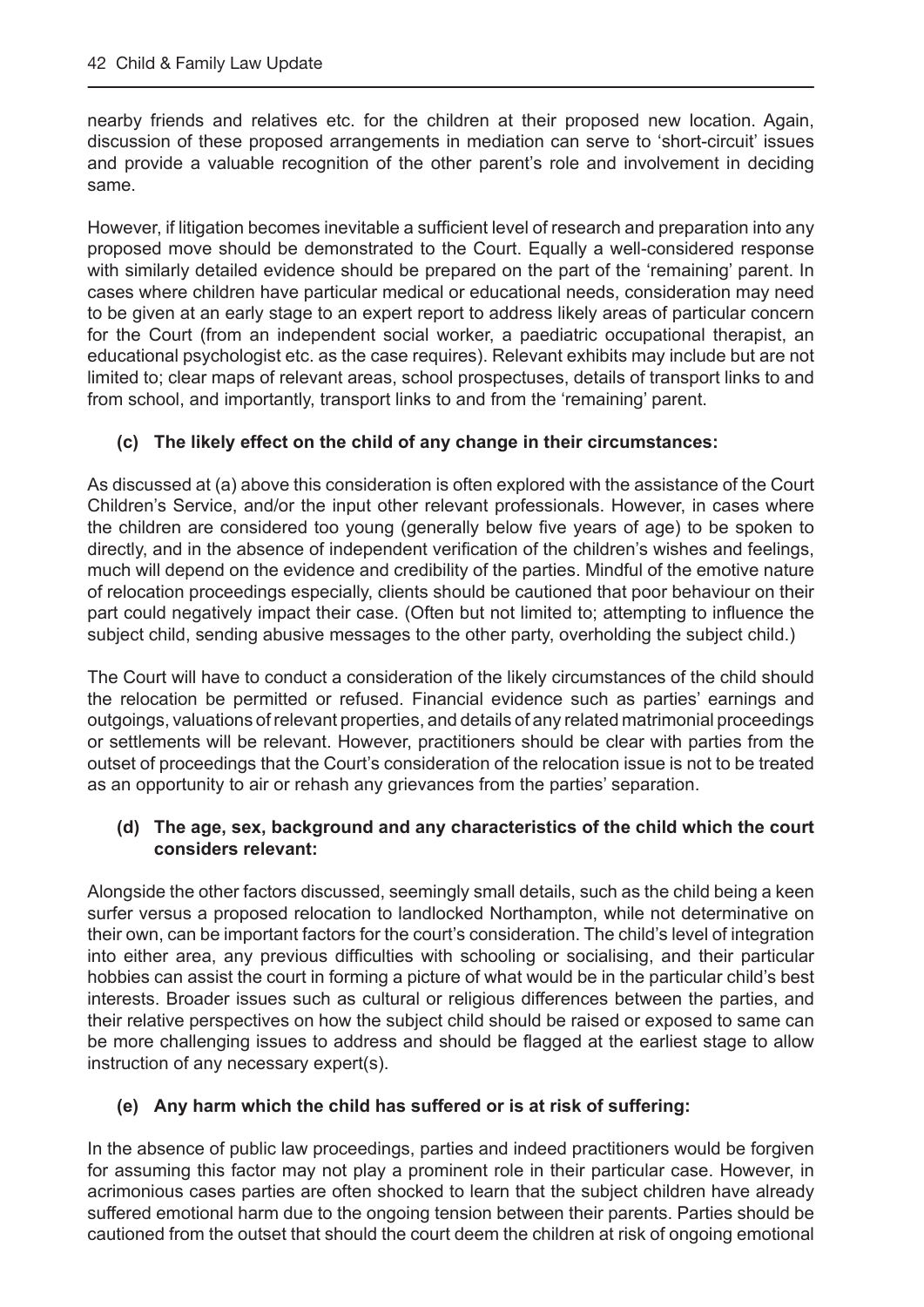harm due to parental acrimony, an Article 56 investigation<sup>9</sup> could be directed which may lead to public law proceedings being issued in respect of the children. Again, mediation is a valuable tool to focus minds and assist in shielding subject children from parental acrimony and adult issues.

Similarly, parties should be mindful from the outset of the real risk of emotional harm in separating the children from the 'remaining parent' as this will be a key consideration for the court in most if not all relocation cases. Facilitation of effective contact post-relocation is not only in the children's best interests, but detailed proposals for same from the 'moving party' can be seen to demonstrate insight and support regarding the role of the other parent in the lives of the children.

#### **(f) How capable is the child of meeting the needs is each of their parents and any other person in relation to whom the court considers the question to be relevant:**

It is often, but not always, the case that one party will have played a more 'hands-on' role in respect of the subject children and may be referred to as the 'primary carer' of the children. Exploration of this factor will often require evidence recounting the respective roles that each party has played in the children's day-to-day lives. Instructions should be taken from the outset regarding parties' involvement in the children's basic routine, the associated housework, homework and extra-curricular activities. Firm and clear instructions on what level of care of the children clients can feasibly manage in conjunction with their other commitments (caring for other relatives, employment) will be required.

Parties can understandably be sensitive to the use of certain phrases and language with respect to their parenting role. Care should be taken to assure clients that if one party could fairly be described as the 'primary carer' without any factual dispute of same, this is not in any way a nullification of the role of the other party.

#### **(g) The range of powers available to the Court under this Order in the proceedings in question**

As outlined above, parties should be aware that the Court has the power to direct an Article 56 investigation if deemed necessary, and indeed to make any Article 8 Order which the court deems appropriate in the circumstances of the case<sup>10</sup>.

It is hard to envisage an area of practice where the effects of the imperfect solutions which the courts can offer are more keenly felt than in respect of relocation cases. Practitioners therefore need to be mindful from the earliest stage of minimising acrimony wheresoever possible. Early and earnest consideration of mediation, and of ascertaining, where practicable, the wishes and feelings of the subject children is key, especially when cases are time-sensitive in nature, for example the moving party seeking to take up a new job or property in the new area. The importance of the role that mediation can play in safeguarding the children from the effects of parental acrimony cannot be understated and should be explored with clients at the earliest stage.

<sup>9</sup> Article 56 of the Children (Northern Ireland) Order 1995.

<sup>10</sup> Article 10(1)(b) the Children (Northern Ireland) Order 1995.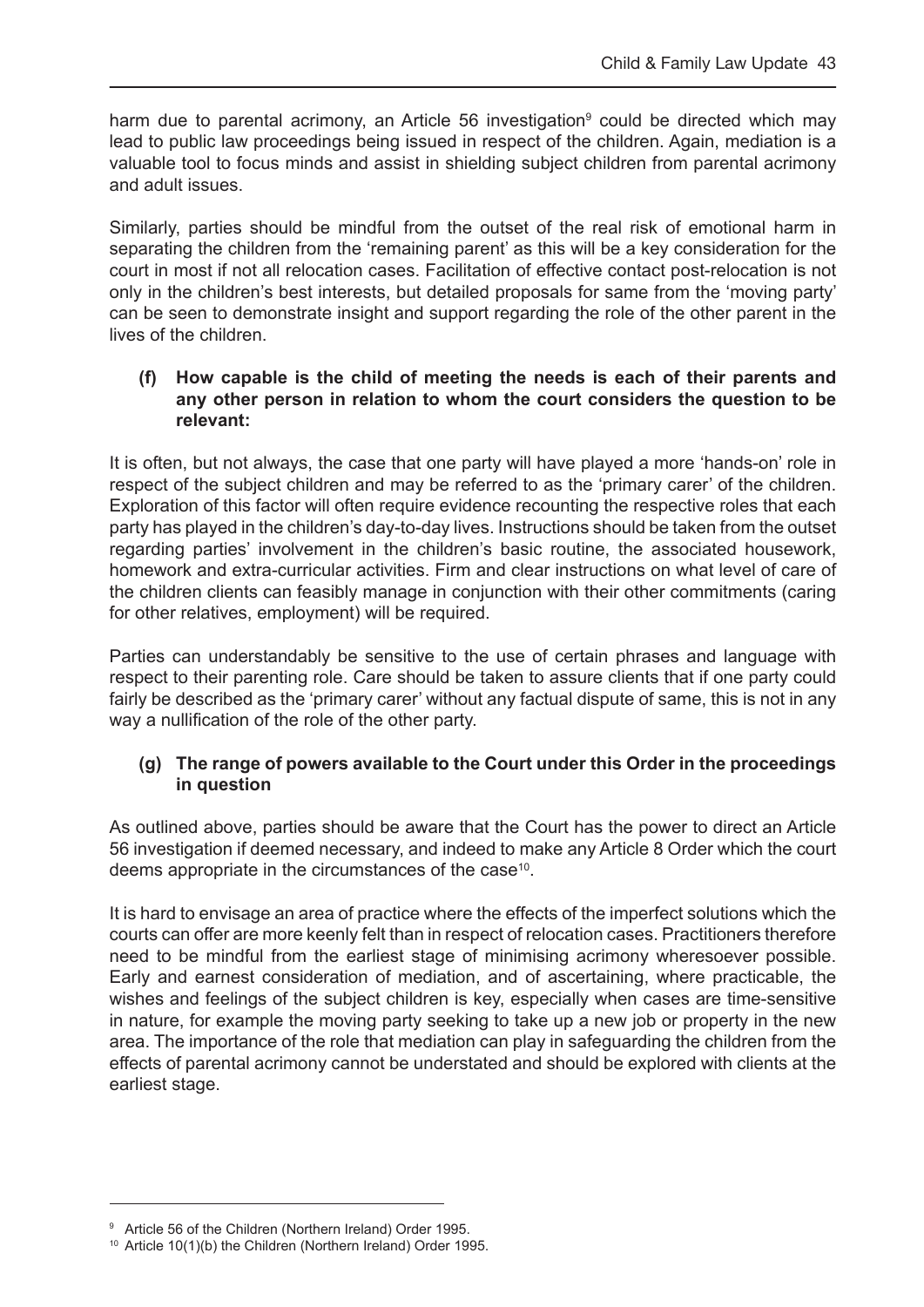#### <span id="page-44-0"></span>**A PRACTICAL GUIDE FOR SOLICITORS AND CLIENTS PARTICIPATING IN SIGHTLINK OR OTHER REMOTE HEARINGS AND REVIEWS**

#### **Ann McMahon, LLB, Head of Practice and Procedure, LSNI**

- 1. In advance of the scheduled hearing it will be important to speak to representatives of all other parties involved in the proceedings to clarify, define and narrow issues in the case. This is an invaluable exercise and will result in the scheduled hearing time being used to maximum benefit for all.
- 2. Parties should liaise in advance of any court listings to identify whether their case can proceed by way of remote hearing/review or in person hearing or a mixture of both and lodge the appropriate court forms as soon as possible. All current forms are accessible on the judiciary.ni web page (*https://judiciaryni.uk/coronavirus-covid-19*).
- 3. If the Judge scheduled to hear the case indicates that your client/witness must attend at your office to give their evidence, and you consider that arrangement is not possible in the current pandemic, then you should so inform the Judge as soon as possible and set out what arrangements will be employed so that the hearing can proceed.
- 4. Consider setting up a WhatsApp group or Zoom meeting to run in tandem with the remote hearing/review so that real time instructions can be taken and communications exchanged with your legal team and client. However, be very aware of the possibility of being overheard on Sightlink – *take appropriate precautions .*
- 5. Plan to log on 10 mins in advance.
- 6. Sightlink login details may be accessed on the Society's web site, Members' Section via this link - *https://www.lawsoc-ni.org/directory-of-sightlink-addresses* ; or alternatively on the NICTS web site - *https://onlineservices.courtsni.gov.uk/publiccourtlists/* . Ensure in advance that you and your client have the correct SightLink number for the court.
- 7. It is inevitable that conducting business remotely will result in teething troubles for participants and hosts/organisers. Do therefore be sympathetic to the technological and other difficulties experienced by others.
- 8. For those participating in their first remote hearing/review it is advisable to read the Guidance beforehand. JudiciaryNI Guidance on Remote Hearings can be viewed in this link: - *[https://judiciaryni.uk/sites/judiciary/files/decisions/Practice%20Direction%20](https://judiciaryni.uk/sites/judiciary/files/decisions/Practice%20Direction%2001.20%20-%20Remote%20Hearings_0.pdf) 01.20%20-%20Remote%20Hearings\_0.pdf* Also consider speaking to colleagues who have participated in remote hearings/reviews previously.
- 9. Ensure that all devices are fully charged and that you have a charging cable and plug to hand, as virtual hearings/meeting will exhaust battery life on any device.
- 10. In advance, check that the audio and video/camera facility on the device you choose to use is switched on *and* functioning.
- 11. If feasible, have a second device on standby in case you experience issues with your main device.
- 12. Solicitors might consider exchanging mobile numbers/email addresses with each other to have an additional strand of connectivity during the hearing. It will be important to communicate with colleagues during a remote hearing/review – *away from* Sightlink.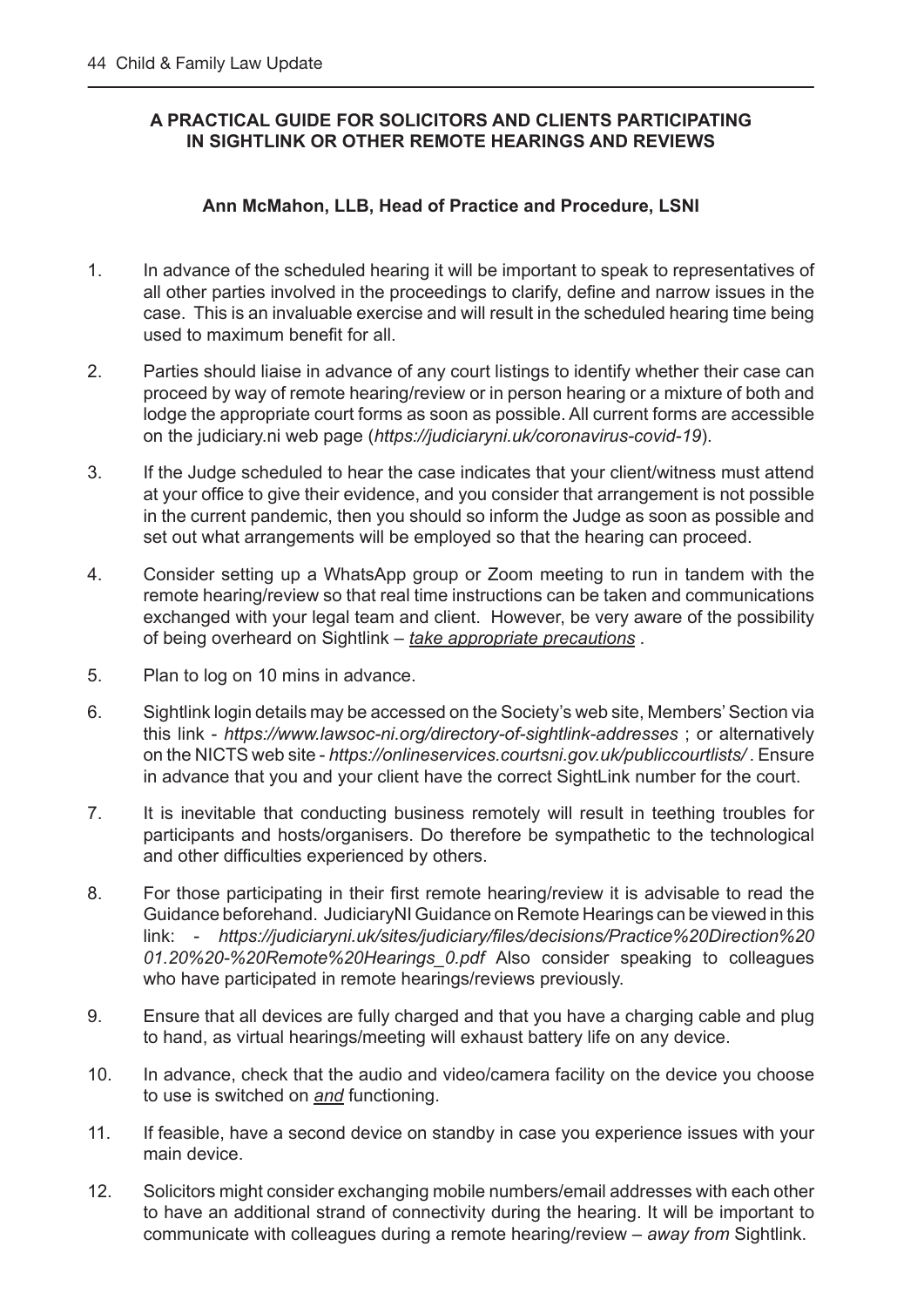- 13. Ensure in advance that all papers, bundles, statements etc have been agreed and lodged with the Court Office and copies shared with the other parties involved. Electronic bundles should be indexed and paginated. They should contain only documents and authorities essential for the hearing/review as large files can be slow to transmit and unwieldly to use and navigate.
- 14. Consider if witnesses will require access to reports, photographs, statements etc and ensure that appropriate arrangements are in place so that they can view a virtual copy if necessary.
- 15. It is important that clients and witnesses are contacted in advance to ascertain if they are content to affirm before giving evidence. If that is not their preference, ensure that they are aware that they will have to have a copy of their preferred religious book to hand to swear upon.
- 16. Consider if it would be of benefit to lodge a booklet of agreed correspondences with the Court Office and other representative(s) and if so, paginate and share in ample time before the hearing/review date.
- 17. Remote hearings/reviews will proceed as a court of law. It is imperative that solicitors conduct themselves accordingly in terms of behaviour, courtesy and dress code from the outset of the session. *Solicitors are reminded to limit conversations between colleagues on Sightlink in the absence of the Judge sitting as it is an open link* and only closed at the direction of the Judge.
- 18. Similarly, it will be incumbent on solicitors to prepare their clients and witnesses in advance and remind them of the etiquette of appearing in court, whether they are participating from the solicitor's office or at an alternative location. Any party attending a court hearing by video conference or teleconference call is expected to maintain equivalent standards of behaviour as if they were attending the Court physically.
- 19. It is a contempt of court to make any recording of a hearing, whether of the audio or, for example, by taking a screenshot during a video hearing, without the court's permission. Ensure clients and witnesses are aware.
- 20. Make use of the 'mute button' when not addressing the court and remind your client and witnesses to do likewise.
- 21. For remote hearings/reviews to operate effectively it is of utmost importance that all participants strictly adhere to the commencement and ending times allocated to their case.
- 22. When the hearing/review ends *you must log out* and remind your clients and witnesses to do likewise.
- 23. Ensure that you have arrangements in place to consult with your client and/or counsel after the hearing/review by phone or a virtual platform, as you would after a face to face hearing.
- 24. Solicitors may find it useful to view this presentation by Gareth Herron, Head of Digital Services and Pamela Reid Head of Digital Modernisation in NICTS 'Practical Tips and the use of SightLink and Webex for hybrid and remote hearings' which is downloadable from this link - *https://register.gotowebinar.com/recording/4153083426197183501*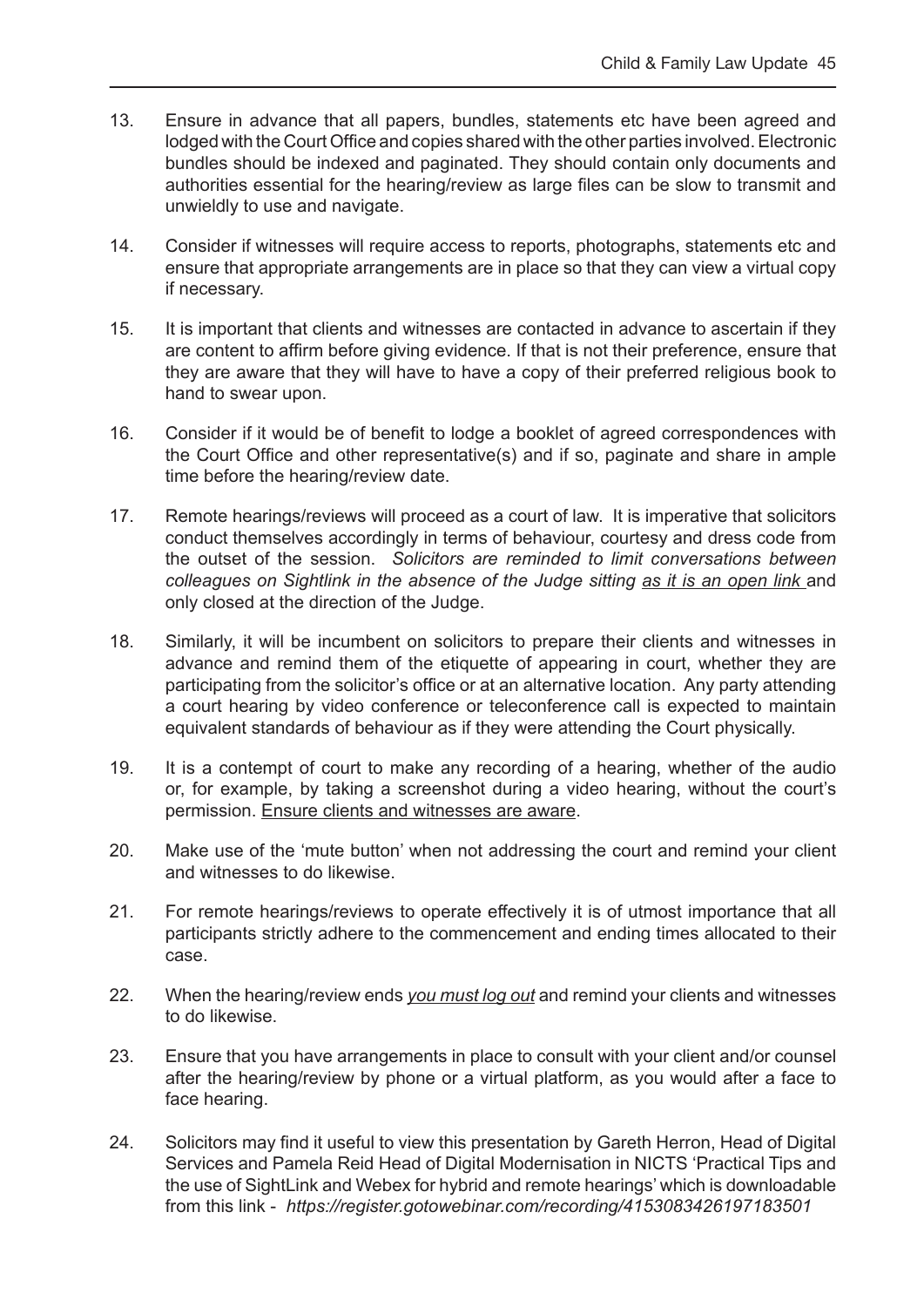#### **CASE REPORT**

#### **Ashton McKernan, Brentnall Legal**

<span id="page-46-0"></span>The issue surrounding the extension of Non-Molestation Orders has been clarified by the High Court in the judicial review case of JR118's Application in a case brought by Brentnall Legal Limited.

#### **Background**

We were instructed by AS to bring Non-Molestation Order proceedings against her ex-partner, P. The allegations made by AS against P were of sexual violence and prolonged coercive conduct. P had been arrested for the rape of AS and released on police bail pending further investigation. An ex-parte Non-Molestation Order was granted by District Judge Bagnall on 30th April 2020 and given a return date of 27th May 2020. It was confirmed with the PSNI that P had been served with the Order, however there had been no contact by P or by any legal representative on his behalf by 26th May 2020 and so the relevant Covid FCI1 form was lodged with the Court advising the same and seeking a four week adjournment with the Order extended on a without prejudice basis to allow P to seek legal advice and/or present to defend the application. An email was then sent from the court office advising that whilst P had been served with the Order, he had not been served with the summons. The email further advised that District Judge Meehan had advised that AS could make a further application if there were any further incidents. We were then advised that this was due to the legislation not providing for extensions. Three steps were then taken; an appeal to the Family Care Centre was lodged, an application was made to the District Judge to state a case to the Court of Appeal and judicial review proceedings were initiated. Given the urgency in the matter, O'Hara J agreed that judicial review was the preferred option.

The agreed question for the Court was whether Article 24 of the Family Homes and Domestic Violence (NI) Order 1998 allowed for a Non-Molestation Order to be varied by extending the date to which it has effect.

#### **Submissions**

It was agreed between the parties that there was no material difference between the law in Northern Ireland and the law in England and Wales. It was submitted on behalf of AS that the Practice Guidance of Sir James Munby issued on 18th January 2017 specifically provided for circumstances in which an ex parte Non-Molestation Order could be varied by extending the duration of the Order.

Mr Lavery QC on behalf of AS submitted that the purpose of a Non-Molestation Order was to protect vulnerable people and therefore there is no justification for restricting the meaning of the word varied in Article 24(1). In fact, it would make no logical sense to allow every other part of an Order to be varied but the date, especially when read in conjunction with Rule 13 of the Magistrates Court (Domestic Proceedings) Rules (NI) 1996 and the relevant form F8 to 'extend vary or discharge'. Further, it was submitted that given the various and wide-ranging reasons for the adjournment of cases, the court must be regarded as having the power to extend the ex parte Order.

It was submitted by Ms McMahon on behalf of the Respondent that the legislation makes a clear distinction between Occupation Orders and Non-Molestation Orders. It was highlighted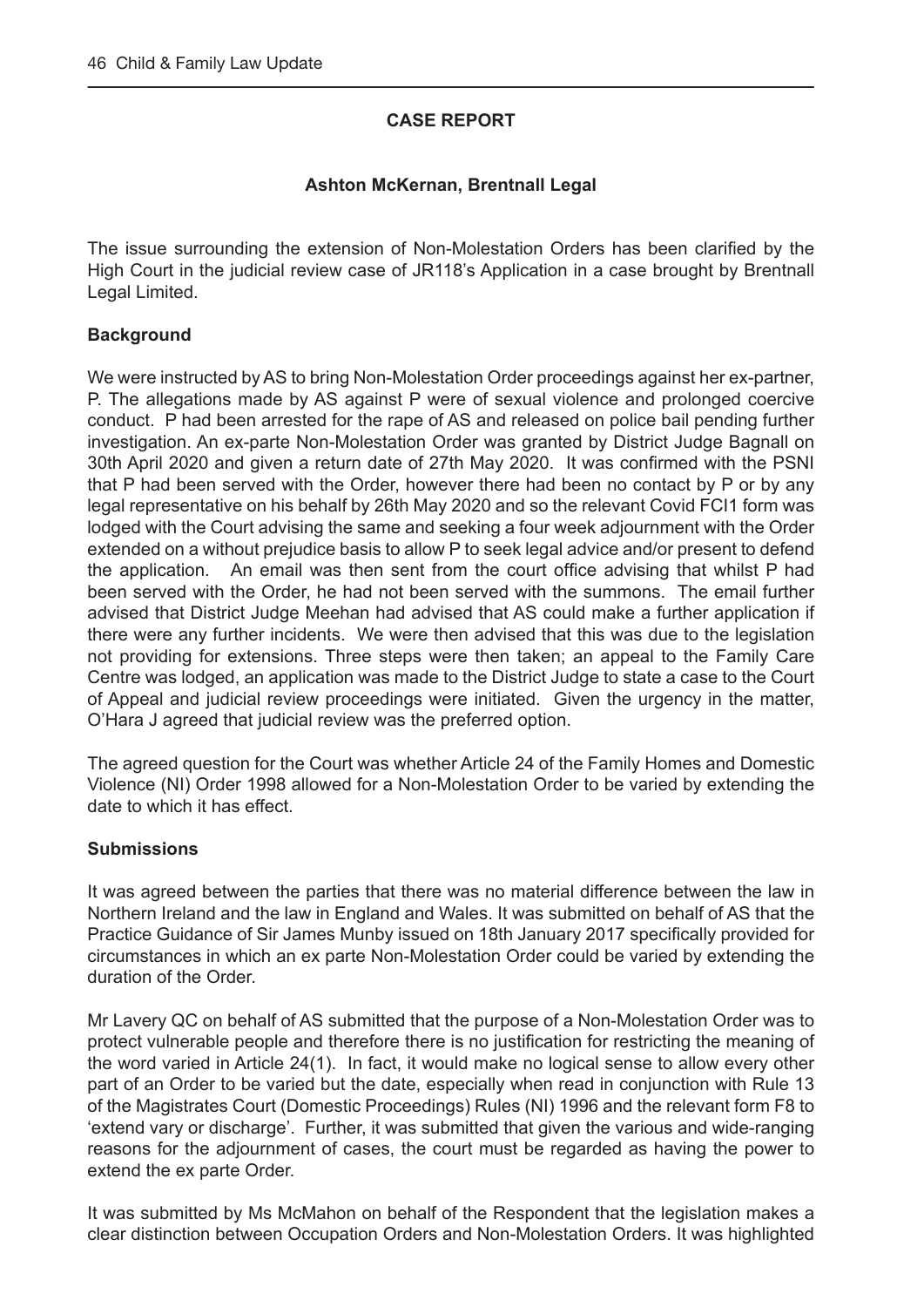that the legislation has provisions for the length of time Occupation Orders can be made and extended for and that the power to extend Occupation Orders is not derived from Article 24 but instead by specific provisions within the legislation. It was further submitted that support for this stance was derived from the earlier Domestic Proceedings (NI) Order 1980 which would indicate that a new interim order would be made rather than an existing Order be extended.

Ms Rice for notice party, P, submitted that the approach taken by the District Judge on 27th May 2020 was the correct one.

#### **Judgment**

O'Hara, J disagreed with the District Judge and held that he could see no logic or basis for confining the word varied in Article 24 to exclude the variation of the date to which the Order has effect. He further drew a distinction between Occupation Orders and Non-Molestation Orders stating that the duration of an Occupation Order is curtailed by the legislation due to the fact that such an Order interferes with one's property rights whereas there is no right to molest someone.

O'Hara, J further agreed that the District Judge's interpretation did not fit with the wording of Rule 13 or Form F8 of the guidance issued in England and Wales which confirmed his view that the District Judge's interpretation was incorrect.

It was held that on the papers before the District Judge on 27th May 2020 that AS was a woman who needed protection and the law should be interpreted to allow consideration of what needed to be done to protect her.

O'Hara, J gave the following guidance in relation to the extension of ex parte Non-Molestation Orders: -

- If an extension of an ex parte Non-Molestation Order is sought, then the Article 23 risk of significant harm may apply. However, if the respondent has been served that may not be the case.
- If an extension of an inter partes Non-Molestation Order is sought, then the relevant test will be that under Article 20(5).
- In either of the above the court should consider whether the Order should be extended and for long. In doing so, the court will ask itself two questions: -
	- 1. What has happened in the period since the Non-Molestation Order was made; and
	- 2. What the overall context of the application is.

It was stated that in the present case, the allegations of a prolonged period of coercive conduct might in itself be enough to persuade the court to extend the Order. This approach would allow the respondent to present his answer to the allegations while ensuring the protection of the applicant.

O'Hara J declared that Article 24 of the Family Homes and Domestic Violence (NI) Order 1998 empowers a court to vary a Non-Molestation Order by extending the date to which it has effect.

Full judgment available at *[In the matter of an application by JR118 for judicial review \[2020\]](https://www.judiciaryni.uk/judicial-decisions/2020-niqb-54)  NIQB 54 .*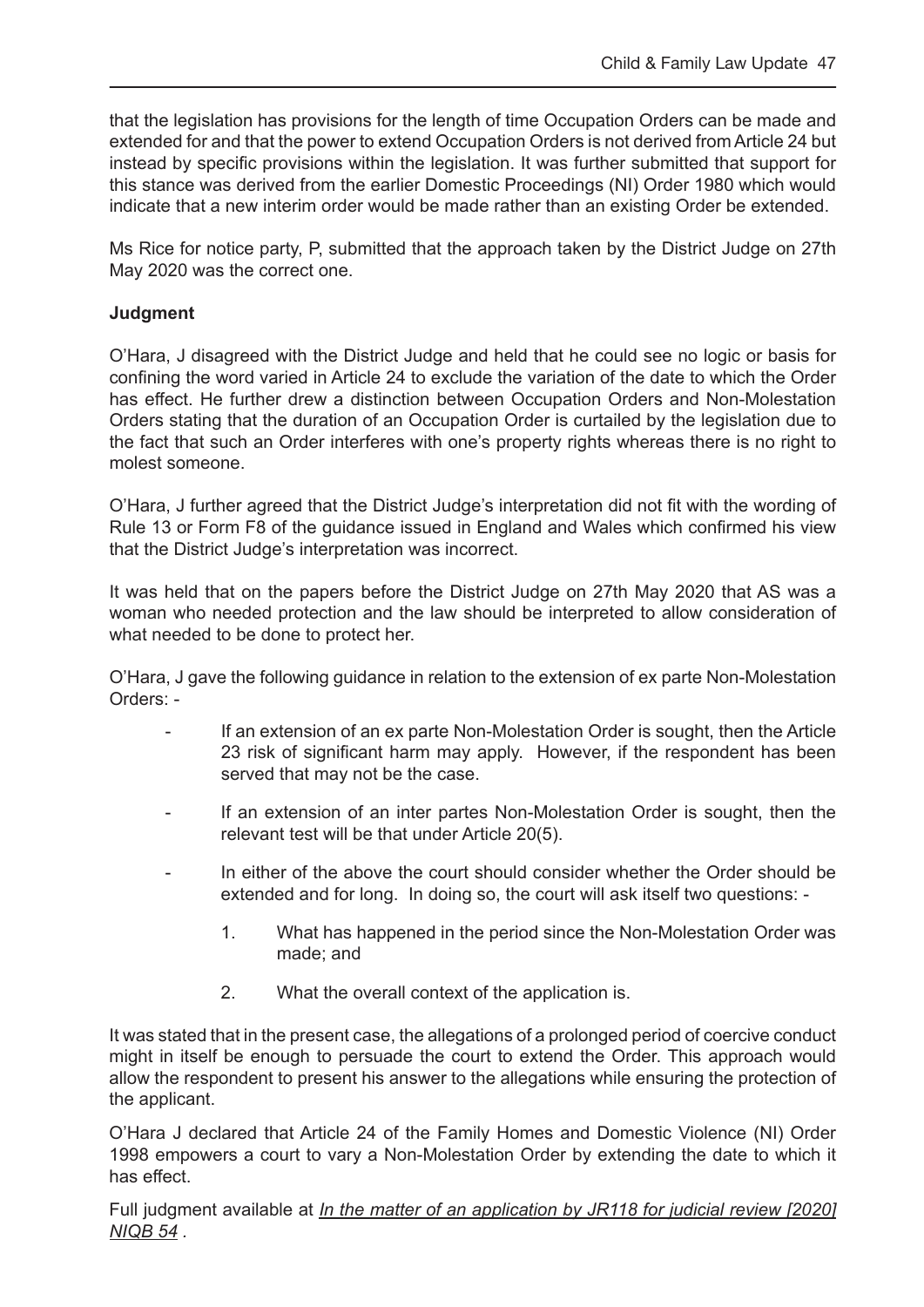#### <span id="page-48-0"></span> **CASE NOTES**

#### **IN THE HIGH COURT OF JUSTICE IN NORTHERN IRELAND FAMILY DIVISION IN THE MATTER OF ORLA AND MARTIN (2) (SHARED PARENTING BREAKDOWN), per O'Hara J, delivered 10th January 2020**

#### **FACTS/BACKGROUND**

Previous judgements had been made in this case which had a long running history of acrimony between the parents which the children had not been protected from. These have been summarised in previous editions of the Child and Family Law Update. A joint residence order with respect to both children had been revoked by the court in July 2018 and an application by the Trust to withdraw applications for care orders had been refused in an attempt to restore contact between the children and their father. No contact had however taken place for some time.

Orla was 16  $\frac{1}{2}$  and Martin 13  $\frac{1}{2}$  at the time of hearing.

The matter came before the court to consider whether final orders should be made.

Leave for the Trust to withdraw proceedings for a care order had been made with respect to Orla in December 2019 – given her age and the very lengthy period that contact had not taken place. The court also made a specific issue order which required the mother to tell the father of any significant illness or mishap that Orla might suffer and also required the mother to tell Orla of any similar such illness/condition which the father might suffer.

In addition to Martin not having seen his father for a lengthy period of time, his school attendance record was "terrible." The Trust were proposing that the judge should direct a referral to the Education Welfare Service but the father was proposing that Martin's should reside with him either under the auspices of a care order or a residence order. The father was also seeking that Martin be referred for therapeutic work.

The Guardian's position was that Martin was suffering but that he wanted to be left alone and that the ongoing proceedings were just causing him more damage. Final orders were required in the Guardian's view. The Trust were taking a similar position.

#### **HELD**

The Court granted leave to the Trust to withdraw their application for a care order with respect to Martin and also made a specific issue in the same terms as the one made with respect to Orla. The court also directed that the Education Authority should make a referral to the Education Welfare Service for urgent investigation as to Martin's attendance at school. The judge also directed that his previous judgements could be released to Martin's school principal and also to the children's General Practitioner and any consultant that they might see in the future.

#### **REASONING**

The court considered all the circumstances of the case but particularly the trauma that Martin had been suffering from. His absence from school was extremely concerning but a transfer of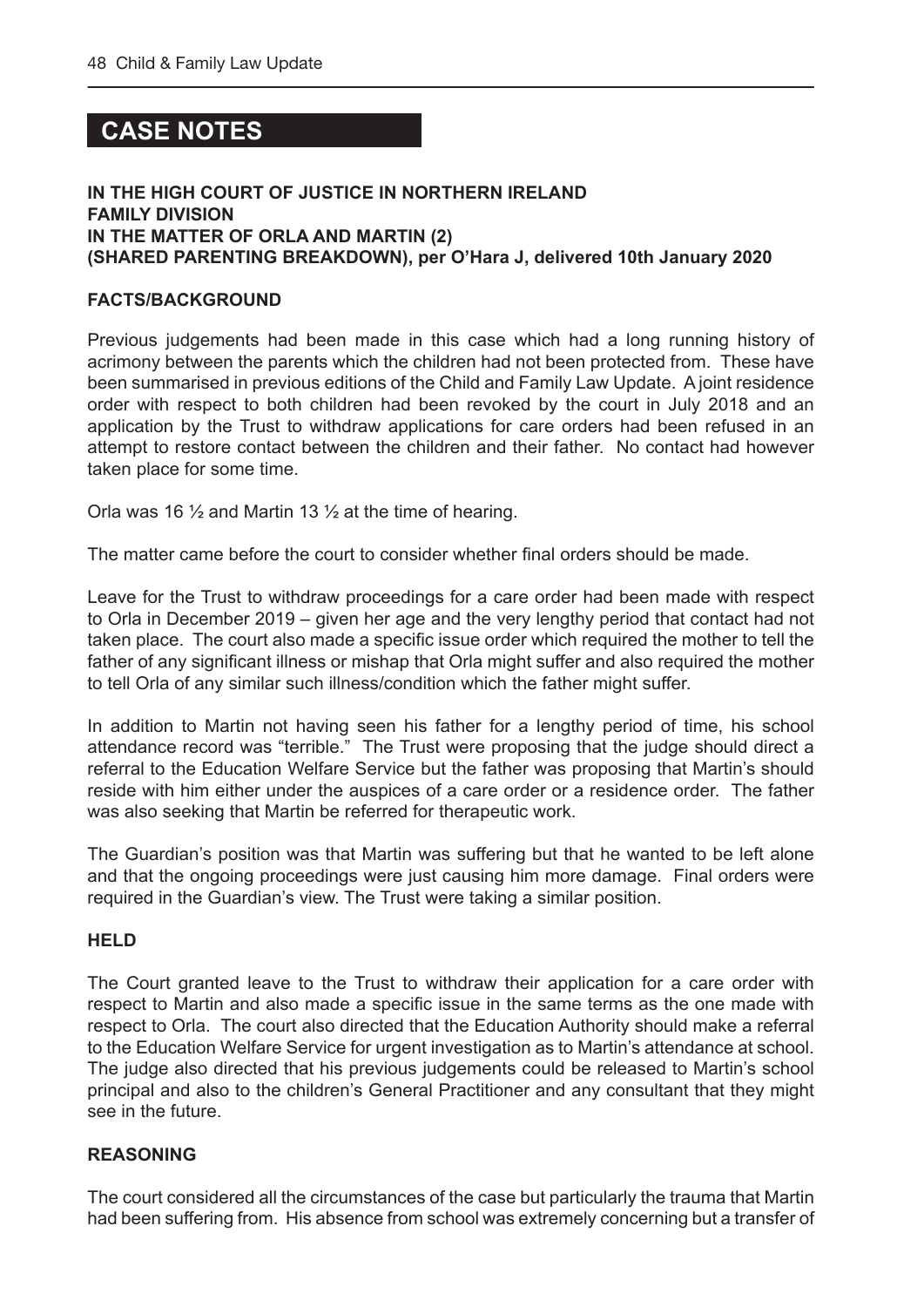residence would be even more damaging to his well-being (against wishes he had previously expressed to the Guardian ad Litem).

The court accepted that the way forward for Martin was far from perfect but that freedom from court proceedings and ongoing dealings with professionals might free him up to lead a "normal" life and hopefully in due course to re-establish a relationship with his father.

**IN THE HIGH COURT OF JUSTICE IN NORTHERN IRELAND FAMILY DIVISION IN THE MATTER OF THE CHILDREN (NORTHERN IRELAND) ORDER 1995 BETWEEN MS B, Applicant and MR D, Respondent IN THE MATTER OF A CHILD KIM (ORDER OR NO ORDER: ARTICLE 3(5), Per Keegan J, delivered 26 June 2020**

#### **FACTS**

This was an application by a mother for a residence order in relation to a child aged 5  $\frac{1}{2}$  at the time of hearing. The mother also sought an order defining the arrangements for the child's contact with her father. The court also wished to consider whether an order should be made under Article 179(14) of the Children (Northern Ireland) Order 1995 to prevent Mr D from making further applications without the leave of the court.

The case was, with the agreement of all parties, dealt with by way of submissions via sightlink. The court had the benefit of a social worker's report dated 1 November 2019.

Both parties in the case had had previous dealings with Social Services in relation to other children. Mr D has two other children, one of whom is the subject of ongoing care proceedings, Mr D had been convicted for child cruelty in relation to a fractured skull and spiral fracture the other child had sustained while in his care. Ms B has a non-molestation order, granted by the High Court, against Mr D. (This was the subject of an appeal although the Court in the present instance considered that was most likely to do with the length of the order made.) Mr D had also been convicted of drugs related offences and possessing criminal property. As recorded in the social work report, Mr D has a history of drug misuse.

In relation to Kim and with advice from Social Services, Mr D had contact with Kim weekly on a Sunday from 1-6pm supervised by his wife. Throughout this contact Mr D had made various allegations about Ms B's care of Kim, none of which were substantiated by Social Services. In fact, home conditions were found to be of a good standard and Kim was clean and clothed acceptably.

Ms B also had had involvement with Social Services but a pre-birth assessment in relation to Kim had been positive and there were no concerns about Ms B's ability to parent at that time – she had looked after her daughter, now an adult and her other son.

Contact between Kim and her father was suspended after Mr D's home was the subject of a drugs raid in August 2018 and had had only one contact supervised by Mr D's aunt.

During the course of care proceedings with respect to one of Mr D's children a report had been prepared by Dr Pollock which was a psychological assessment of Mr D. The other parties in that case wished to have sight of this but rather than sharing it, Mr D simply withdrew his application for contact with his other child.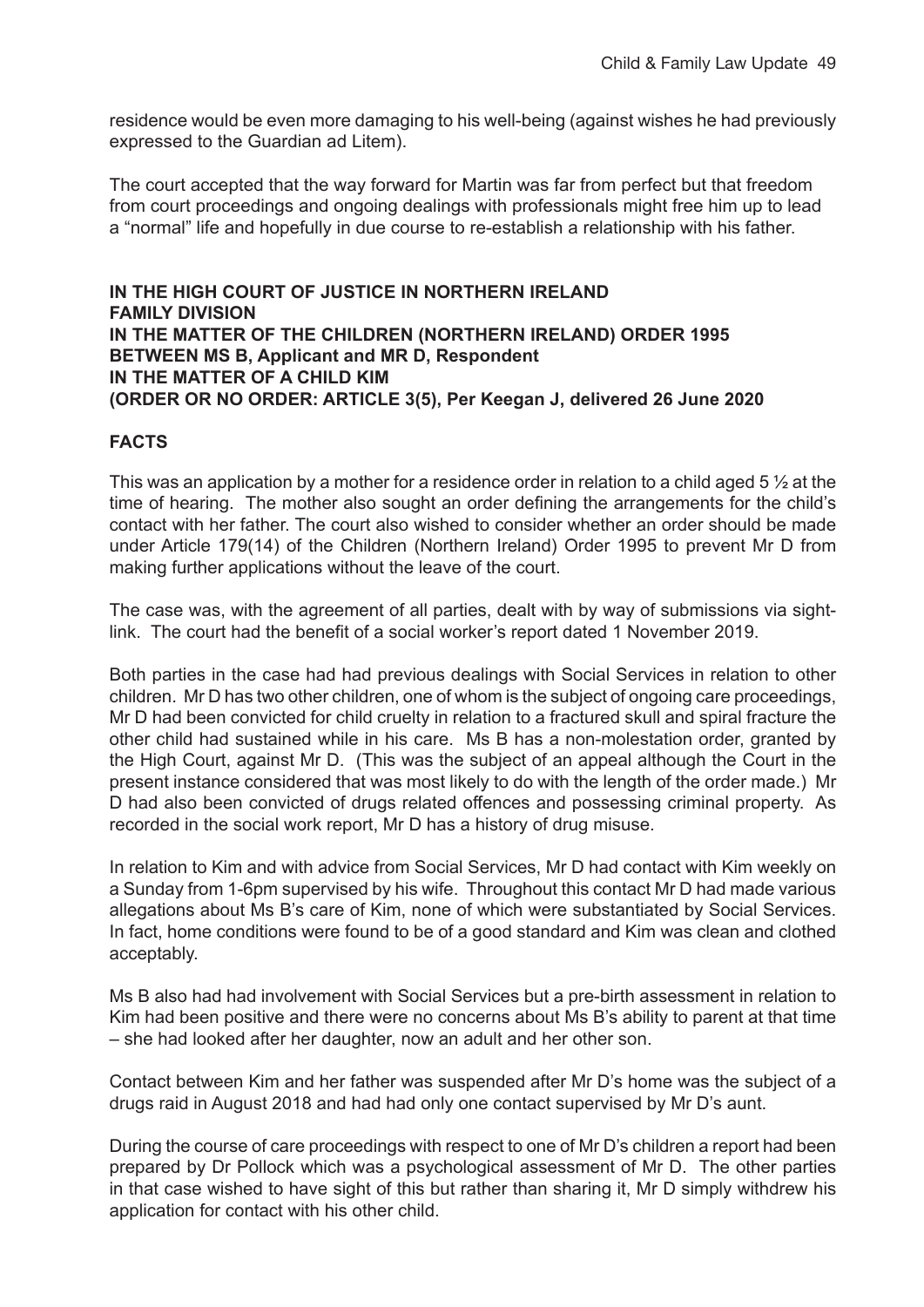The Social Worker report for the present case described Mr D as acting aggressively towards her. It also refers to the mother's view that Kim had a bond with her father and was a good father however his behaviour impacted negatively on her and the mother had concerns due to not seeing the psychological assessment and his behaviour towards her, in the presence of Kim, which had led to her obtaining the non-molestation order.

The recommendations in the Social work report were for no direct contact due to Mr D's lack of insight and poor decision making but that indirect contact to allow Mr D to send cards, presents and photographs to Kim would be appropriate. Ms B should help Kim to send back cards and photographs in return.

#### **HELD**

The Court made a residence order in favour of the mother and an order defining indirect contact arrangements along the lines the social worker had suggested. The Court proposed that the parties discuss a suitable family member who could pass on the cards/presents etc. No Article 179(14) prohibition was made as Mr D's representatives were indicating he had no intention of making applications with respect to Kim in the near future.

#### **REASONING**

This was a case decided on the facts and background. Mr D's previous actions, non-cooperation with agreed arrangements and his poor decision making were factors which mitigated against him.

A residence order was required as the mother needed certainty and to be free from fear – Mr D's previous record of changing arrangements to suit himself meant that he needed to know what the limits of his contact were and that the court considered that Kim should be living full time with her mother despite his allegations about her care of the child.

**IN THE HIGH COURT OF JUSTICE IN NORTHERN IRELAND FAMILY DIVISION OFFICE OF CARE AND PROTECTION IN THE MATTER OF THE CHILD ABDUCTION AND CUSTODY ACT 1985 BETWEEN ZA, Plaintiff and BY, Defendant IN THE MATTER OF K (A MINOR) HAGUE CONVENTION (ARTICLE 13 GRAVE RISK EXCPETION: PROTECTIVE MEASURES; JUDICIAL LIAISON), per Keegan J, delivered 10th July 2020**

#### **FACTS/BACKGROUND**

The parties married in December 2013 and decided to have a baby, K was aged 5 at the time of hearing of this application. The defendant was the mother of the child (the mother) and accepted that the plaintiff was a co-parent (the co-parent) under Dutch law. The mother was originally from Northern Ireland and had met the co-parent, who was Dutch, while she was working in the Netherlands. The parties had previously separated and the mother had come to Northern Ireland with the child but they had later reconciled and returned to the Netherlands.

The relationship between the parties was one of conflict and domestic violence, exacerbated by the use of cannabis and alcohol. Both parties were involved with this to disputed levels but the co-parent had been convicted of an assault on the mother in 2017 and also admitted having shoved the child off her and told him to "f... off," twice, this latter in January 2020. A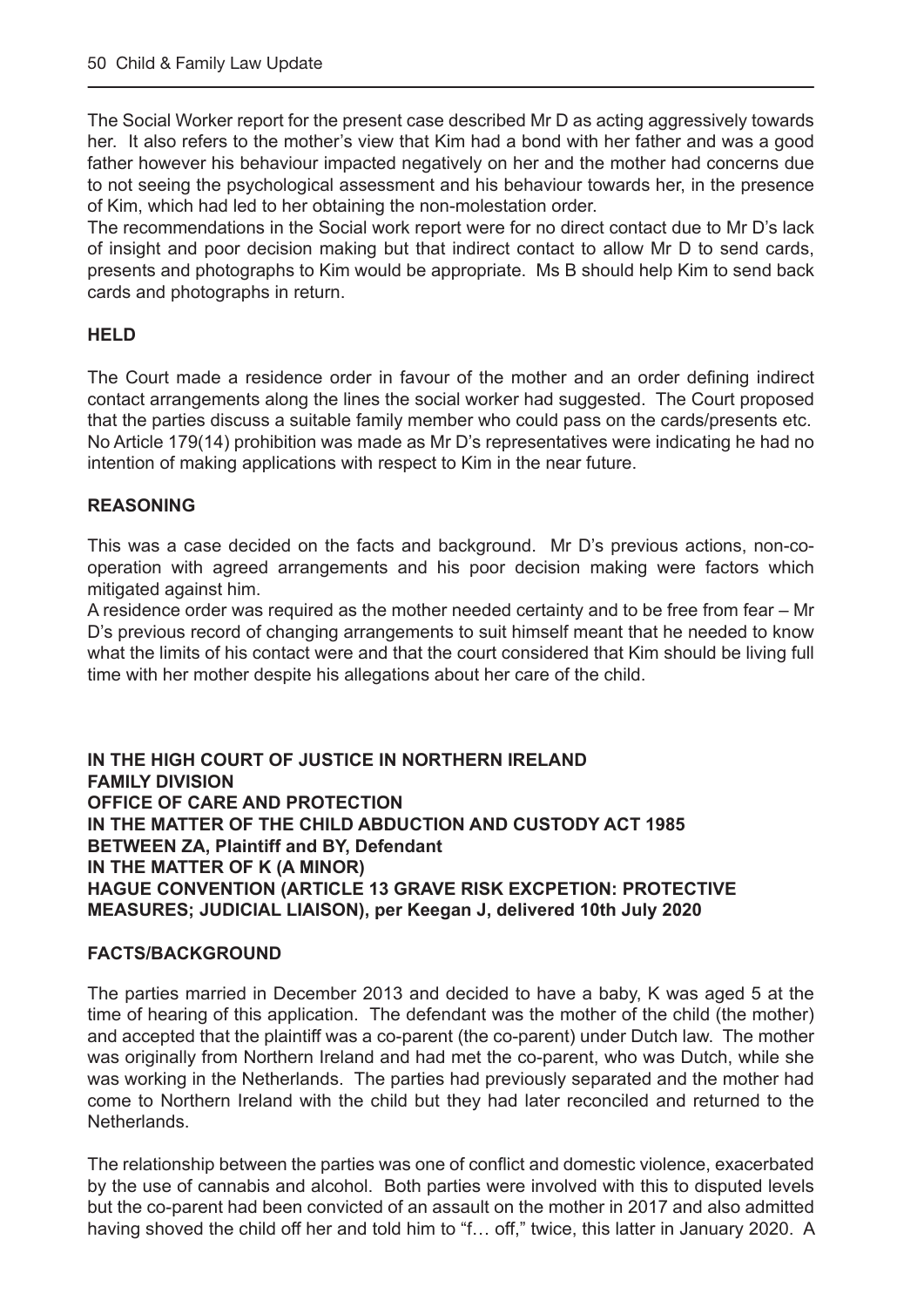previous incident, in March 2019, had led to neighbours calling the police who referred the family to Social Services.

Following the incident in January 2020, the parties separated and legal proceedings, for divorce. These were ongoing when the mother left the Netherlands with the child for Northern Ireland. Her leaving the Netherlands was without the permission of the co-parent and unlawful in the context of the Hague Convention.

The parties were agreed that several Hague Convention requirements were met, including, that the co-parent had rights of custody of the child, that the child was habitually resident in the Netherlands prior to his removal and retention, that he was under 16 years old, that less than one year had passed since the removal, that the retention was wrongful and that the Netherlands retains jurisdiction.

The matters not agreed by the parties were:

- Whether the mother's allegations were true
- If true, whether the allegations placed the child at grave risk
- If grave risk was found, whether the protective measures in the Netherlands were sufficient to secure the child's protection if a return order was made
- Whether the court should exercise its discretion not to return the child

#### **HELD**

Subject to various protective measures being put in place in the Netherlands prior to the child's return, the Court made a return order. These protective measures were arranged with the assistance of the Netherlands liaison judge.

#### **REASONING**

The court considered the provisions of the Hague Convention and case law and was satisfied that the matters agreed by the parties were established. This meant that the basic requirements for a return order were present. The mother, however, was arguing that her allegations of domestic violence would put the child at grave risk or place him in an intolerable situation cf. Article 13 of the Hague Convention which states:

 *"Notwithstanding the provisions of the preceding Article, the judicial or administrative authority of the requested State is not bound to order the return of the child if the person, institution or other body which opposes its return establishes that –*

 *(b) there is a grave risk that his or her return would expose the child to physical or psychological harm or otherwise place the child in an intolerable situation."*

The court considered case law in relation to the definition of grave risk and intolerable situation.

All parties involved in the case agreed that the exception of grave risk requires a high level of proof and that the burden of proof lies with the person objecting to a return order.

The case of *Re E (Children) (2011) EWLR* sets out the test for grave risk:

*"…the burden of proof lies with the person….which opposes the child's return….in evaluating the evidence the court will of course be mindful of the limitations involved in*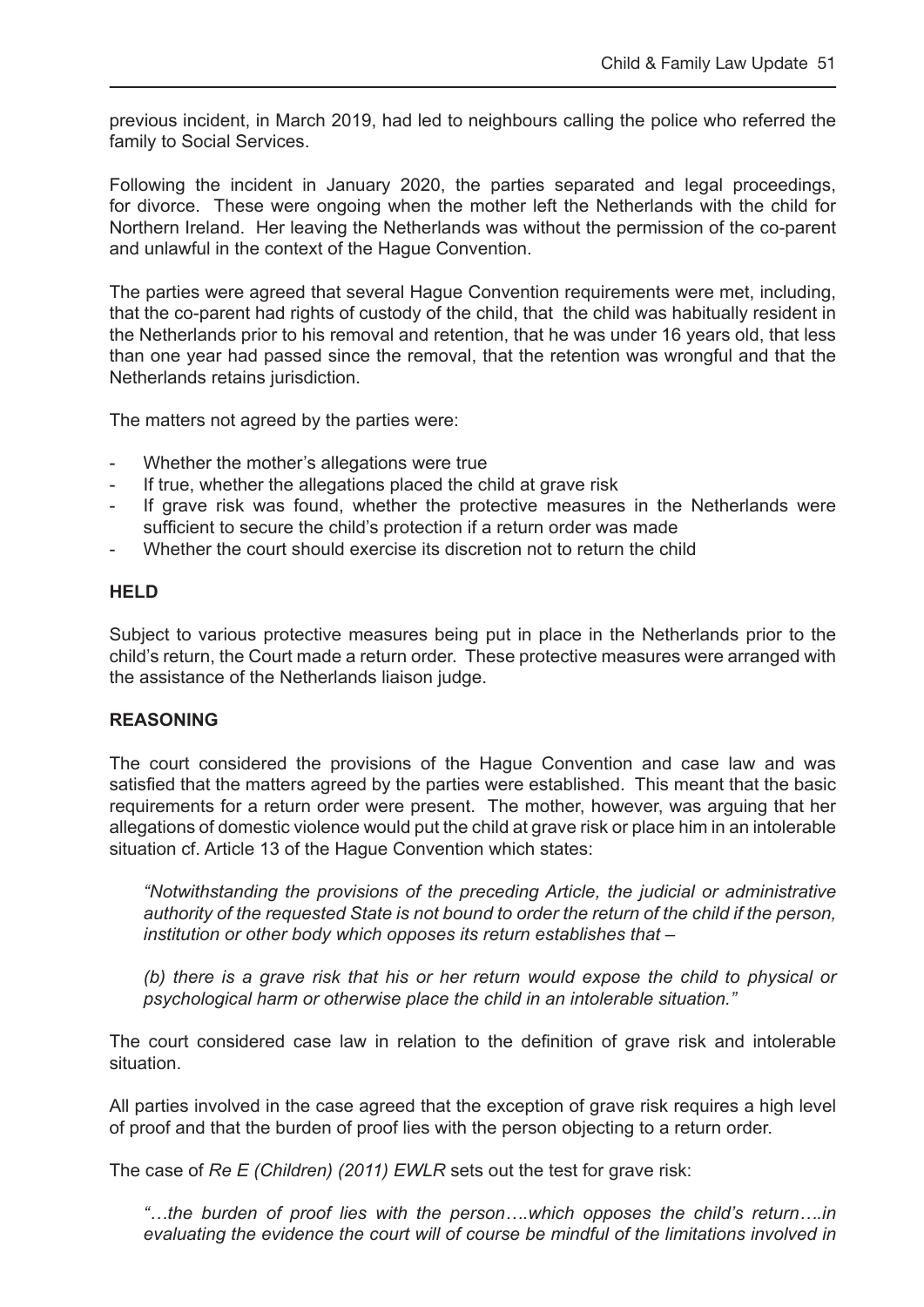*the summary nature of the Hague Convention process…..neither those allegations nor their rebuttal are usually tested in cross-examination."*

*"..the risk to the child must be grave…Although grave characterises the risk rather than the harm, there is an ordinary language link between the two. Thus a relatively low risk of death or really serious injury might properly be qualified as grave while a higher level of risk might be required for other less serious forms of harm."*

*"…there are some things which it is not reasonable to expect a child to tolerate. Among these, of course, are physical or psychological abuse or neglect of the child herself. Among these also..can be exposure to the harmful effects of seeing and hearing the physical or psychological abuse of her own parent."*

The court in the *Re E* case also looked at protective measures and said, "This is where arrangements for international co-operation between liaison judges are so helpful."

In the present case the judge could not assess the veracity of all of the allegations and crossallegations made by the parties, however, considered that, given the conviction of the coparent and her admissions re other incidents involving domestic violence, that the co-parent, "presents with obvious and serious issues which have clearly impacted upon her care of K."

The court considered that the nature of these issues was sufficient to establish the "grave risk," and an intolerable situation for the child if he was to return to the co-parent's care. The co-parent, however, was not seeking to alter the arrangement whereby the child would be primarily cared for by the mother and in the past the co-parent had not breached orders or failed to abide by arrangements.

Ultimately this case was decided on the protective measures which would be available to guard against the grave risk and/or intolerable situation. One such was that the co-parent should move out of the former matrimonial home and allow the mother to live there with the child. Netherlands Social Services should have an input into the case until the final arrangements were settled by the court there.

The Judge received responses from the Dutch Central authority in relation to the involvement social services could and would have in the case if the child was to return. They also assisted in relation to a travel permit for the child.

The Judge also liaised with the Hague Network judge in the Netherlands in relation to the court proceedings which were ongoing there and which would continue when the mother and child arrived back in the Netherlands. These included a variation of a court order which had given the co-parent sole use of the former matrimonial home after the mother and child's departure to Northern Ireland.

The court here indicated that all the protective measures must be in place in this case before the child could be returned, undertakings by the co-parent on their own would not be sufficient.

In the event, a comprehensive order was drafted by Counsel taking all these matters into account and the court was satisfied with this and ordered a return of the child to the Netherlands on a date by which all the necessary safeguards would have been put in place.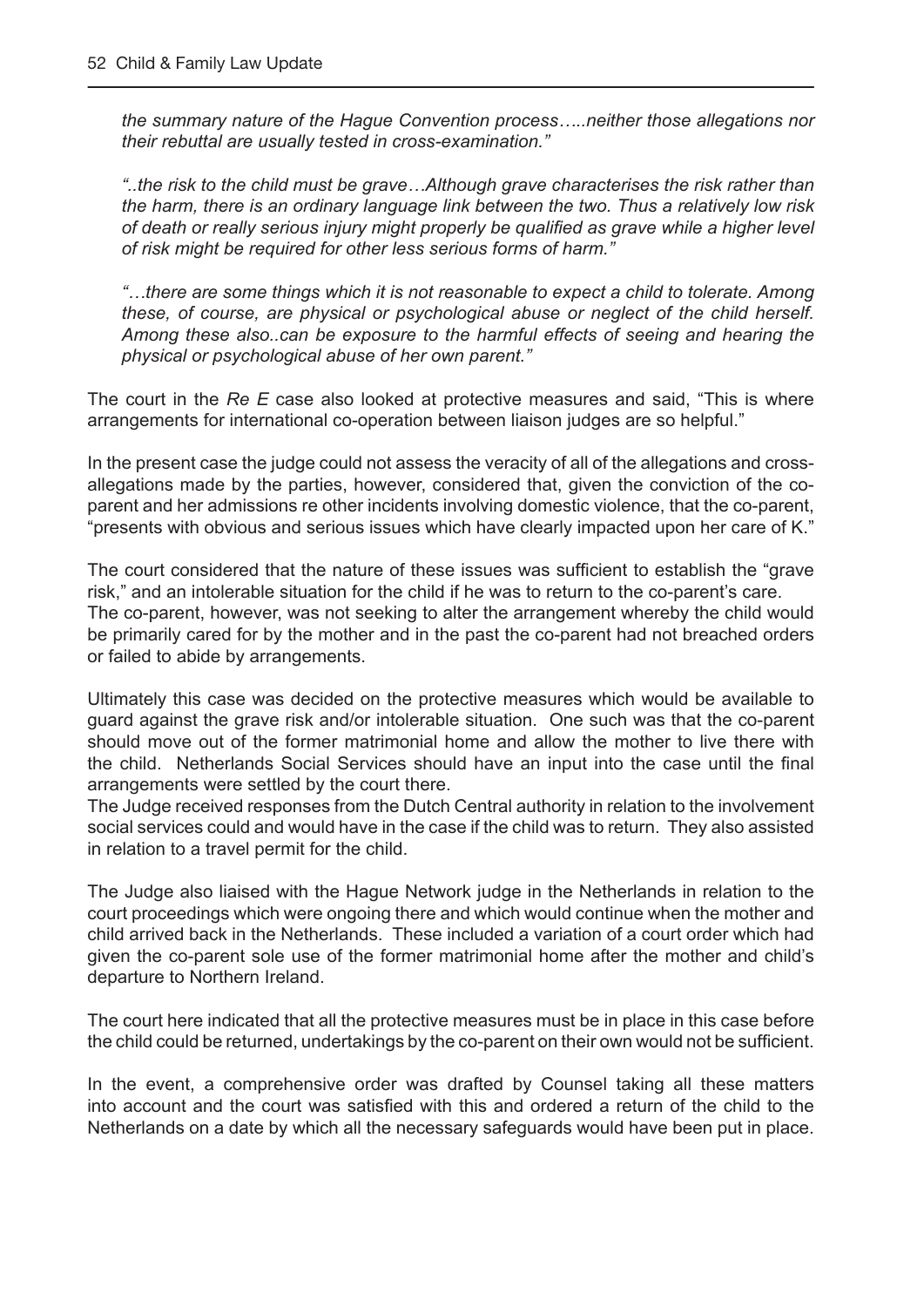**IN THE HIGH COURT OF JUSTICE IN NORTHERN IRELAND FAMILY DIVISION BETWEEN: AB (Appellant/Respondent) and A HEALTH AND SOCIAL SERVICES TRUST (Respondent/Applicant and BD and CF (Respondents) IN THE MATTER OF DAWN AND MEG (MINORS) (APPEAL: PRACTICE AND PROCEDURES: OBLIGATIONS POST CARE ORDER), per Keegan J, delivered 16th July 2020**

#### **FACTS/BACKGROUND**

This was an appeal against a decision of the Family Care Centre to make a care order with respect to two children. The fathers of the children BD and CF were not putting themselves forward as carers for the children but the mother was. The relationship of the mother with the fathers had been characterised by domestic violence and the mother had various mental health issues of a serious nature – she herself had had a fraught upbringing and later made poor choices of partners who had been violent towards her, on occasion in the presence of the children, Dr Pollock, a Consultant Forensic Pychologist had prepared various reports on the mother's mental health and ability to prioritise her children.

The mother argued on appeal that the Family Care Centre decision had been wrong in all the circumstances and in particular, that the two fathers were no longer part of the mother's life, that the Trust had not offered to carry out any work with the mother between April 2018 and July 2019, that the Trust had ruled out rehabilitation of the mother after sight of Dr Pollock's first report which gave a little hope as to the mother being able to prioritise the children, the making of the care order was premature and disproportionate, fresh evidence was available showing the mother was prepared to engage with mental health services.

Her representatives sought for the Family Care Centre judgement to be set aside and for a re-hearing of the case.

#### **HELD**

The judge dismissed the mother's appeal and gave some useful guidance, drawing reference to case law, on the Trust's obligations post full care orders being made.

#### **REASONING**

The parties all agreed on the test to be applied in cases of appeal which requires the court to consider whether the trial judge was wrong cf. Re B (A Child) (2013) UKSC 33. The case of *McG v McG (2002) NIFam 10* in this jurisdiction gave guidance as to practice and procedure in appeals in the light of Article 6 of the ECHR. In the present instance the case proceeded without oral evidence being given although the appeal court did allow the mother to update the court in relation to her mental health.

The court on appeal drew reference to the court at first instance's finding of facts including that the mother had allowed Dawn's father to have access to the home and his child, even though she knew he was a violent person with a criminal history. She also left her children in the care and present of unsuitable people leading to them witnessing domestic violence and a violent incident. Dr Pollock's reports recommended that the mother stick to a programme of medication for her depression and re-engage with a self-harm intervention clinic to assist her to deal with her psychological difficulties which were chronic and personality based in origin. These reports were unchallenged by any party at first instance. A real issue for the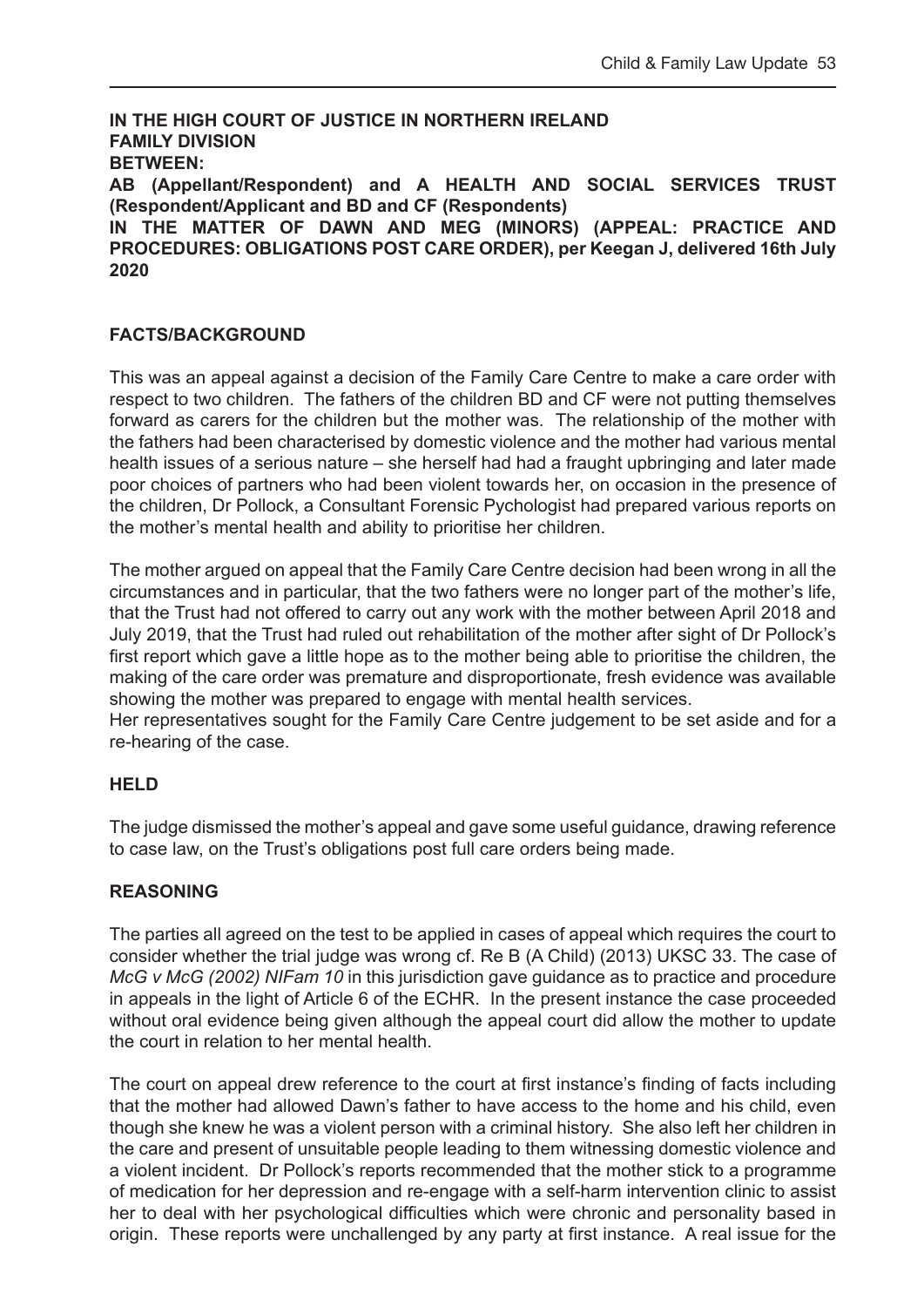court on appeal was the mother's evidence at first instance when she made it clear that she did not wish to engage in any work and did not accept that her behaviour vis a vis care of the children was problematic.

In these circumstances the court on appeal considered that the grounds of appeal were not made out.

The court, however, commented that the mother's self referral to mental health services was a positive step. In the present case no step had been taken by the Trust to pursue a freeing order, contact, albeit indirect contact because of Covid issue, was taking place and there was some evidence to indicate that the children were not flourishing in care.

The court went on to give useful guidance to Trusts post care order.

The case of *KA v Finland (2003) 1 FLR 696* confirms that the Trust must continue to act in a ECHR compliant manner post care orders being made. "…The positive duty to take measures to facilitate family reunification …will begin to weigh on the responsible authorities….subject always to its being balanced against the duty to consider the best interests of the child…" "…a stricter scrutiny is called for in respect of any further limitations, such as restrictions placed by those authorities on parental rights of access." "The minimum to be expected of the authorities is to examine the situation anew from time to time to see whether there has been any improvement in the family's situation."

Parents should be kept involved in any decision making carried out following the making of a care order, for example, any change of placement – the case of *P and Q (2002) EWCA Civ 1151.* 

Case law also confirms that parents have remedies post care order under ECHR and also under the Children (NI) Order 1995 in relation to contact or discharge of a care order.

Any freeing order proceedings will also require that court of fully consider all issues in relation to the parents in order to satisfy the requirements of the Adoption (Northern Ireland) Order 1987 read in the light of human rights legislation.

The appeal judge commented, "If anything, this case has highlighted the fact that family life is not static."

**IN THE HIGH COURT OF JUSTICE IN NORTHERN IRELAND FAMILY DIVISION OFFICE OF CARE AND PROTECTION IN THE MATTER OF KW IN THE MATTER OF AN APPLICATION FOR COSTS FOLLOWING WITHDRAWAL OF PROCEEDINGS, per Keegan J, delivered 21 July 2020**

#### **FACTS/BACKGROUND**

The case had concerned an application by a Health and Social Services Trust for declaratory relief under the High Court's inherent jurisdiction for the protection of KW who was a vulnerable adult living in Trust accommodation. She had had a relationship with man (the third defendant in the case, who was in prison but thought by the Trust, about to be released) which was characterised by violence. A further application was later made by the Trust for an injunction against the third defendant. At the start of proceedings KW was represented by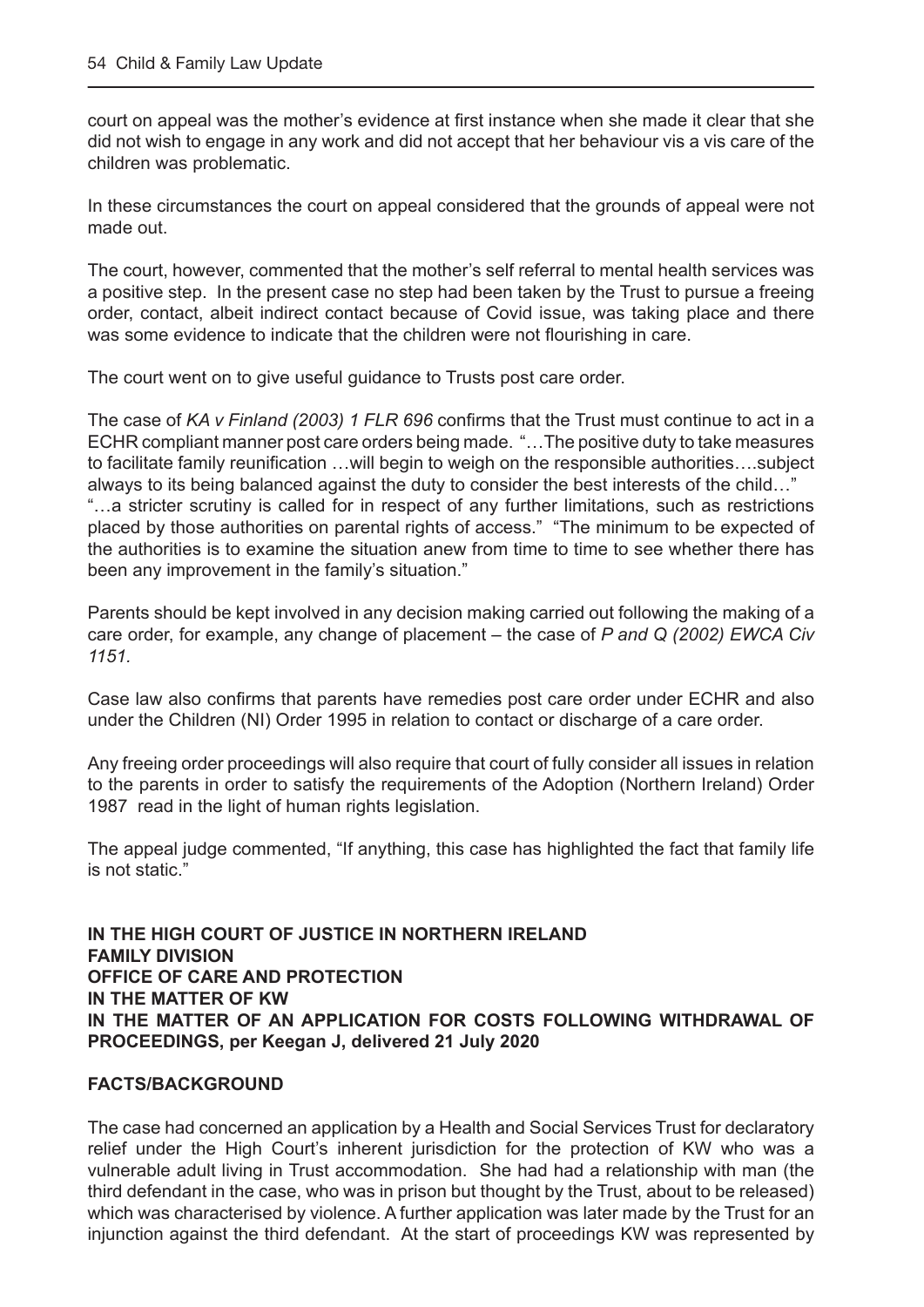the Official Solicitor but ultimately found to have mental capacity and obtained her own legal representation. Capacity was established in the opinion of Dr English, consultant psychiatrist who prepared three reports for the court, who also found that KW was, "a vulnerable adult whose autonomy could be compromised through contact with the third defendant."

Ultimately the Trust withdrew proceedings on the basis that sensitive papers might be released to KW which would be detrimental to her.

KW's representatives sought costs against the Trust.

#### **HELD**

No order for costs was made against the Trust

#### **REASONING**

In legal proceedings costs normally follow the event ie the "loser" pays the "winner's" costs. It was accepted by all parties, however, that this is not necessarily the case in the Family Division where the awarding of costs is "relatively rare but merited in some circumstances." KW's representatives argued that the Trust had adopted an unreasonable stance in that there was not sufficient expert evidence, the Trust had sought an injunction preventing the sensitive information from being disclosed and that they did not accede to a reasonable offer of settlement during the course of proceedings cf, *Re S (2015) UKSC 20.* 

The Trust argued that to award costs against them in the present circumstances would not be appropriate. In this instance there had been a period of enquiry cf Dr English's three reports and the case of *Redcar and Cleveland Borough Council v PR (2019) 4 WLR 143*. The application had been made to protect KW's welfare and she was a vulnerable person at risk of harm from the third defendant. The injunction application to prevent release of sensitive documents to KW had also been made to protect her. Ultimately the withdrawal application was made to protect the relationship between Trust personnel and KW.

In the present instance the judge commented , "Fundamentally, I have to decide whether the Trust have taken an unreasonable stance in pursuing proceedings." The court concluded that they had not for the reasons the Trust's representatives had given.

In coming to this conclusion, the judge also considered case law in relation to whether the High Court's inherent jurisdiction could come into play when a person had capacity but was still vulnerable.

In the case of *SA (2005) EWHC 2942,* Munby J had considered this. Here he had concluded that the inherent jurisdiction was not confined to situations where a party lacked capacity to make their own decision about a case or was unable to communicate such decisions but , "the jurisdiction, in my judgement, extends to a wider class of vulnerable adults." Factors which would prevent a vulnerable adult from making a fully consensual decision included, "deception, misinformation, physical disability, illness, weakness, (physical , mental or moral), tiredness, shock, fatigue, depression, pain or drugs….."

A court must carry out the delicate balancing act between "paternalism and autonomy," which needs to be carried out on the facts of each case.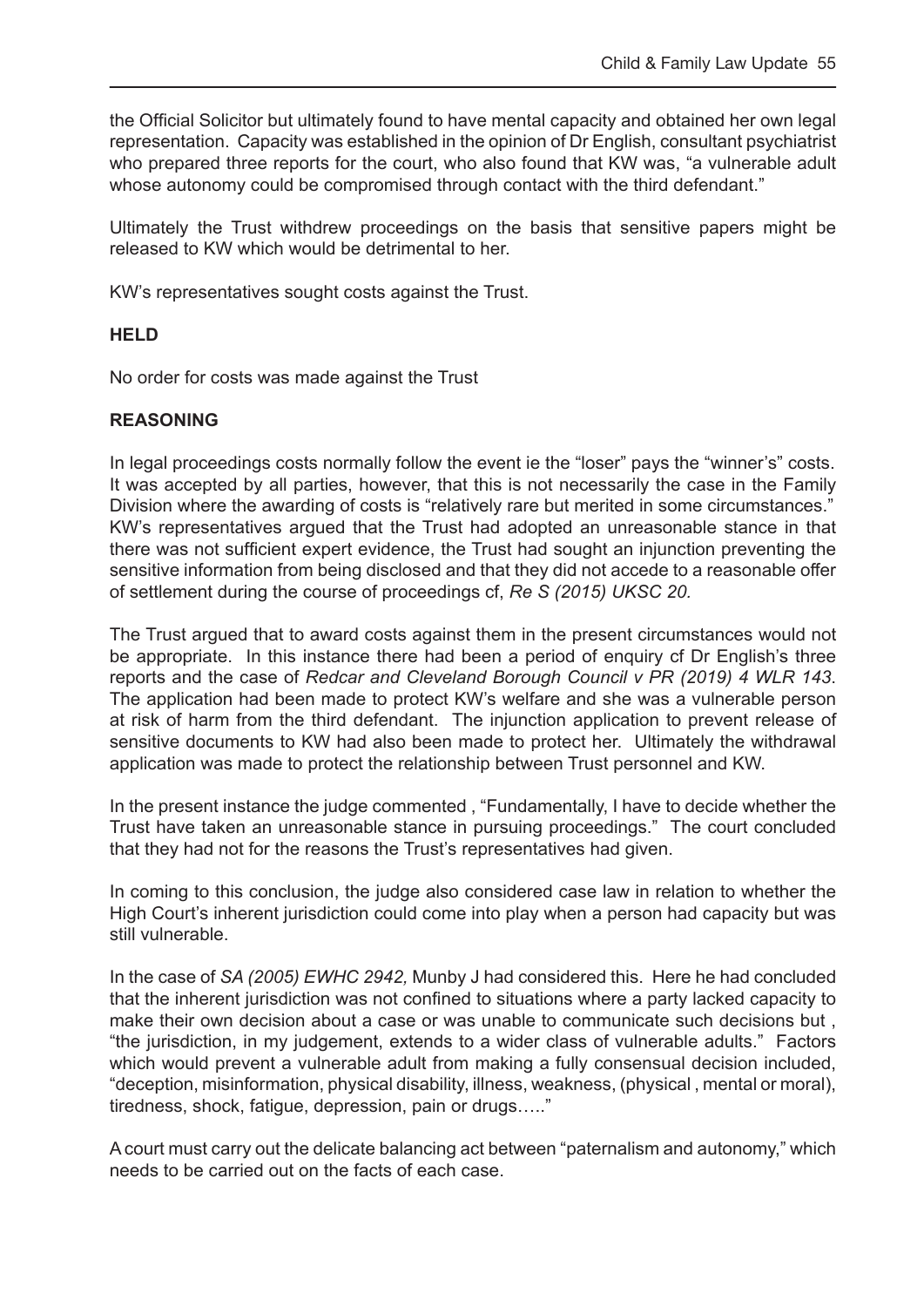<span id="page-56-0"></span>

### FOUR JURISDICTIONS FAMILY LAW FREE ONLINE CONFERENCE

#### **BELFAST 2021**

#### **Saturday 30th January 9:30am - 1:00pm**

### *A Bridge over Troubled Waters*

Our professional lives have changed significantly this year, perhaps not permanently.

Our legal landscape will change significantly and permanently as of the 1st January 2021.

This is the first time the Conference can proceed without physical attendance and without **charge, so we would welcome and encourage all younger practitioners to attend.**

#### **CONFERENCE PROGRAMME**

| <b>Opening</b>          | <b>9:30am</b> | <b>Mrs Justice Keegan</b><br>Senior Family Judge of the High Court in Northern Ireland                                                                        |
|-------------------------|---------------|---------------------------------------------------------------------------------------------------------------------------------------------------------------|
| <b>Words of Welcome</b> |               | Naomi Long MEP MLA,<br>Minister of Justice, Northern Ireland                                                                                                  |
| <b>Our Academic</b>     |               | <b>Introduction by Lady Hale</b>                                                                                                                              |
| <b>Programme</b>        | 9:55          | Dervla Brown SC of Ireland will speak to her Paper<br>A Global Perspective on Habitual Residence- a worldwide tour of Supreme Court/<br><b>CJEU Decisions</b> |
|                         | 10:35         | Professor Rebecca Bailey Harris will speak to her Paper<br>Brexit and Family Law - Where are we now?                                                          |
|                         |               | Contributions from individual lawyers from each Jurisdiction                                                                                                  |
|                         |               | Taina Moran,<br>Director & Chartered Financial Planner at Tilney Financial Planning Ltd<br>Wealth & Wellbeing                                                 |
|                         | 12:15         | Carly Schrever, Lawyer and Psychologist<br>Judicial Wellbeing Advisor of the Judicial College of Victoria<br>Lawyer Stress - Unmentionable and Undeniable     |
| <b>Closing</b>          | $1:00$ pm     | <b>Henry Toner QC</b>                                                                                                                                         |
|                         |               | Sponsored by<br><b>Question and Answer session via online chat box.</b>                                                                                       |
|                         |               | We suggest the CPD content should be 3 points.<br>Papers will be available for attendees after the event.                                                     |
|                         |               |                                                                                                                                                               |

**[CLICK HERE FOR REGISTRATION](https://register.gotowebinar.com/register/5443397706975377679)**